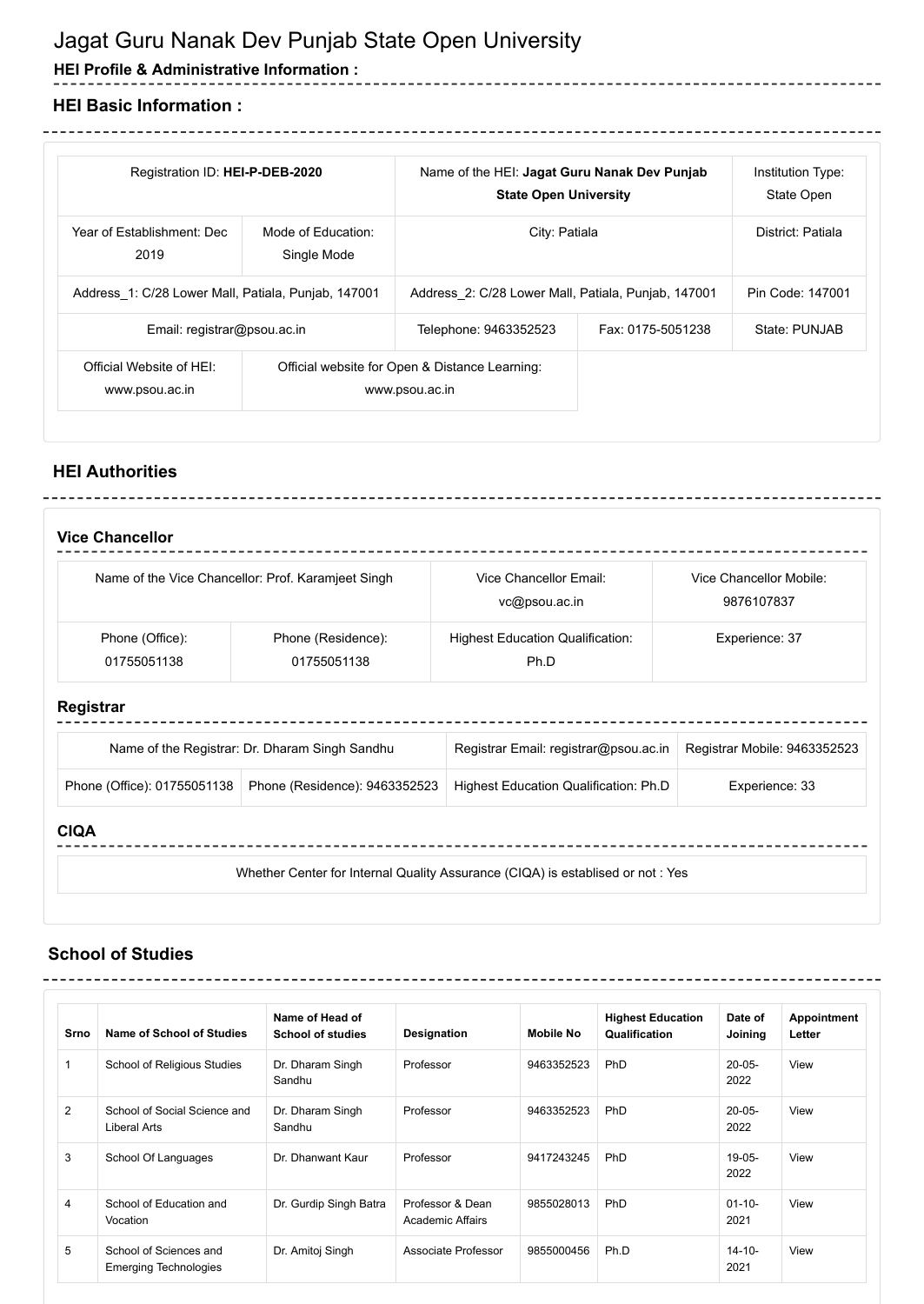| Srno | Name of School of Studies                     | Name of Head of<br><b>School of studies</b> | Designation | <b>Mobile No</b> | <b>Highest Education</b><br><b>Qualification</b> | Date of<br>Joining  | Appointment<br>Letter |
|------|-----------------------------------------------|---------------------------------------------|-------------|------------------|--------------------------------------------------|---------------------|-----------------------|
| 6    | School of Business<br>Management and Commerce | Dr. Gurdip Singh Batra                      | Professor   | 9855028013       | PhD                                              | $01 - 10 -$<br>2021 | View                  |

### **HEI Recognition**

| Recognition status of the HEI as per UGC Act, 1956: | Is HEI also recognized under 12 B: No                                     |
|-----------------------------------------------------|---------------------------------------------------------------------------|
| SECTION 2(f)                                        |                                                                           |
| Approval of Statutory Authority: Yes                | Copy of relevant page of act allowing HEI to offer the programme in ODL : |
|                                                     | View                                                                      |

 $\ddot{\phantom{0}}$ 

### **UGC DEB Recognition**

Are you recognized by UGC, DEB unde UGC(ODL) Regulations, 2017? \*

No

Whether HEI is recognized by UGC, DEB under UGC (Online Courses or Programmes) Regulations, 2018? :-No

## **IGNOU Recognition**

\_\_\_\_\_\_\_\_\_\_\_\_\_\_

Whether HEI was recognised from IGNOU DEC/DEB Prior to UGC (ODL) Regulations, 2017 :-

----------------------------

No

| rom<br>. | $\sim$ | . |
|----------|--------|---|
|          |        |   |

## **NAAC Details**

| Whether accredited by NAAC? :- No                                                                                                                                                                                                                                                                                                                                                                                |
|------------------------------------------------------------------------------------------------------------------------------------------------------------------------------------------------------------------------------------------------------------------------------------------------------------------------------------------------------------------------------------------------------------------|
| I/We hereby declare that HEI shall obtain National Assessment and Accreditation Council (NAAC) accreditation within one year of its becoming eligible for<br>accreditation by the National Assessment and Accreditation Council (NAAC), failing which the Commission shall not accord further recognition to HEI for<br>offering programmes under Open and Distance Learning mode and Online mode. :- +<br>Agree |
|                                                                                                                                                                                                                                                                                                                                                                                                                  |

#### **NIRF Ranking**

Year :- 2018

Ranking :- NotApplicable

Upload NIRF Certificate :-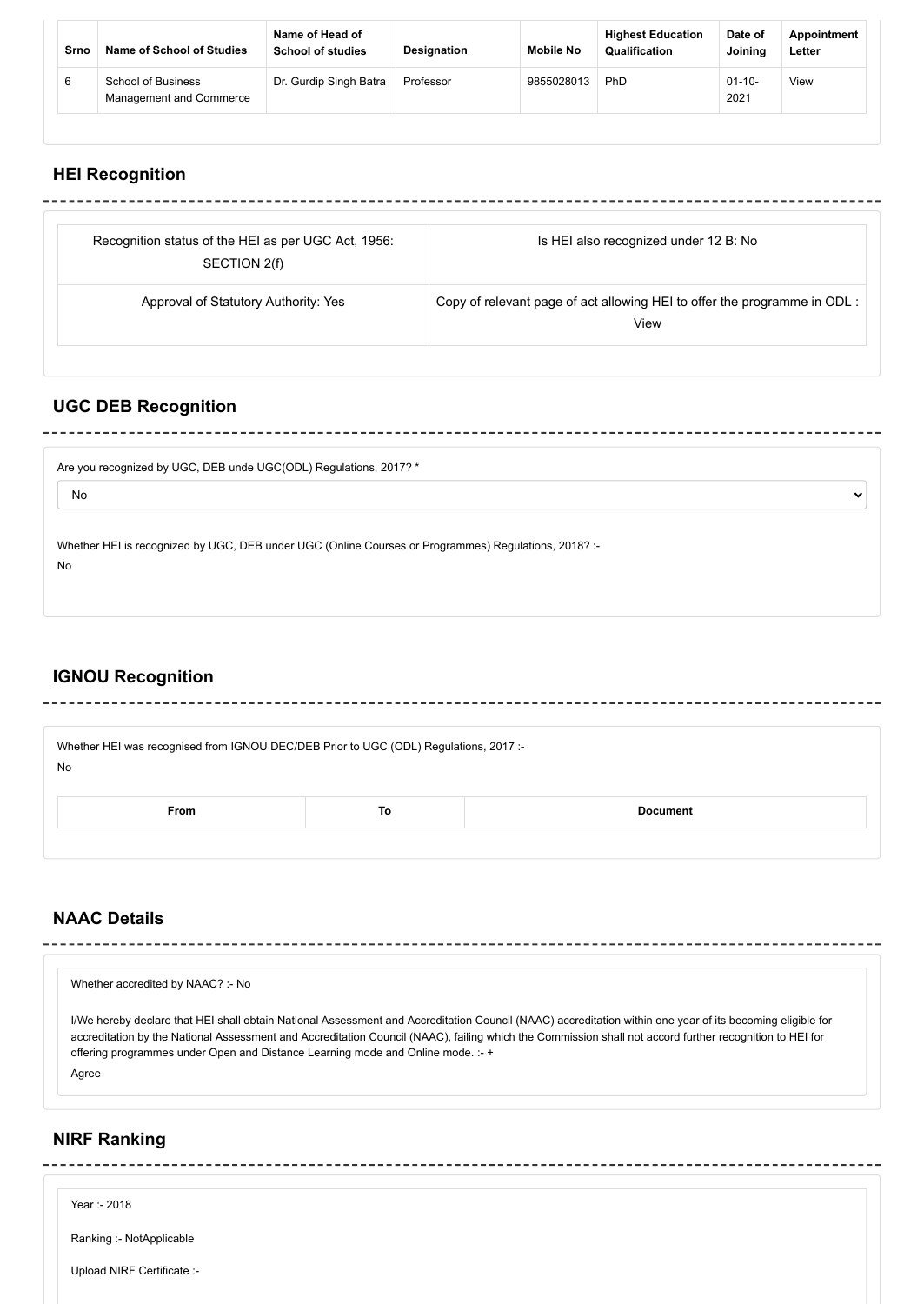| Year :- 2019               |  |
|----------------------------|--|
| Ranking :- NotApplicable   |  |
| Upload NIRF Certificate :- |  |
| Year :- 2020               |  |
| Ranking :- NotApplicable   |  |
| Upload NIRF Certificate :- |  |
|                            |  |

## **Territorial Jurisdiction**

#### **Information regarding Territorial Jurisdiction (For ODL only)**

Territorial Jurisdiction of HEI as per its Act :- Within State

-------------------------------------

Copy of Relevant Page to act: Upload :-View

Territorial Jurisdiction as per UGC (Open and Distance Learning Programmes and Online Programmes) Regulations, 2020 :- Within State

#### **Infrastructure**

#### Total Build-up area for Open and Distance Learning activity - Minimum 15000 sq.ft. (carpet area):

| <b>Build-up Area Type</b>                                                                                                                       | Minimum Built up area<br>required as per<br><b>Regulations</b> | <b>Built-Up Area</b><br>available(Carpet Area<br>Sq. ft) | <b>Difference</b> | Compliance<br>or Not |
|-------------------------------------------------------------------------------------------------------------------------------------------------|----------------------------------------------------------------|----------------------------------------------------------|-------------------|----------------------|
| Academic                                                                                                                                        | 7500                                                           | 7660                                                     | 160               | Yes                  |
| Administrative                                                                                                                                  | 1500                                                           | 1590                                                     | 90                | Yes                  |
| Academic support such as Library, Reading Room, Computer Centre,<br>Information and Communication technology labs, Video and Audio Labs<br>etc. | 4500                                                           | 4720                                                     | 220               | Yes                  |
| Amenities or other support facilities (Excluding toilets)                                                                                       | 1500                                                           | 1520                                                     | 20                | Yes                  |
| Total built-up area for ODL activities                                                                                                          | 15000                                                          | 15490                                                    | 490               | Yes                  |

\_\_\_\_\_\_\_\_\_\_\_\_\_\_\_\_\_

## **Activity Calendar**

## Academic Year Planner [Programmes under yearly system]:

|      |                                 | Tentative months schedule (specify months) during Year |            |  |
|------|---------------------------------|--------------------------------------------------------|------------|--|
| Srno | <b>Name of the Activity</b>     | From (Month)                                           | To (Month) |  |
|      | Admission                       | <b>NA</b>                                              | <b>NA</b>  |  |
| 2    | Assignment Submission (if any)  | <b>NA</b>                                              | <b>NA</b>  |  |
| 3    | <b>Evaluation of Assignment</b> | <b>NA</b>                                              | <b>NA</b>  |  |
| 4    | Examination                     | <b>NA</b>                                              | <b>NA</b>  |  |
| 5    | <b>Declaration of Result</b>    | <b>NA</b>                                              | <b>NA</b>  |  |
| 6    | Re-registration                 | <b>NA</b>                                              | <b>NA</b>  |  |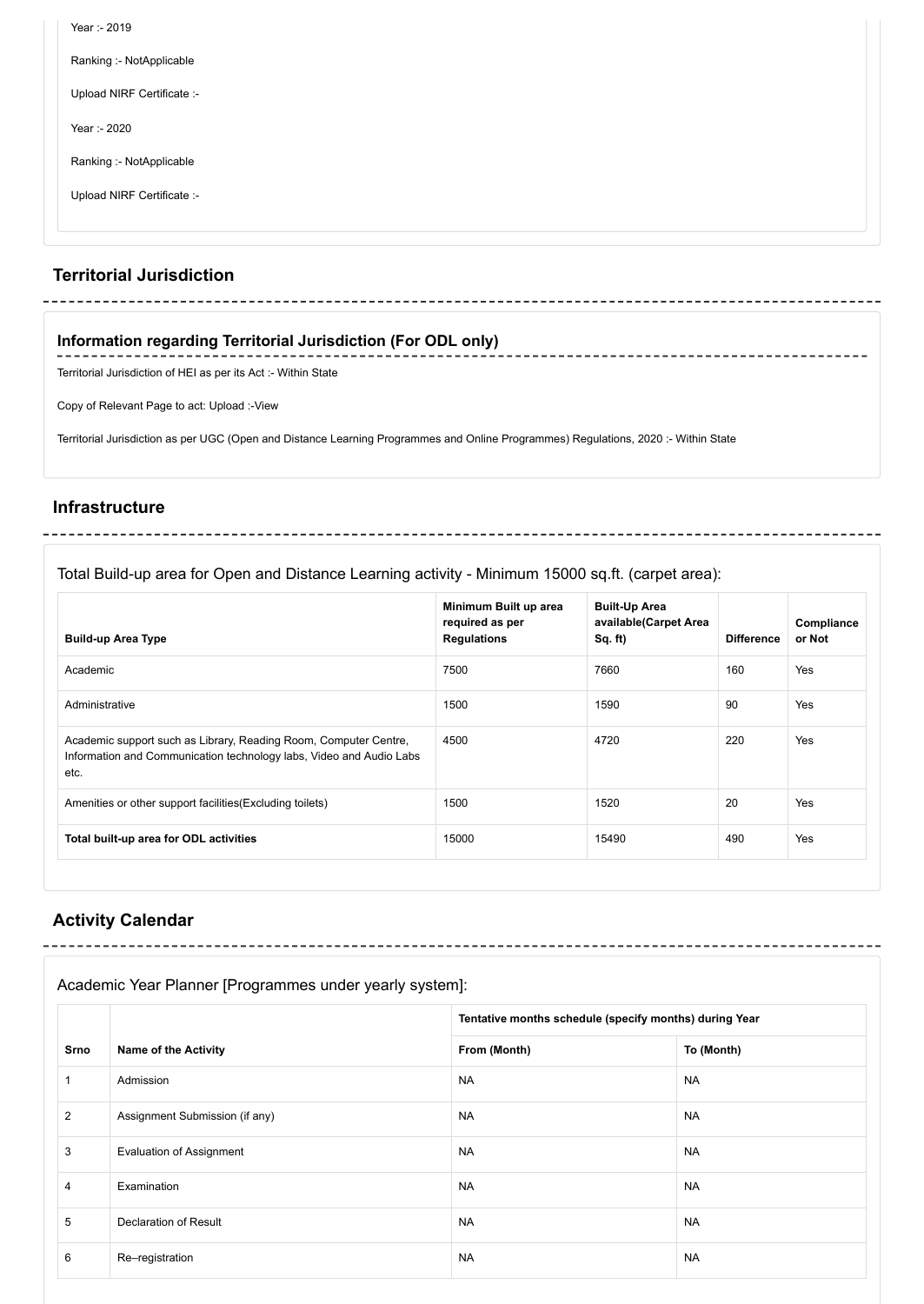|      |                                                    |              | Tentative months schedule (specify months) during Year |  |  |
|------|----------------------------------------------------|--------------|--------------------------------------------------------|--|--|
| Srno | <b>Name of the Activity</b>                        | From (Month) | To (Month)                                             |  |  |
|      | Distribution of SLM                                | <b>NA</b>    | <b>NA</b>                                              |  |  |
| 8    | Contact Programmes (counselling, Practicals, etc.) | <b>NA</b>    | <b>NA</b>                                              |  |  |

Academic Year Planner [Programmes under Semester System]:

|                |                                                   |              | Tentative months schedule (specify months) during Year |              |            |  |
|----------------|---------------------------------------------------|--------------|--------------------------------------------------------|--------------|------------|--|
| Srno           | <b>Name of the Activity</b>                       | From (Month) | To (Month)                                             | From (Month) | To (Month) |  |
| $\mathbf{1}$   | Admission                                         | May          | Jul                                                    | Jan          | Feb        |  |
| $\overline{2}$ | Assignment Submission (if any)                    | Oct          | Oct                                                    | Feb          | Mar        |  |
| 3              | <b>Evaluation of Assignment</b>                   | Nov          | Nov                                                    | Mar          | Apr        |  |
| 4              | Examination                                       | Dec          | Dec                                                    | Apr          | Apr        |  |
| 5              | Declaration of Result                             | Jan          | Jan                                                    | May          | May        |  |
| 6              | Re-registration                                   | May          | Jul                                                    | Jan          | Feb        |  |
| $\overline{7}$ | Distribution of SLM                               | Jul          | Aug                                                    | Feb          | Feb        |  |
| 8              | Contact Programmes(counselling, Practicals, etc.) | Jul          | Aug                                                    | Feb          | Mar        |  |

# **Payment History**

| Sr<br>No | Year        | <b>Session</b> | Category  | No of<br>programme | Fee<br>Amount | Payment<br><b>Status</b> | <b>Bank Transaction Reference</b><br>No | PaymentDate |
|----------|-------------|----------------|-----------|--------------------|---------------|--------------------------|-----------------------------------------|-------------|
|          | 2022-<br>23 | July           | Programme | 4                  | 59000.00      | Cancel                   | <b>NA</b>                               | 20-05-2022  |
| 2        | 2022-<br>23 | July           | Programme | 4                  | 59000.00      | <b>Success</b>           | 214359026036                            | 23-05-2022  |

## **Proposed Programmes**

| Sr No : 1                                                       |                                            |
|-----------------------------------------------------------------|--------------------------------------------|
| Name of Programme :- MASTER OF COMMERCE (COMMERCE)              |                                            |
| Programme to be offered in                                      | ODL                                        |
| Year                                                            | 2022-23                                    |
| Level                                                           | PG                                         |
| <b>Academic Session</b>                                         | <b>July Onwards</b>                        |
| Entry Qualification (as per the Specification of Degrees, 2014) | Bachelor's                                 |
| Duration (as per the Specification of Degrees, 2014)            | 2                                          |
| Name of the Department                                          | School of Business Management and Commerce |
| Whether this course offered earlier by the university.          | No                                         |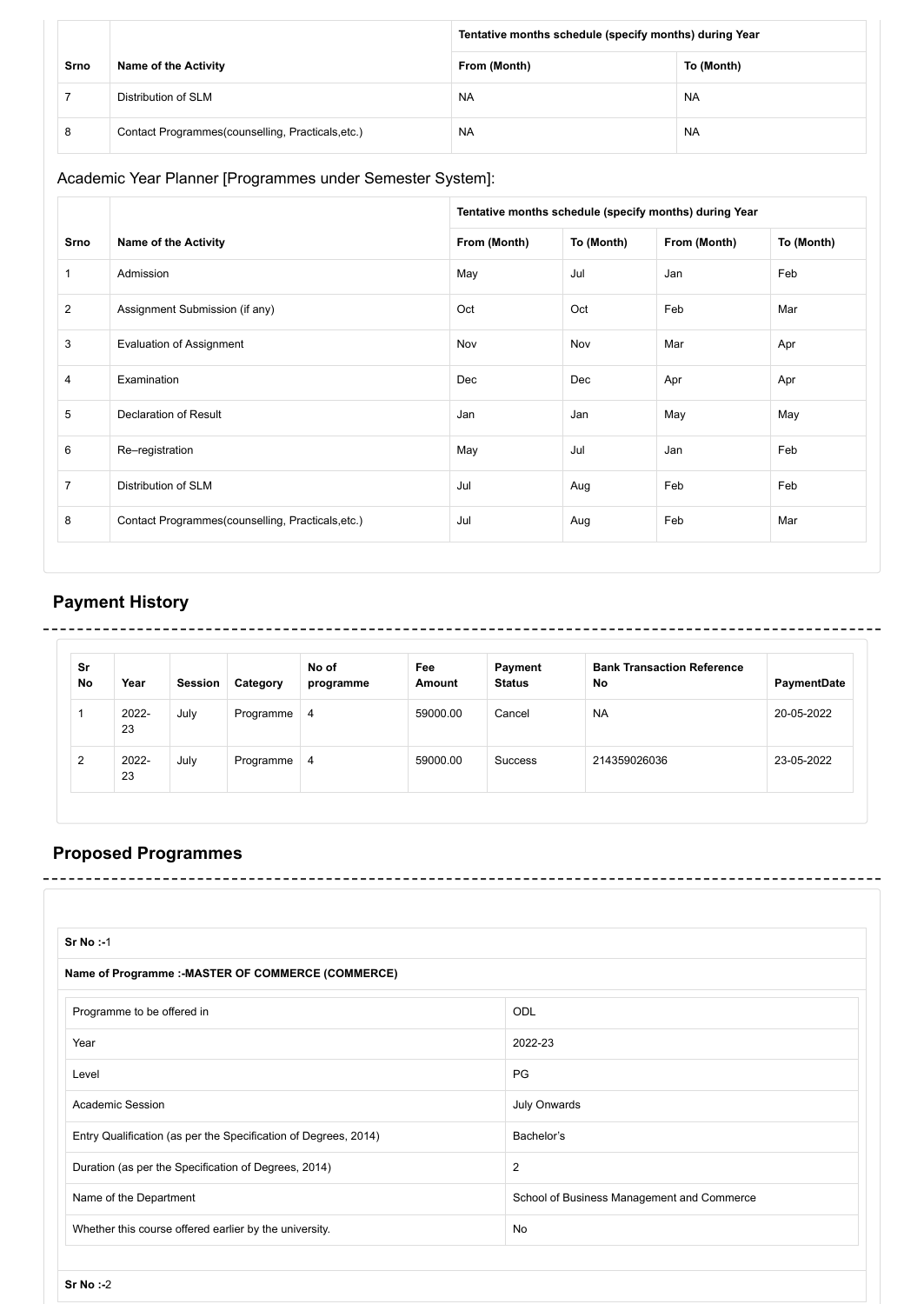| Name of Programme :- MASTERS OF ARTS (ENGLISH)                       |                     |
|----------------------------------------------------------------------|---------------------|
| Programme to be offered in                                           | ODL                 |
| Year                                                                 | 2022-23             |
| Level                                                                | PG                  |
| <b>Academic Session</b>                                              | July Onwards        |
| Entry Qualification (as per the Specification of Degrees, 2014)      | Bachelor's          |
| Duration (as per the Specification of Degrees, 2014)                 | $\overline{2}$      |
| Name of the Department                                               | School Of Languages |
| Whether this course offered earlier by the university.               | No                  |
|                                                                      |                     |
| Sr No : 3                                                            |                     |
| Name of Programme :- MASTERS OF ARTS (PUNJABI)                       |                     |
| Programme to be offered in                                           | ODL                 |
| Year                                                                 | 2022-23             |
| Level                                                                | PG                  |
| <b>Academic Session</b>                                              | July Onwards        |
| Entry Qualification (as per the Specification of Degrees, 2014)      | Bachelor's          |
| Duration (as per the Specification of Degrees, 2014)                 | 2                   |
| Name of the Department                                               | School Of Languages |
| Whether this course offered earlier by the university.               | No                  |
|                                                                      |                     |
| Sr No:4                                                              |                     |
| Name of Programme :- BACHELOR OF BUSINESS ADMINISTRATION [ANY OTHER] |                     |

| Programme to be offered in                                      | ODL                                        |
|-----------------------------------------------------------------|--------------------------------------------|
| Year                                                            | 2022-23                                    |
| Level                                                           | UG                                         |
| <b>Academic Session</b>                                         | July Onwards                               |
| Entry Qualification (as per the Specification of Degrees, 2014) | $10+2$                                     |
| Duration (as per the Specification of Degrees, 2014)            | 3                                          |
| Name of the Department                                          | School of Business Management and Commerce |
| Whether this course offered earlier by the university.          | No                                         |
|                                                                 |                                            |

 $\sim$   $\sim$ 

### **Additional Information**

**Sr No :-** 1

**Name of Programme :- MASTERS OF ARTS ( ENGLISH )**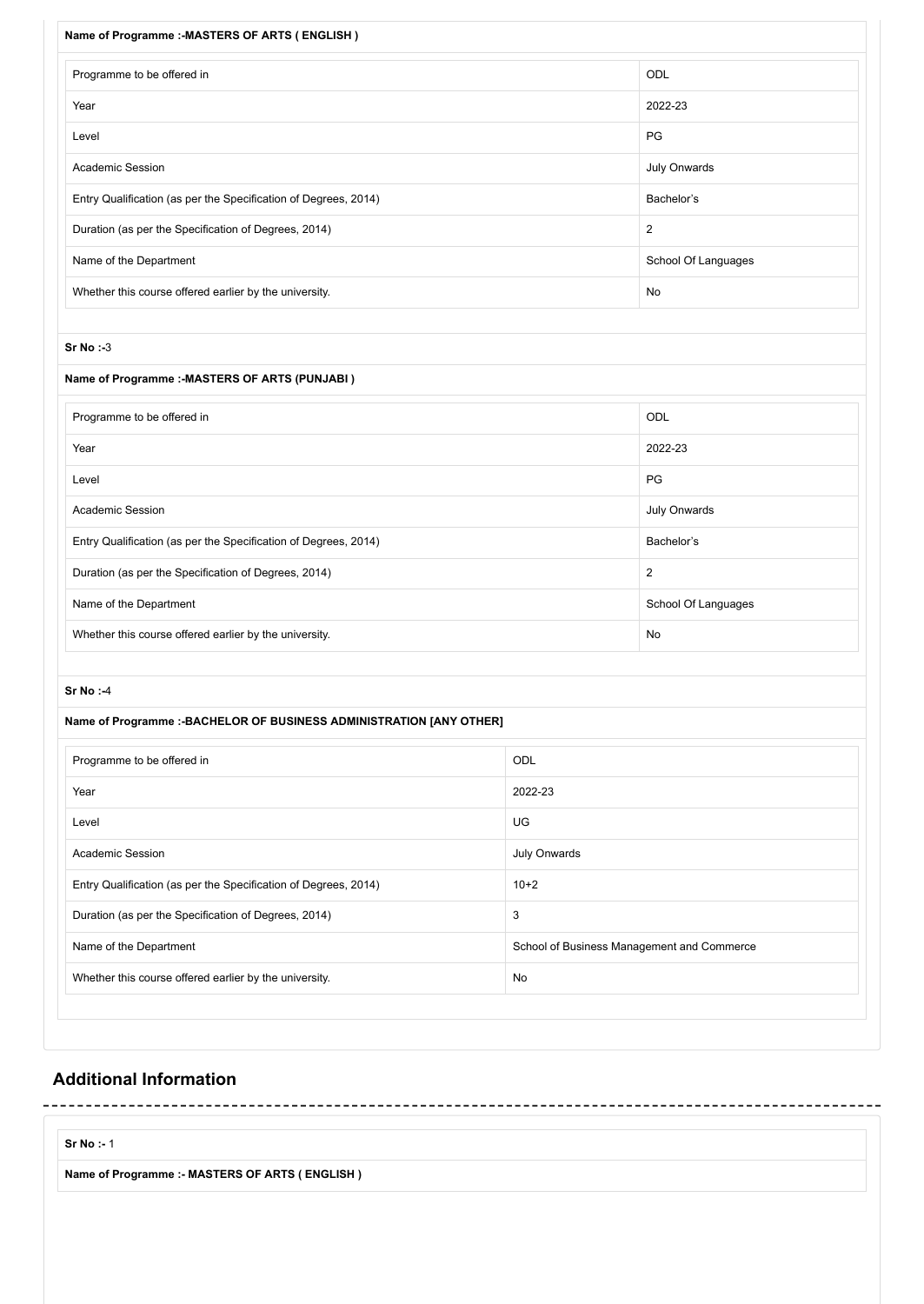| Year                                                                                   | 2022-23     |
|----------------------------------------------------------------------------------------|-------------|
| Academic system followed for proposed programme                                        | Semester    |
| <b>Number of Credits</b>                                                               | 80          |
| Whether Programme requires Practical or laboratory courses as a curricular requirement | No          |
| Date of Approval of Statutory Authority (s) (DD-MM-YYYY) of HEI                        | 14-12-2021  |
| Statutory bodies approval upload                                                       | View        |
| Whether Regulatory Authority approval is required                                      | Yes         |
| Date of Approval of Regulatory Authority (s) (DD-MM-YYYY) if applicable                | 14-12-2021  |
| Regulatory bodies approval upload                                                      | View        |
| No. of Batch passed                                                                    | $\mathbf 0$ |

#### **Sr No :-** 2

#### **Name of Programme :- MASTER OF COMMERCE(COMMERCE)**

| Year                                                                                   | 2022-23     |
|----------------------------------------------------------------------------------------|-------------|
| Academic system followed for proposed programme                                        | Semester    |
| Number of Credits                                                                      | 88          |
| Whether Programme requires Practical or laboratory courses as a curricular requirement | No          |
| Date of Approval of Statutory Authority (s) (DD-MM-YYYY) of HEI                        | 14-12-2021  |
| Statutory bodies approval upload                                                       | View        |
| Whether Regulatory Authority approval is required                                      | Yes         |
| Date of Approval of Regulatory Authority (s) (DD-MM-YYYY) if applicable                | 14-12-2021  |
| Regulatory bodies approval upload                                                      | View        |
| No. of Batch passed                                                                    | $\mathbf 0$ |

#### **Sr No :-** 3

#### **Name of Programme :- MASTERS OF ARTS (PUNJABI )**

| Year                                                                                   | 2022-23    |
|----------------------------------------------------------------------------------------|------------|
| Academic system followed for proposed programme                                        | Semester   |
| Number of Credits                                                                      | 80         |
| Whether Programme requires Practical or laboratory courses as a curricular requirement | No         |
| Date of Approval of Statutory Authority (s) (DD-MM-YYYY) of HEI                        | 14-12-2021 |
| Statutory bodies approval upload                                                       | View       |
| Whether Regulatory Authority approval is required                                      | Yes        |
| Date of Approval of Regulatory Authority (s) (DD-MM-YYYY) if applicable                | 14-12-2021 |
| Regulatory bodies approval upload                                                      | View       |
| No. of Batch passed                                                                    | 0          |

#### **Sr No :-** 4

**Name of Programme :- BACHELOR OF BUSINESS ADMINISTRATION**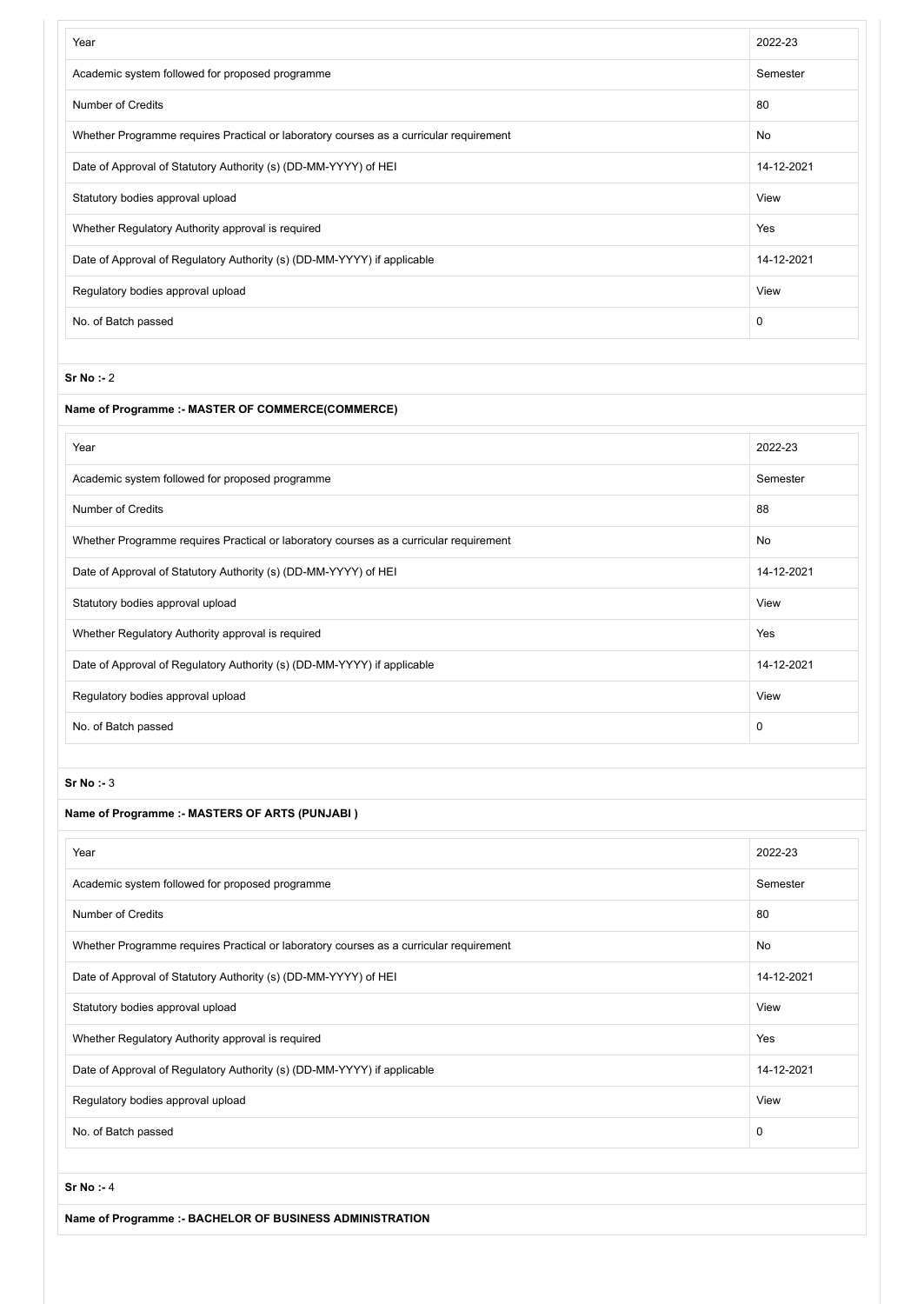| Academic system followed for proposed programme<br>Number of Credits<br>Whether Programme requires Practical or laboratory courses as a curricular requirement | Semester<br>132 |
|----------------------------------------------------------------------------------------------------------------------------------------------------------------|-----------------|
|                                                                                                                                                                |                 |
|                                                                                                                                                                |                 |
|                                                                                                                                                                | No              |
| Date of Approval of Statutory Authority (s) (DD-MM-YYYY) of HEI                                                                                                | 14-12-2021      |
| Statutory bodies approval upload                                                                                                                               | View            |
| Whether Regulatory Authority approval is required                                                                                                              | Yes             |
| Date of Approval of Regulatory Authority (s) (DD-MM-YYYY) if applicable                                                                                        | 14-12-2021      |
| Regulatory bodies approval upload                                                                                                                              | View            |
| No. of Batch passed                                                                                                                                            | $\mathbf 0$     |

 $\sim$   $-$ 

### **Programme Compilance** ------------------

| Sr No : 1                                                                                                                                     |         |  |
|-----------------------------------------------------------------------------------------------------------------------------------------------|---------|--|
| Name of Programme :- MASTER OF COMMERCE(COMMERCE)                                                                                             |         |  |
| Year                                                                                                                                          | 2022-23 |  |
| Whether Compliance to following provision for the proposed programme under Both mode is ensured same as for conventional programme            |         |  |
| <b>Entry Level Qualifications</b>                                                                                                             | Yes     |  |
| Curriculum                                                                                                                                    | Yes     |  |
| Teaching-Learning Scheme                                                                                                                      | Yes     |  |
| Pattern of Question Papers For End Semester Examination or Term End Examination                                                               | Yes     |  |
| Pass or Fail Criteria                                                                                                                         | Yes     |  |
| Whether proposed programme are being offered by the constituent colleges or Departments or Centre for Distance and Online Education           | No      |  |
| Whether Choice Based Credit System (CBCS) is being followed for conventional mode                                                             | No      |  |
| Whether Choice Based Credit System (CBCS) will be followed for Both(ODL & OL)                                                                 | Yes     |  |
| Whether total Programme fee includes all components as per UGC Norms                                                                          | Yes     |  |
| Proposed Annual Fee (in Rs)                                                                                                                   | 11000   |  |
| Whether 75% attendance in Personal Contact Programme will be mandatory for the proposed programme under ODL mode. If Yes, specify in<br>hours | No      |  |
| Whether any component of the Programme is offered as MOOCs                                                                                    | No      |  |

**Sr No :-** 2

**Name of Programme :- MASTERS OF ARTS (PUNJABI )**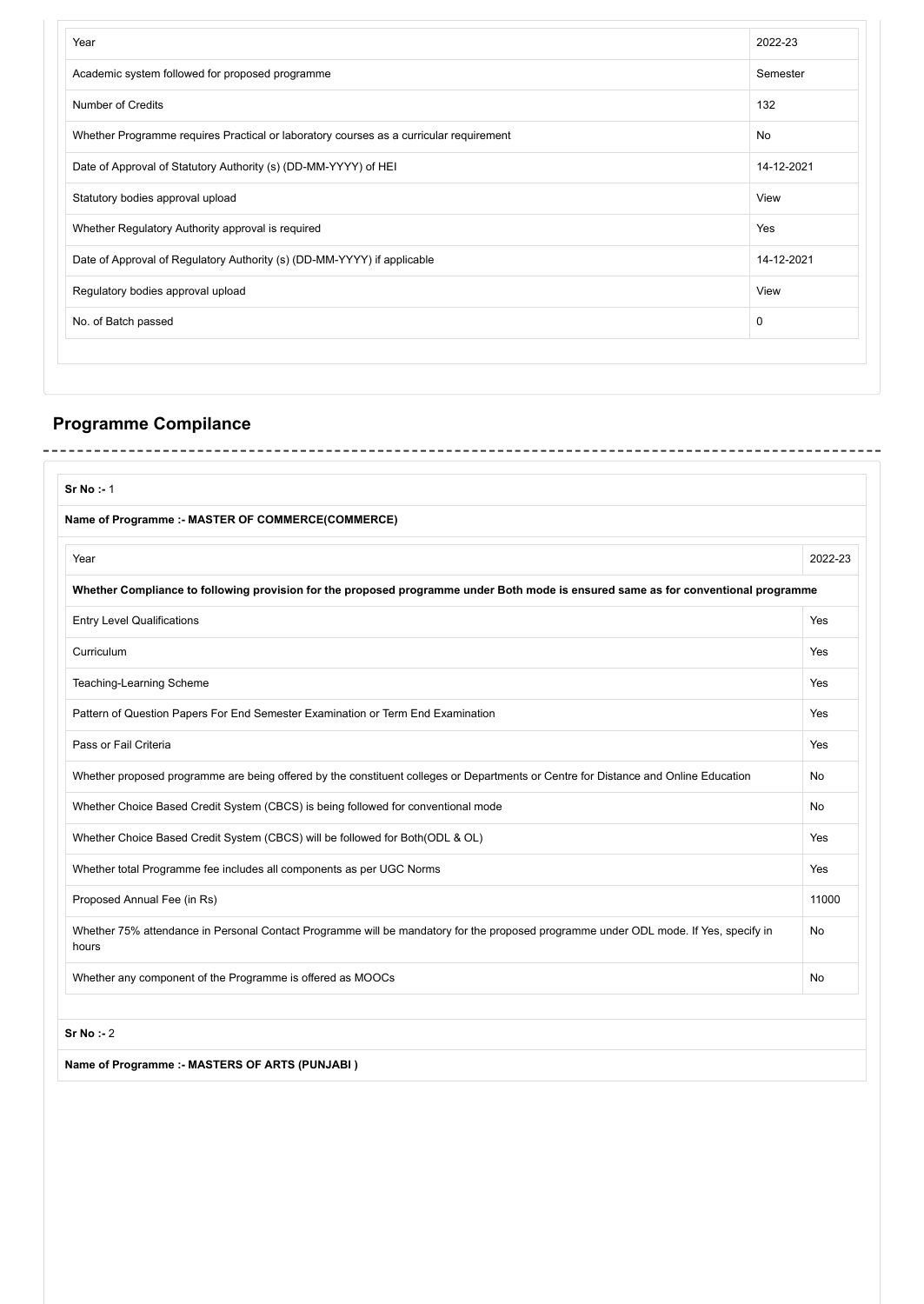| Year                                                                                                                                          | 2022-23 |
|-----------------------------------------------------------------------------------------------------------------------------------------------|---------|
| Whether Compliance to following provision for the proposed programme under Both mode is ensured same as for conventional programme            |         |
| <b>Entry Level Qualifications</b>                                                                                                             | Yes     |
| Curriculum                                                                                                                                    | Yes     |
| Teaching-Learning Scheme                                                                                                                      | Yes     |
| Pattern of Question Papers For End Semester Examination or Term End Examination                                                               | Yes     |
| Pass or Fail Criteria                                                                                                                         | Yes     |
| Whether proposed programme are being offered by the constituent colleges or Departments or Centre for Distance and Online Education           | No      |
| Whether Choice Based Credit System (CBCS) is being followed for conventional mode                                                             | No      |
| Whether Choice Based Credit System (CBCS) will be followed for Both(ODL & OL)                                                                 | Yes     |
| Whether total Programme fee includes all components as per UGC Norms                                                                          | Yes     |
| Proposed Annual Fee (in Rs)                                                                                                                   | 8700    |
| Whether 75% attendance in Personal Contact Programme will be mandatory for the proposed programme under ODL mode. If Yes, specify in<br>hours | No      |
| Whether any component of the Programme is offered as MOOCs                                                                                    | No      |
|                                                                                                                                               |         |
| Sr No : 3                                                                                                                                     |         |
| Name of Programme :- MASTERS OF ARTS (ENGLISH)                                                                                                |         |
| Year                                                                                                                                          | 2022-23 |
| Whether Compliance to following provision for the proposed programme under Both mode is ensured same as for conventional programme            |         |
| <b>Entry Level Qualifications</b>                                                                                                             | Yes     |
| Curriculum                                                                                                                                    | Yes     |
| Teaching-Learning Scheme                                                                                                                      | Yes     |
| Pattern of Question Papers For End Semester Examination or Term End Examination                                                               | Yes     |
| Pass or Fail Criteria                                                                                                                         | Yes     |
| Whether proposed programme are being offered by the constituent colleges or Departments or Centre for Distance and Online Education           | No      |
| Whether Choice Based Credit System (CBCS) is being followed for conventional mode                                                             | No      |
| Whether Choice Based Credit System (CBCS) will be followed for Both(ODL & OL)                                                                 | Yes     |
| Whether total Programme fee includes all components as per UGC Norms                                                                          | Yes     |
| Proposed Annual Fee (in Rs)                                                                                                                   | 8700    |
| Whether 75% attendance in Personal Contact Programme will be mandatory for the proposed programme under ODL mode. If Yes, specify in<br>hours | No      |
| Whether any component of the Programme is offered as MOOCs                                                                                    | No      |

**Sr No :-** 4

**Name of Programme :- BACHELOR OF BUSINESS ADMINISTRATION**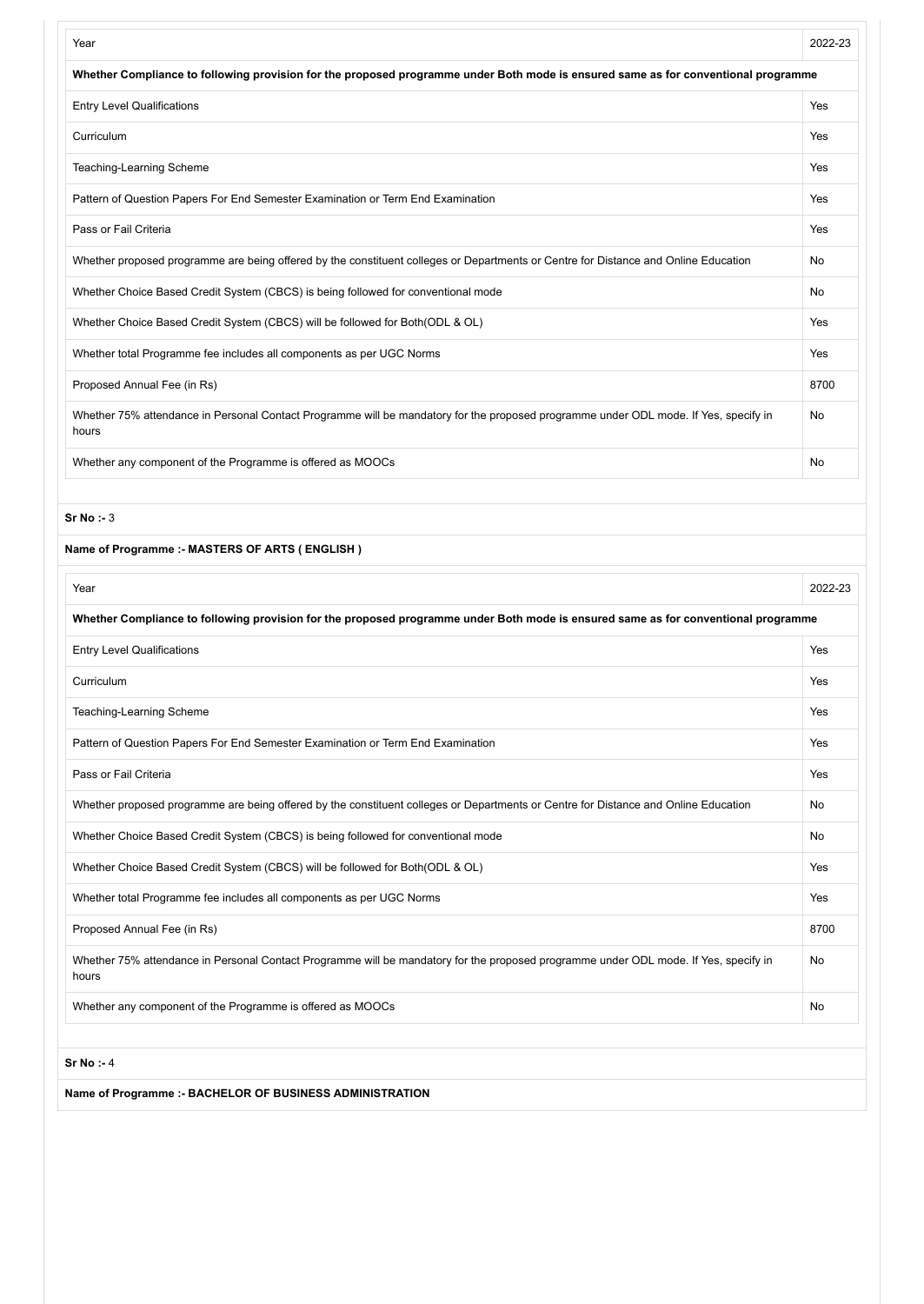| Year                                                                                                                                          | 2022-23 |
|-----------------------------------------------------------------------------------------------------------------------------------------------|---------|
| Whether Compliance to following provision for the proposed programme under Both mode is ensured same as for conventional programme            |         |
| <b>Entry Level Qualifications</b>                                                                                                             | Yes     |
| Curriculum                                                                                                                                    | Yes     |
| Teaching-Learning Scheme                                                                                                                      | Yes     |
| Pattern of Question Papers For End Semester Examination or Term End Examination                                                               | Yes     |
| Pass or Fail Criteria                                                                                                                         | Yes     |
| Whether proposed programme are being offered by the constituent colleges or Departments or Centre for Distance and Online Education           | No      |
| Whether Choice Based Credit System (CBCS) is being followed for conventional mode                                                             | No      |
| Whether Choice Based Credit System (CBCS) will be followed for Both (ODL & OL)                                                                | Yes     |
| Whether total Programme fee includes all components as per UGC Norms                                                                          | Yes     |
| Proposed Annual Fee (in Rs)                                                                                                                   | 9700    |
| Whether 75% attendance in Personal Contact Programme will be mandatory for the proposed programme under ODL mode. If Yes, specify in<br>hours | No      |
| Whether any component of the Programme is offered as MOOCs                                                                                    | No      |

## **Mode of Evaluation**

| Sr No: 1                                                                                                                                     |                                 |
|----------------------------------------------------------------------------------------------------------------------------------------------|---------------------------------|
| Name of Programme :- MASTER OF COMMERCE(COMMERCE)                                                                                            |                                 |
| Year                                                                                                                                         | 2022-23                         |
| Whether Weightages to continuous assessment and end semester examinations or term end examinations as per clause<br>mentioned in Regulations | Yes                             |
| <b>Examination Scheme</b>                                                                                                                    | Continuous and End-<br>Semester |
| Percentage of Continuous Assessment(%)                                                                                                       | 30%                             |
| Percentage of End-Semester(%)                                                                                                                | 70%                             |
| Pass or Fail Criteria                                                                                                                        | 35%                             |
| Pass/Fail Criteria (% Pass Marks)                                                                                                            | 35%                             |
| <b>Mode of Examination</b>                                                                                                                   |                                 |
| Whether examination through Online(For ODL Programs)                                                                                         | No                              |

**Sr No :-** 2

**Name of Programme :- MASTERS OF ARTS ( ENGLISH )**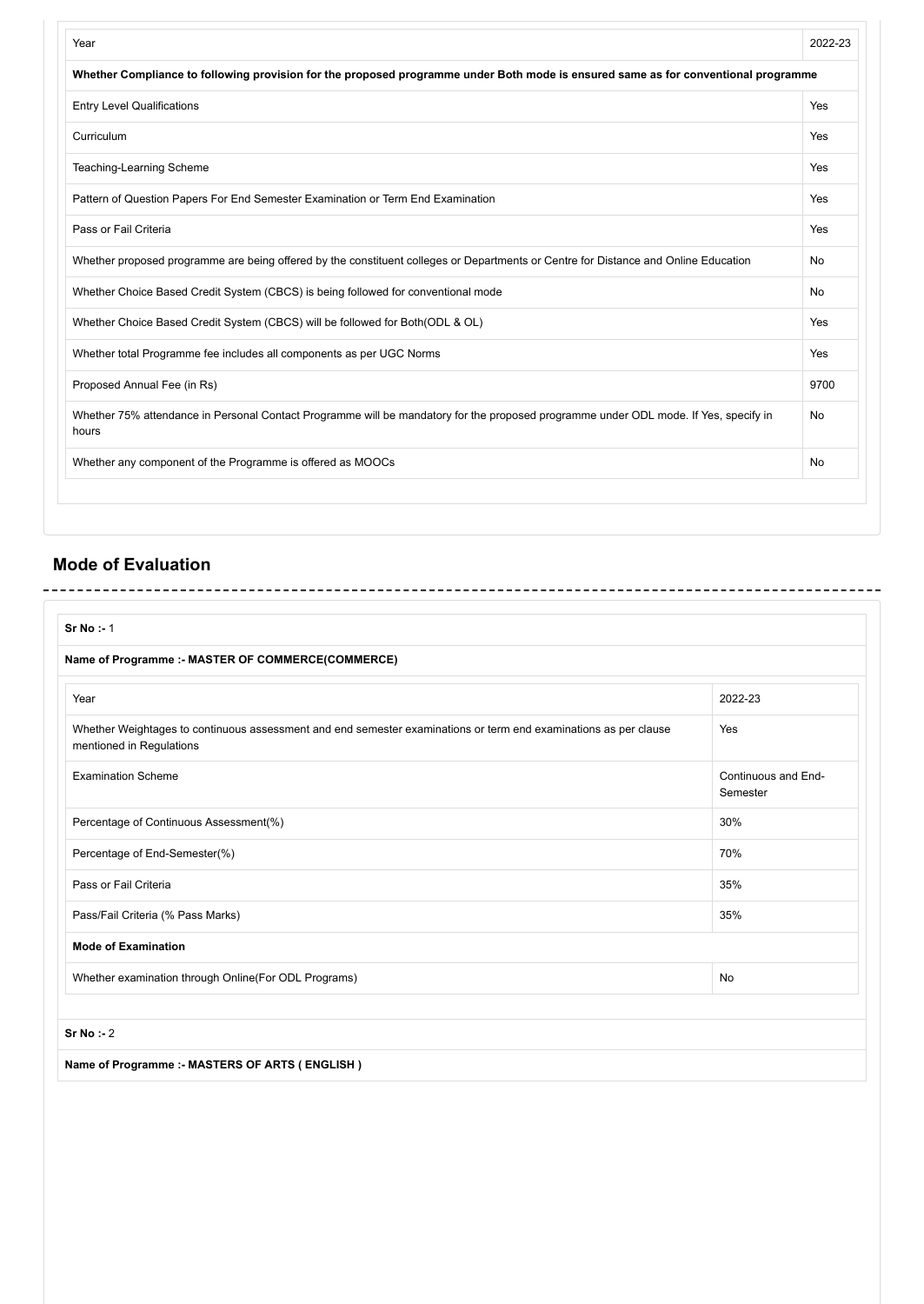| Year                                                                                                                                         | 2022-23                         |
|----------------------------------------------------------------------------------------------------------------------------------------------|---------------------------------|
| Whether Weightages to continuous assessment and end semester examinations or term end examinations as per clause<br>mentioned in Regulations | Yes                             |
| <b>Examination Scheme</b>                                                                                                                    | Continuous and End-<br>Semester |
| Percentage of Continuous Assessment(%)                                                                                                       | 30%                             |
| Percentage of End-Semester(%)                                                                                                                | 70%                             |
| Pass or Fail Criteria                                                                                                                        | 35%                             |
| Pass/Fail Criteria (% Pass Marks)                                                                                                            | 35%                             |
| <b>Mode of Examination</b>                                                                                                                   |                                 |
| Whether examination through Online (For ODL Programs)                                                                                        | No                              |

#### **Sr No :-** 3

#### **Name of Programme :- MASTERS OF ARTS (PUNJABI )**

| Year                                                                                                                                         | 2022-23                         |
|----------------------------------------------------------------------------------------------------------------------------------------------|---------------------------------|
| Whether Weightages to continuous assessment and end semester examinations or term end examinations as per clause<br>mentioned in Regulations | Yes                             |
| <b>Examination Scheme</b>                                                                                                                    | Continuous and End-<br>Semester |
| Percentage of Continuous Assessment(%)                                                                                                       | 30%                             |
| Percentage of End-Semester(%)                                                                                                                | 70%                             |
| Pass or Fail Criteria                                                                                                                        | 35%                             |
| Pass/Fail Criteria (% Pass Marks)                                                                                                            | 35%                             |
| <b>Mode of Examination</b>                                                                                                                   |                                 |
| Whether examination through Online (For ODL Programs)                                                                                        | No                              |

#### **Sr No :-** 4

#### **Name of Programme :- BACHELOR OF BUSINESS ADMINISTRATION**

| Year                                                                                                                                         | 2022-23                         |
|----------------------------------------------------------------------------------------------------------------------------------------------|---------------------------------|
| Whether Weightages to continuous assessment and end semester examinations or term end examinations as per clause<br>mentioned in Regulations | Yes                             |
| <b>Examination Scheme</b>                                                                                                                    | Continuous and End-<br>Semester |
| Percentage of Continuous Assessment(%)                                                                                                       | 30%                             |
| Percentage of End-Semester(%)                                                                                                                | 70%                             |
| Pass or Fail Criteria                                                                                                                        | 35%                             |
| Pass/Fail Criteria (% Pass Marks)                                                                                                            | 35%                             |
| <b>Mode of Examination</b>                                                                                                                   |                                 |
| Whether examination through Online (For ODL Programs)                                                                                        | No                              |

# **PPR (Programme Project Report)**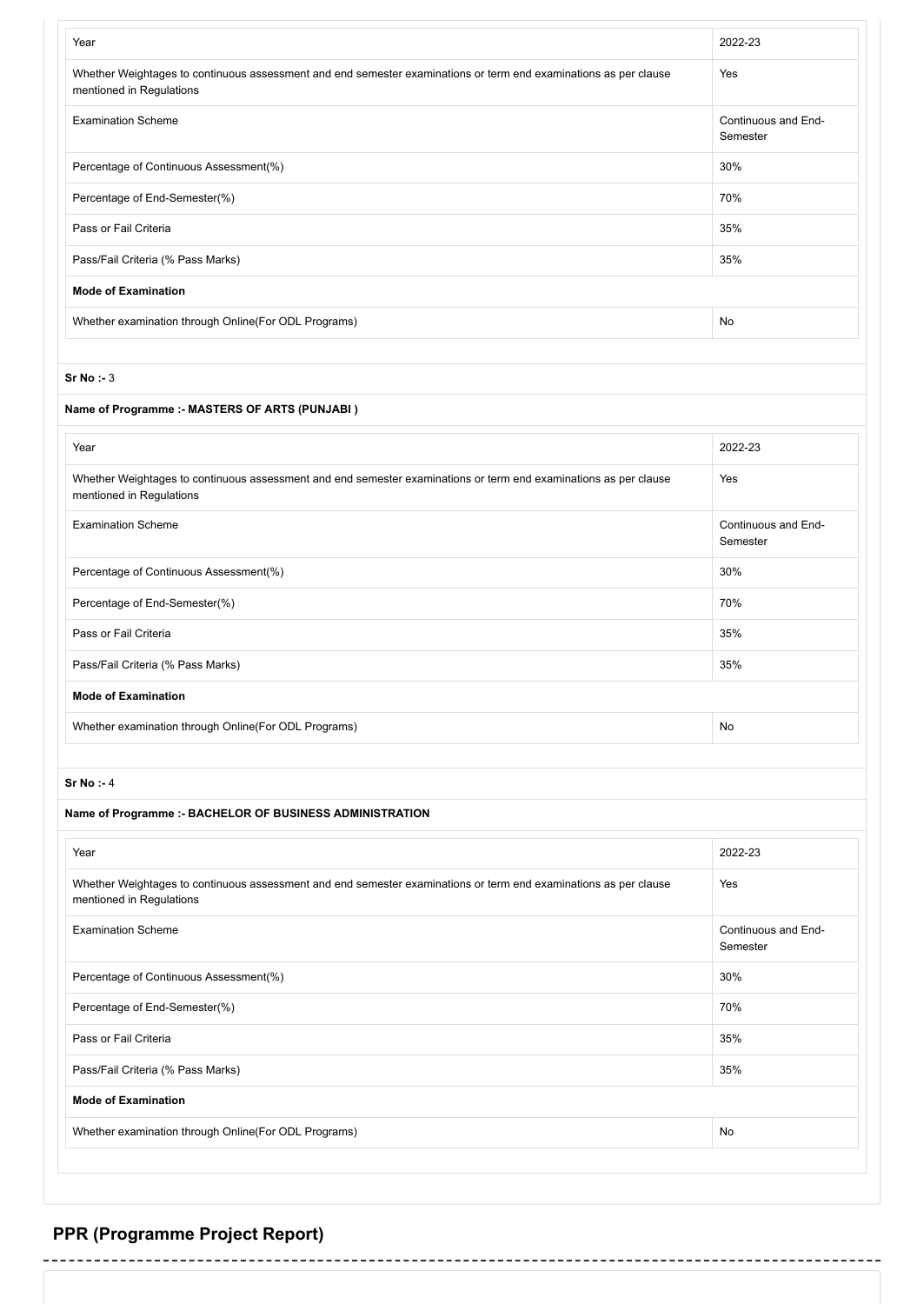| Srno           | <b>Name of Progrm</b>                         | <b>Other Details</b>                                                                                                                                                                                                    |                                                                                                                                                                                                                                                                                                                                                                                                                                                                                                                                                                                                                                                                                                                                                                               |  |  |
|----------------|-----------------------------------------------|-------------------------------------------------------------------------------------------------------------------------------------------------------------------------------------------------------------------------|-------------------------------------------------------------------------------------------------------------------------------------------------------------------------------------------------------------------------------------------------------------------------------------------------------------------------------------------------------------------------------------------------------------------------------------------------------------------------------------------------------------------------------------------------------------------------------------------------------------------------------------------------------------------------------------------------------------------------------------------------------------------------------|--|--|
| $\mathbf{1}$   | <b>MASTER OF</b><br><b>COMMERCE(COMMERCE)</b> | Year                                                                                                                                                                                                                    | 2022-23                                                                                                                                                                                                                                                                                                                                                                                                                                                                                                                                                                                                                                                                                                                                                                       |  |  |
|                |                                               | Date of Approval of<br><b>PPR</b>                                                                                                                                                                                       | 14-12-2021                                                                                                                                                                                                                                                                                                                                                                                                                                                                                                                                                                                                                                                                                                                                                                    |  |  |
|                |                                               | Upload of PPR                                                                                                                                                                                                           | View                                                                                                                                                                                                                                                                                                                                                                                                                                                                                                                                                                                                                                                                                                                                                                          |  |  |
|                |                                               | Upload Approval of<br><b>PPR</b>                                                                                                                                                                                        | View                                                                                                                                                                                                                                                                                                                                                                                                                                                                                                                                                                                                                                                                                                                                                                          |  |  |
|                |                                               | Expected outcome                                                                                                                                                                                                        | By the end of the course, the programme participants will have learnt: Creative potential,<br>cognitive skills, communication skills, leadership quality, commerce and management skills<br>required to excel in their respective field.  Digital skills without rigid separation between<br>commerce and computer streams. Competence to achieve success in Professional<br>Techniques to find and check unethical behaviour, falsification<br>career or self-enterprise.<br>and manipulation of information at any level in the organization.  Deeper understanding of<br>issues and research abilities too.  The knowledge, skills and abilities to address the needs<br>of various financial/commercial/government/industrial houses as per their latest<br>requirements. |  |  |
|                |                                               | <b>Whether Programme</b><br>Project Report (PPR)<br>prepared for the<br>Programme and<br>approved as per<br>Regulation 13 and<br>Annexure V of UGC<br>(ODL Programmes<br>and Online<br>Programmes)<br>Regulations, 2020 | Yes                                                                                                                                                                                                                                                                                                                                                                                                                                                                                                                                                                                                                                                                                                                                                                           |  |  |
|                |                                               |                                                                                                                                                                                                                         | Whether HEI compliance to following provision for the Programme Project Report (PPR) as per Annexure V<br>of UGC (ODL Programmes and Online Programmes) Regulations, 2020:                                                                                                                                                                                                                                                                                                                                                                                                                                                                                                                                                                                                    |  |  |
|                |                                               | Programme's mission<br>& objectives                                                                                                                                                                                     | Yes                                                                                                                                                                                                                                                                                                                                                                                                                                                                                                                                                                                                                                                                                                                                                                           |  |  |
|                |                                               | Relevance of the<br>program with HEI's<br><b>Mission and Goals</b>                                                                                                                                                      | Yes                                                                                                                                                                                                                                                                                                                                                                                                                                                                                                                                                                                                                                                                                                                                                                           |  |  |
|                |                                               | Nature of prospective<br>target group of<br>learners                                                                                                                                                                    | Yes                                                                                                                                                                                                                                                                                                                                                                                                                                                                                                                                                                                                                                                                                                                                                                           |  |  |
|                |                                               | <b>Instructional Design</b>                                                                                                                                                                                             | Yes                                                                                                                                                                                                                                                                                                                                                                                                                                                                                                                                                                                                                                                                                                                                                                           |  |  |
|                |                                               | Procedure for<br>admissions,<br>curriculum transaction<br>and evaluation                                                                                                                                                | Yes                                                                                                                                                                                                                                                                                                                                                                                                                                                                                                                                                                                                                                                                                                                                                                           |  |  |
|                |                                               | Requirement of the<br>laboratory support and<br><b>Library Resources</b>                                                                                                                                                | Yes                                                                                                                                                                                                                                                                                                                                                                                                                                                                                                                                                                                                                                                                                                                                                                           |  |  |
|                |                                               | Cost estimate of the<br>programme and the<br>provisions                                                                                                                                                                 | Yes                                                                                                                                                                                                                                                                                                                                                                                                                                                                                                                                                                                                                                                                                                                                                                           |  |  |
|                |                                               | Quality assurance<br>mechanism and<br>expected programme<br>outcomes                                                                                                                                                    | Yes                                                                                                                                                                                                                                                                                                                                                                                                                                                                                                                                                                                                                                                                                                                                                                           |  |  |
|                |                                               | Appropriateness of<br>programme to be<br>conducted in Open<br>and Distance Learning<br>mode to acquire<br>specific skills and<br>competence                                                                             | Yes                                                                                                                                                                                                                                                                                                                                                                                                                                                                                                                                                                                                                                                                                                                                                                           |  |  |
|                |                                               |                                                                                                                                                                                                                         |                                                                                                                                                                                                                                                                                                                                                                                                                                                                                                                                                                                                                                                                                                                                                                               |  |  |
| $\overline{2}$ | <b>MASTERS OF ARTS (</b><br>ENGLISH)          | Year                                                                                                                                                                                                                    | 2022-23                                                                                                                                                                                                                                                                                                                                                                                                                                                                                                                                                                                                                                                                                                                                                                       |  |  |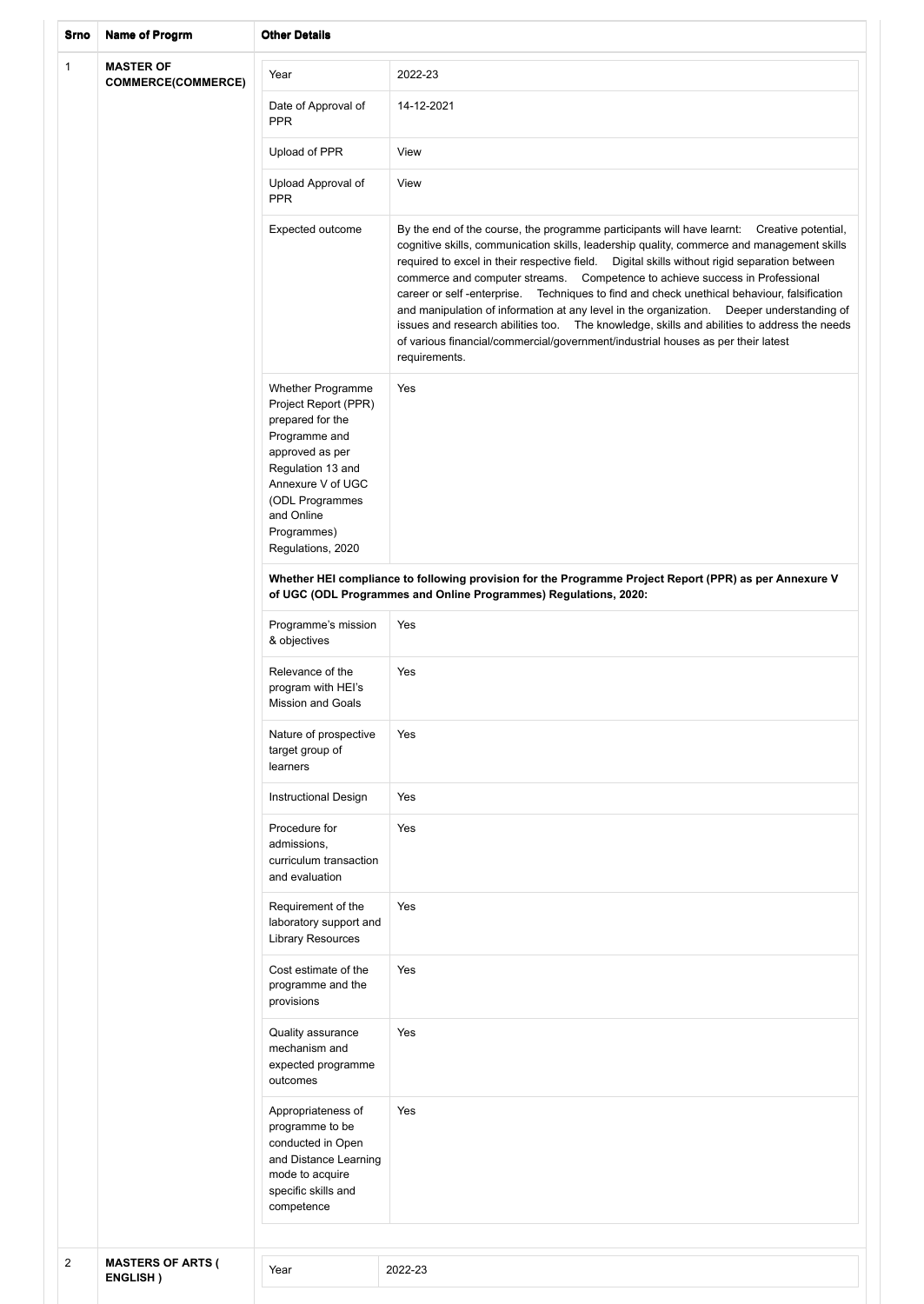| Srno | Name of Progrm | <b>Other Details</b>                                                                                                                                                                                                |                                                                                                                                                                                                                                                                                                                                                                                                                                                                                                                                                                                                                                                                                                                                                                                                                                                                                   |
|------|----------------|---------------------------------------------------------------------------------------------------------------------------------------------------------------------------------------------------------------------|-----------------------------------------------------------------------------------------------------------------------------------------------------------------------------------------------------------------------------------------------------------------------------------------------------------------------------------------------------------------------------------------------------------------------------------------------------------------------------------------------------------------------------------------------------------------------------------------------------------------------------------------------------------------------------------------------------------------------------------------------------------------------------------------------------------------------------------------------------------------------------------|
|      |                | Date of Approval of<br><b>PPR</b>                                                                                                                                                                                   | 14-12-2021                                                                                                                                                                                                                                                                                                                                                                                                                                                                                                                                                                                                                                                                                                                                                                                                                                                                        |
|      |                | Upload of PPR                                                                                                                                                                                                       | View                                                                                                                                                                                                                                                                                                                                                                                                                                                                                                                                                                                                                                                                                                                                                                                                                                                                              |
|      |                | Upload Approval of<br><b>PPR</b>                                                                                                                                                                                    | View                                                                                                                                                                                                                                                                                                                                                                                                                                                                                                                                                                                                                                                                                                                                                                                                                                                                              |
|      |                | Expected outcome                                                                                                                                                                                                    | Upon completion of the course, the programme participants will be able to:<br>Explain and use<br>the development and current practices of literary studies, rhetoric etc. Appreciate the<br>literary texts from different perspectives.  Describe rhetoric contextually and comparatively<br>and/or to historicize and theorize emerging forms of composition and expression.<br>Demonstrate critical and analytical skills in the interpretation and evaluation of literary texts.<br>Organize, express and present their ideas proficiently, especially in written English Employ<br>research, writing, and analytical skills to be utilized in their future professional and academic<br>Disseminate their skills and knowledge in the career options like Journalism,<br>endeavours.<br>Advertising, Instructional Designing, Linguistics, Editing, Interpreting and Teaching |
|      |                | Whether<br>Programme Project<br>Report (PPR)<br>prepared for the<br>Programme and<br>approved as per<br>Regulation 13 and<br>Annexure V of UGC<br>(ODL Programmes<br>and Online<br>Programmes)<br>Regulations, 2020 | Yes                                                                                                                                                                                                                                                                                                                                                                                                                                                                                                                                                                                                                                                                                                                                                                                                                                                                               |
|      |                |                                                                                                                                                                                                                     | Whether HEI compliance to following provision for the Programme Project Report (PPR) as per Annexure V<br>of UGC (ODL Programmes and Online Programmes) Regulations, 2020:                                                                                                                                                                                                                                                                                                                                                                                                                                                                                                                                                                                                                                                                                                        |
|      |                | Programme's<br>mission & objectives                                                                                                                                                                                 | Yes                                                                                                                                                                                                                                                                                                                                                                                                                                                                                                                                                                                                                                                                                                                                                                                                                                                                               |
|      |                | Relevance of the<br>program with HEI's<br><b>Mission and Goals</b>                                                                                                                                                  | Yes                                                                                                                                                                                                                                                                                                                                                                                                                                                                                                                                                                                                                                                                                                                                                                                                                                                                               |
|      |                | Nature of<br>prospective target<br>group of learners                                                                                                                                                                | Yes                                                                                                                                                                                                                                                                                                                                                                                                                                                                                                                                                                                                                                                                                                                                                                                                                                                                               |
|      |                | <b>Instructional Design</b>                                                                                                                                                                                         | Yes                                                                                                                                                                                                                                                                                                                                                                                                                                                                                                                                                                                                                                                                                                                                                                                                                                                                               |
|      |                | Procedure for<br>admissions,<br>curriculum<br>transaction and<br>evaluation                                                                                                                                         | Yes                                                                                                                                                                                                                                                                                                                                                                                                                                                                                                                                                                                                                                                                                                                                                                                                                                                                               |
|      |                | Requirement of the<br>laboratory support<br>and Library<br><b>Resources</b>                                                                                                                                         | Yes                                                                                                                                                                                                                                                                                                                                                                                                                                                                                                                                                                                                                                                                                                                                                                                                                                                                               |
|      |                | Cost estimate of the<br>programme and the<br>provisions                                                                                                                                                             | Yes                                                                                                                                                                                                                                                                                                                                                                                                                                                                                                                                                                                                                                                                                                                                                                                                                                                                               |
|      |                | Quality assurance<br>mechanism and<br>expected<br>programme<br>outcomes                                                                                                                                             | Yes                                                                                                                                                                                                                                                                                                                                                                                                                                                                                                                                                                                                                                                                                                                                                                                                                                                                               |
|      |                | Appropriateness of<br>programme to be<br>conducted in Open<br>and Distance<br>Learning mode to<br>acquire specific<br>skills and<br>competence                                                                      | Yes                                                                                                                                                                                                                                                                                                                                                                                                                                                                                                                                                                                                                                                                                                                                                                                                                                                                               |
|      |                |                                                                                                                                                                                                                     |                                                                                                                                                                                                                                                                                                                                                                                                                                                                                                                                                                                                                                                                                                                                                                                                                                                                                   |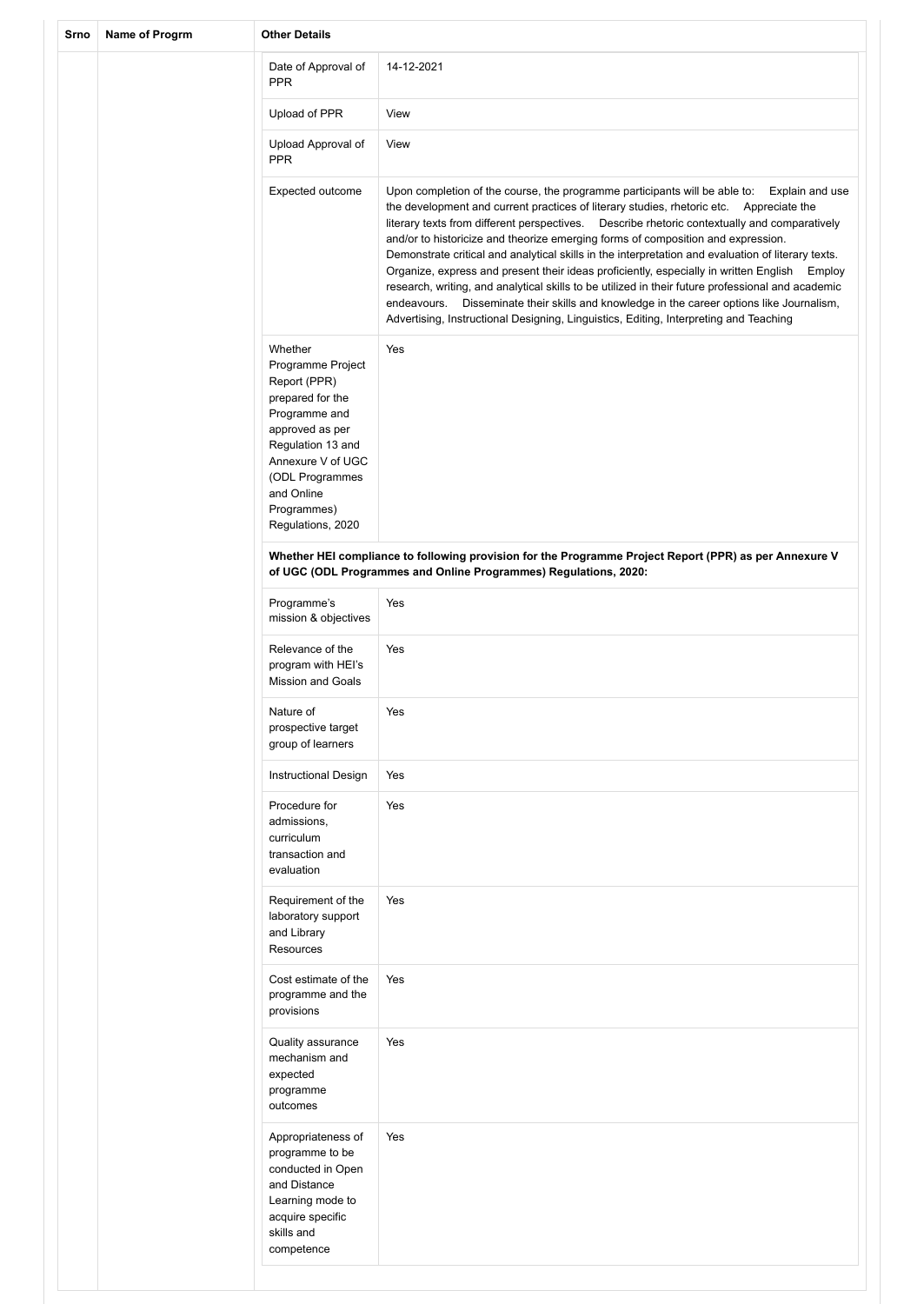| Srno                                     | Name of Progrm                        | <b>Other Details</b>                                                                                                                                                                                    |            |                                                                                                                                                                                                                                                                                                                                                                                                                                                                                                                             |  |
|------------------------------------------|---------------------------------------|---------------------------------------------------------------------------------------------------------------------------------------------------------------------------------------------------------|------------|-----------------------------------------------------------------------------------------------------------------------------------------------------------------------------------------------------------------------------------------------------------------------------------------------------------------------------------------------------------------------------------------------------------------------------------------------------------------------------------------------------------------------------|--|
| 3<br><b>MASTERS OF ARTS</b><br>(PUNJABI) |                                       | Year                                                                                                                                                                                                    |            | 2022-23                                                                                                                                                                                                                                                                                                                                                                                                                                                                                                                     |  |
|                                          |                                       | Date of Approval of PPR                                                                                                                                                                                 |            | 14-12-2021                                                                                                                                                                                                                                                                                                                                                                                                                                                                                                                  |  |
|                                          |                                       | Upload of PPR                                                                                                                                                                                           |            | View                                                                                                                                                                                                                                                                                                                                                                                                                                                                                                                        |  |
|                                          |                                       | Upload Approval of PPR                                                                                                                                                                                  |            | View                                                                                                                                                                                                                                                                                                                                                                                                                                                                                                                        |  |
|                                          |                                       | Expected outcome                                                                                                                                                                                        |            | By the end of the course, the programme participants will have learnt: Creative<br>potential, cognitive skills, communication skills, leadership quality, language and<br>literature skills required to excel in their respective field.  Competence to achieve<br>success in Professional career or self-enterprise. Techniques to find and check<br>unethical behaviour, falsification and manipulation of information at any level in the<br>Deeper understanding of issues and research abilities too.<br>organization. |  |
|                                          |                                       | Whether Programme Project<br>Report (PPR) prepared for the<br>Programme and approved as<br>per Regulation 13 and<br>Annexure V of UGC (ODL<br>Programmes and Online<br>Programmes) Regulations,<br>2020 |            | Yes                                                                                                                                                                                                                                                                                                                                                                                                                                                                                                                         |  |
|                                          |                                       |                                                                                                                                                                                                         |            | Whether HEI compliance to following provision for the Programme Project Report (PPR) as per Annexure V<br>of UGC (ODL Programmes and Online Programmes) Regulations, 2020:                                                                                                                                                                                                                                                                                                                                                  |  |
|                                          |                                       | Programme's mission &<br>objectives                                                                                                                                                                     |            | Yes                                                                                                                                                                                                                                                                                                                                                                                                                                                                                                                         |  |
|                                          |                                       | Relevance of the program with<br><b>HEI's Mission and Goals</b>                                                                                                                                         |            | Yes                                                                                                                                                                                                                                                                                                                                                                                                                                                                                                                         |  |
|                                          |                                       | Nature of prospective target<br>group of learners                                                                                                                                                       |            | Yes                                                                                                                                                                                                                                                                                                                                                                                                                                                                                                                         |  |
|                                          |                                       | <b>Instructional Design</b>                                                                                                                                                                             |            | Yes                                                                                                                                                                                                                                                                                                                                                                                                                                                                                                                         |  |
|                                          |                                       | Procedure for admissions,<br>curriculum transaction and<br>evaluation                                                                                                                                   |            | Yes                                                                                                                                                                                                                                                                                                                                                                                                                                                                                                                         |  |
|                                          |                                       | Requirement of the laboratory<br>support and Library Resources                                                                                                                                          |            | Yes                                                                                                                                                                                                                                                                                                                                                                                                                                                                                                                         |  |
|                                          |                                       | Cost estimate of the<br>programme and the provisions                                                                                                                                                    |            | Yes                                                                                                                                                                                                                                                                                                                                                                                                                                                                                                                         |  |
|                                          |                                       | Quality assurance mechanism<br>and expected programme<br>outcomes                                                                                                                                       |            | Yes                                                                                                                                                                                                                                                                                                                                                                                                                                                                                                                         |  |
|                                          |                                       | Appropriateness of programme<br>to be conducted in Open and<br>Distance Learning mode to<br>acquire specific skills and<br>competence                                                                   |            | Yes                                                                                                                                                                                                                                                                                                                                                                                                                                                                                                                         |  |
|                                          |                                       |                                                                                                                                                                                                         |            |                                                                                                                                                                                                                                                                                                                                                                                                                                                                                                                             |  |
| 4                                        | <b>BACHELOR OF</b><br><b>BUSINESS</b> | Year                                                                                                                                                                                                    | 2022-23    |                                                                                                                                                                                                                                                                                                                                                                                                                                                                                                                             |  |
|                                          | <b>ADMINISTRATION</b>                 | Date of Approval of<br><b>PPR</b>                                                                                                                                                                       | 14-12-2021 |                                                                                                                                                                                                                                                                                                                                                                                                                                                                                                                             |  |
|                                          |                                       | Upload of PPR                                                                                                                                                                                           | View       |                                                                                                                                                                                                                                                                                                                                                                                                                                                                                                                             |  |
|                                          |                                       | Upload Approval of<br><b>PPR</b>                                                                                                                                                                        | View       |                                                                                                                                                                                                                                                                                                                                                                                                                                                                                                                             |  |
|                                          |                                       |                                                                                                                                                                                                         |            |                                                                                                                                                                                                                                                                                                                                                                                                                                                                                                                             |  |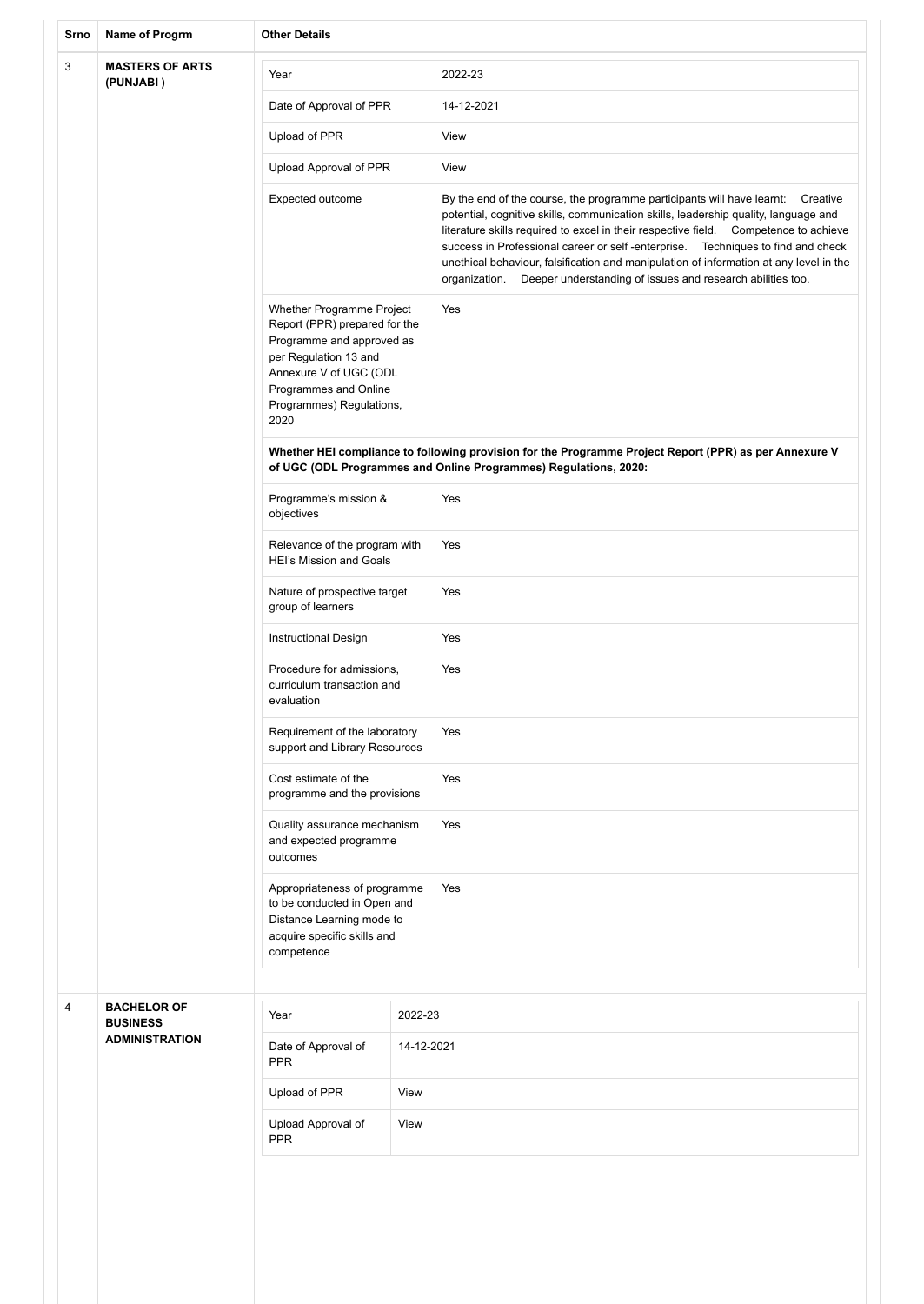| Srno | Name of Progrm | <b>Other Details</b>                                                                                                                                                                                                    |                                                                                                                                                                                                                                                                                                                                                                                                                                                                                                                                                                                                                                                                                                                                                                                     |  |  |  |
|------|----------------|-------------------------------------------------------------------------------------------------------------------------------------------------------------------------------------------------------------------------|-------------------------------------------------------------------------------------------------------------------------------------------------------------------------------------------------------------------------------------------------------------------------------------------------------------------------------------------------------------------------------------------------------------------------------------------------------------------------------------------------------------------------------------------------------------------------------------------------------------------------------------------------------------------------------------------------------------------------------------------------------------------------------------|--|--|--|
|      |                | Expected outcome                                                                                                                                                                                                        | By the end of the course, the programme participants will have learnt: • Creative potential,<br>cognitive skills, communication skills, leadership quality, commerce and management skills<br>required to excel in their respective field. • Digital skills without rigid separation between<br>commerce and computer streams. • Competence to achieve success in Professional career<br>or self-enterprise. • Techniques to find and check unethical behaviour, falsification and<br>manipulation of information at any level in the organization. • Deeper understanding of<br>issues and research abilities too. • The knowledge, skills and abilities to address the needs<br>of various financial/commercial/government/industrial houses as per their latest<br>requirements. |  |  |  |
|      |                | <b>Whether Programme</b><br>Project Report (PPR)<br>prepared for the<br>Programme and<br>approved as per<br>Regulation 13 and<br>Annexure V of UGC<br>(ODL Programmes<br>and Online<br>Programmes)<br>Regulations, 2020 | Yes                                                                                                                                                                                                                                                                                                                                                                                                                                                                                                                                                                                                                                                                                                                                                                                 |  |  |  |
|      |                |                                                                                                                                                                                                                         | Whether HEI compliance to following provision for the Programme Project Report (PPR) as per Annexure V<br>of UGC (ODL Programmes and Online Programmes) Regulations, 2020:                                                                                                                                                                                                                                                                                                                                                                                                                                                                                                                                                                                                          |  |  |  |
|      |                | Programme's mission<br>Yes<br>& objectives                                                                                                                                                                              |                                                                                                                                                                                                                                                                                                                                                                                                                                                                                                                                                                                                                                                                                                                                                                                     |  |  |  |
|      |                | Relevance of the<br>program with HEI's<br><b>Mission and Goals</b>                                                                                                                                                      | Yes                                                                                                                                                                                                                                                                                                                                                                                                                                                                                                                                                                                                                                                                                                                                                                                 |  |  |  |
|      |                | Nature of prospective<br>target group of<br>learners                                                                                                                                                                    | Yes                                                                                                                                                                                                                                                                                                                                                                                                                                                                                                                                                                                                                                                                                                                                                                                 |  |  |  |
|      |                | Instructional Design                                                                                                                                                                                                    | Yes                                                                                                                                                                                                                                                                                                                                                                                                                                                                                                                                                                                                                                                                                                                                                                                 |  |  |  |
|      |                | Procedure for<br>admissions, curriculum<br>transaction and<br>evaluation                                                                                                                                                | Yes                                                                                                                                                                                                                                                                                                                                                                                                                                                                                                                                                                                                                                                                                                                                                                                 |  |  |  |
|      |                | Requirement of the<br>laboratory support and<br><b>Library Resources</b>                                                                                                                                                | Yes                                                                                                                                                                                                                                                                                                                                                                                                                                                                                                                                                                                                                                                                                                                                                                                 |  |  |  |
|      |                | Cost estimate of the<br>programme and the<br>provisions                                                                                                                                                                 | Yes                                                                                                                                                                                                                                                                                                                                                                                                                                                                                                                                                                                                                                                                                                                                                                                 |  |  |  |
|      |                | Quality assurance<br>mechanism and<br>expected programme<br>outcomes                                                                                                                                                    | Yes                                                                                                                                                                                                                                                                                                                                                                                                                                                                                                                                                                                                                                                                                                                                                                                 |  |  |  |
|      |                | Appropriateness of<br>programme to be<br>conducted in Open<br>and Distance Learning<br>mode to acquire<br>specific skills and<br>competence                                                                             | Yes                                                                                                                                                                                                                                                                                                                                                                                                                                                                                                                                                                                                                                                                                                                                                                                 |  |  |  |
|      |                |                                                                                                                                                                                                                         |                                                                                                                                                                                                                                                                                                                                                                                                                                                                                                                                                                                                                                                                                                                                                                                     |  |  |  |

# **SLM (Self Learning Material)**

| Details of Developments of<br><b>Other Details</b><br>Name of Progrm<br>Srno<br>SLM<br>Annexure |
|-------------------------------------------------------------------------------------------------|
|-------------------------------------------------------------------------------------------------|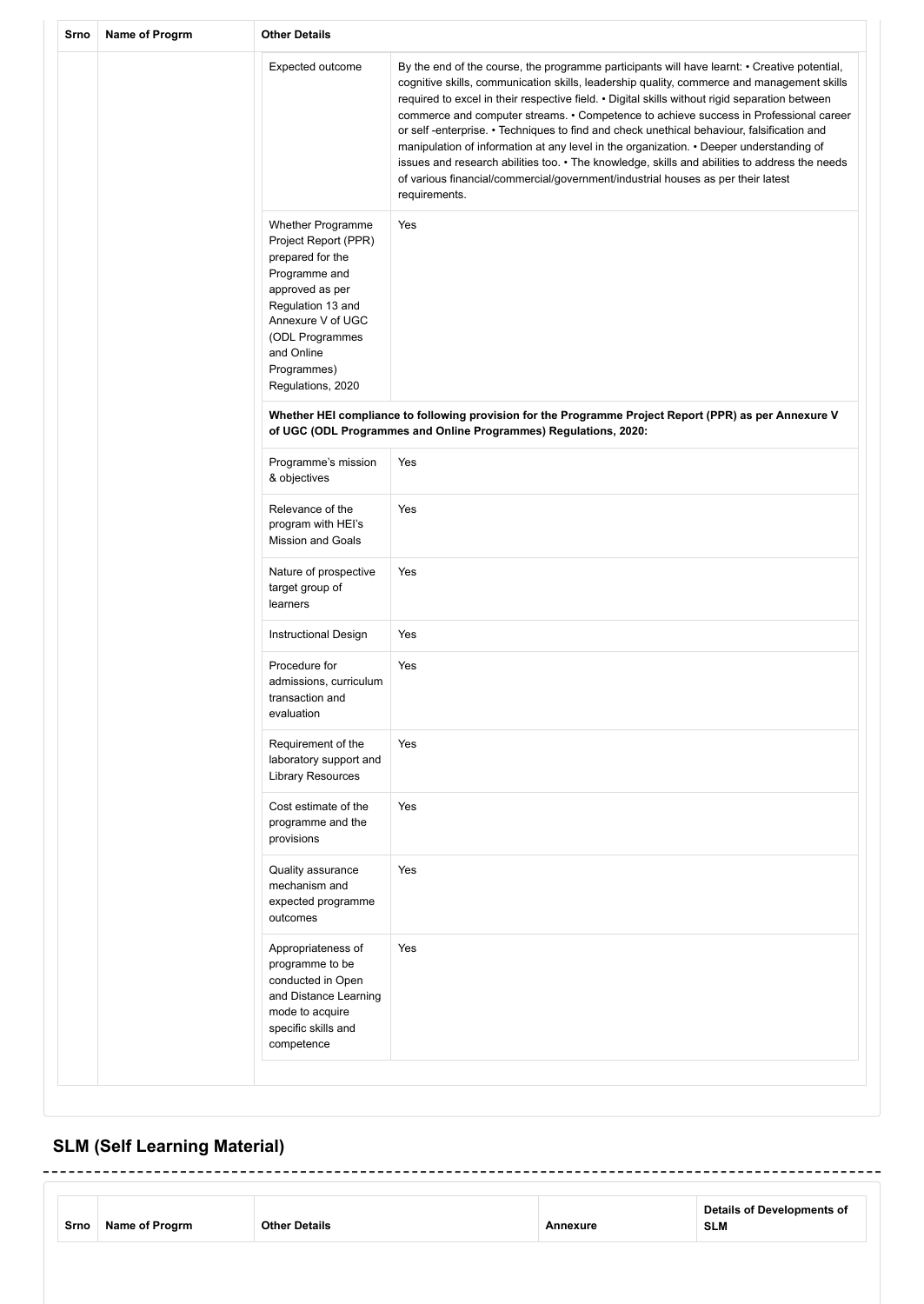| Srno         | Name of Progrm                       | <b>Other Details</b>                                    |                                                                                                                        | Annexure                                                                                        | <b>Details of Developments of</b><br><b>SLM</b>  |                                       |  |
|--------------|--------------------------------------|---------------------------------------------------------|------------------------------------------------------------------------------------------------------------------------|-------------------------------------------------------------------------------------------------|--------------------------------------------------|---------------------------------------|--|
| $\mathbf{1}$ | <b>MASTERS OF ARTS (</b><br>ENGLISH) | Year<br>Outline of                                      | 2022-23<br>The total period is divided into 4                                                                          | Whether HEI adheres to<br>the compliance of<br>provisions mentioned                             | Development<br>of SLM                            | In House<br>Faculty and<br>Outsourced |  |
|              |                                      | the<br>Syllabus                                         | semesters where the learners have<br>to earn 20 credits in each semester<br>with a total of 80 credits in two<br>years | in Annexure VI of UGC<br>(ODL Programmes and<br><b>Online Programmes)</b><br>Regulations, 2020: | Percentage<br>of SLM<br>developed<br>by In-House | 60                                    |  |
|              |                                      | Whether<br><b>SLM</b>                                   | Yes                                                                                                                    | Curriculum and<br>Pedagogy:-Yes                                                                 | Faculty                                          |                                       |  |
|              | approved<br>by Statutory             |                                                         | Print Material :- Yes                                                                                                  | 40<br>Total<br>Percentage<br>of<br>Outsourced<br><b>ELM</b>                                     |                                                  |                                       |  |
|              | Authority of<br>HEI                  |                                                         | Audio-Video Material :- No                                                                                             |                                                                                                 |                                                  |                                       |  |
|              | Statutory                            | View                                                    | <b>Online Material:-Yes</b>                                                                                            |                                                                                                 |                                                  |                                       |  |
|              | bodies<br>approval<br>upload         |                                                         | Computer-based<br>material:-Yes                                                                                        | Document of<br>View<br>proof for<br>Outsourced<br>material                                      |                                                  |                                       |  |
|              |                                      | When was                                                | 24-05-2022                                                                                                             | Computer Disks:-No                                                                              |                                                  |                                       |  |
|              |                                      | it prepared<br>Last<br>Updated                          | 24-05-2022                                                                                                             | Whether HEI adheres to<br>the compliance of<br>provisions mentioned<br>in Annexure VII of UGC   | Approval of<br>statutory<br>authorities<br>for   | View                                  |  |
|              |                                      | Name of<br>the faculty<br>who<br>prepared<br><b>SLM</b> | Dr. Gurleen Ahluwalia                                                                                                  | (ODL Programmes and<br><b>Online Programmes)</b><br>Regulations, 2020:                          | outsourced<br>material                           |                                       |  |
|              |                                      |                                                         |                                                                                                                        | Preparation of Learning<br>Material:-Yes                                                        |                                                  |                                       |  |
|              |                                      | Designation                                             | <b>Assistant Professor</b>                                                                                             | Preparedness of                                                                                 |                                                  |                                       |  |
|              |                                      | Department                                              | Commerce                                                                                                               | Learning Material :-Yes                                                                         |                                                  |                                       |  |
|              |                                      | Reference<br>of Self<br>Learning<br>Material            | Expert Committee in lieu of Board<br>of Studies                                                                        | <b>Preparedness of SLM</b><br>as per Annexure VII of<br><b>UGC(ODL Programmes</b><br>and Online |                                                  |                                       |  |
|              | Upload<br>Sample                     | View                                                    | Programmes)<br>Regulations, 2020                                                                                       |                                                                                                 |                                                  |                                       |  |
|              |                                      | SLM (Only<br>Content                                    |                                                                                                                        | 1 Year:-Yes                                                                                     |                                                  |                                       |  |
|              |                                      | Pages)                                                  |                                                                                                                        | 2 Year:-No                                                                                      |                                                  |                                       |  |
|              |                                      | <b>SLM Url</b>                                          | www.ilms.psou.ac.in                                                                                                    | 3 Year:-No                                                                                      |                                                  |                                       |  |
|              |                                      |                                                         |                                                                                                                        |                                                                                                 |                                                  |                                       |  |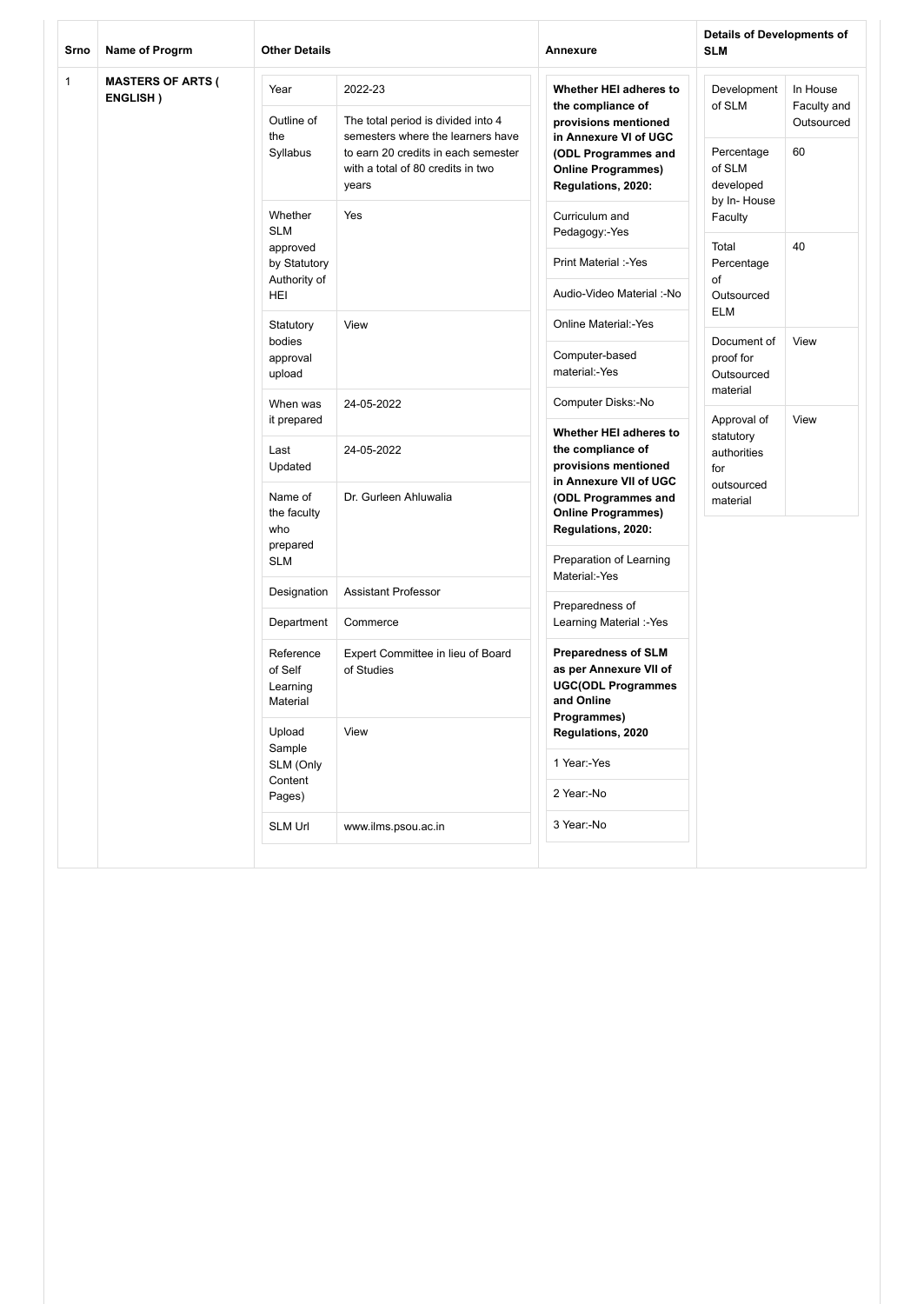| Srno           | <b>Name of Progrm</b>                                          | <b>Other Details</b>                                    |                                                                                                                                                                                  | Annexure                                                                                     | <b>Details of Developments of</b><br><b>SLM</b>             |                                       |
|----------------|----------------------------------------------------------------|---------------------------------------------------------|----------------------------------------------------------------------------------------------------------------------------------------------------------------------------------|----------------------------------------------------------------------------------------------|-------------------------------------------------------------|---------------------------------------|
| $\overline{2}$ | <b>BACHELOR OF</b><br><b>BUSINESS</b><br><b>ADMINISTRATION</b> | Year<br>Outline of<br>the                               | 2022-23<br>The BBA has 132 credits consisting<br>6 categories namely Core Courses,                                                                                               | Whether HEI adheres to<br>the compliance of<br>provisions mentioned<br>in Annexure VI of UGC | Development<br>of SLM                                       | In House<br>Faculty and<br>Outsourced |
|                |                                                                | Syllabus                                                | Discipline Specific Electives,<br>Generic Electives, Ability<br><b>Enhancement Compulsory Course,</b><br>Skill Enhancement Course and<br><b>Compulsory Non Credit Qualifying</b> | (ODL Programmes and<br><b>Online Programmes)</b><br>Regulations, 2020:<br>Curriculum and     | Percentage<br>of SLM<br>developed<br>by In-House<br>Faculty | 60                                    |
|                |                                                                |                                                         | Course                                                                                                                                                                           | Pedagogy:-Yes                                                                                | Total                                                       | 40                                    |
|                |                                                                | Whether<br><b>SLM</b>                                   | Yes                                                                                                                                                                              | Print Material :- Yes                                                                        | Percentage<br>of                                            |                                       |
|                |                                                                | approved<br>by                                          |                                                                                                                                                                                  | Audio-Video Material :- No                                                                   | Outsourced<br><b>ELM</b>                                    |                                       |
|                |                                                                | Statutory                                               |                                                                                                                                                                                  | <b>Online Material:-Yes</b>                                                                  | Document of                                                 | View                                  |
|                |                                                                | Authority of<br>HEI                                     |                                                                                                                                                                                  | Computer-based<br>material:-Yes                                                              | proof for<br>Outsourced                                     |                                       |
|                |                                                                | Statutory<br>bodies                                     | View                                                                                                                                                                             | Computer Disks:-No                                                                           | material                                                    |                                       |
|                |                                                                | approval<br>upload                                      |                                                                                                                                                                                  | Whether HEI adheres to<br>the compliance of                                                  | Approval of<br>statutory<br>authorities                     | View                                  |
|                |                                                                | When was<br>it prepared                                 | 18-05-2022                                                                                                                                                                       | provisions mentioned<br>in Annexure VII of UGC<br>(ODL Programmes and                        | for<br>outsourced<br>material                               |                                       |
|                | Last<br>Updated                                                | 19-05-2022                                              | <b>Online Programmes)</b><br>Regulations, 2020:                                                                                                                                  |                                                                                              |                                                             |                                       |
|                |                                                                | Name of<br>the faculty<br>who<br>prepared<br><b>SLM</b> | Dr. Rohit Kumar                                                                                                                                                                  | Preparation of Learning<br>Material:-Yes                                                     |                                                             |                                       |
|                |                                                                |                                                         |                                                                                                                                                                                  | Preparedness of<br>Learning Material :-Yes                                                   |                                                             |                                       |
|                |                                                                | Designation                                             | <b>Assistant Professor</b>                                                                                                                                                       | <b>Preparedness of SLM</b><br>as per Annexure VII of                                         |                                                             |                                       |
|                |                                                                | Department                                              | Commerce                                                                                                                                                                         | <b>UGC(ODL Programmes</b><br>and Online                                                      |                                                             |                                       |
|                |                                                                | Reference<br>of Self                                    | Expert Committee in lieu of Board of<br><b>Studies</b>                                                                                                                           | Programmes)<br>Regulations, 2020                                                             |                                                             |                                       |
|                | Learning<br>Material                                           |                                                         | 1 Year:-Yes                                                                                                                                                                      |                                                                                              |                                                             |                                       |
|                | Upload                                                         | View                                                    | 2 Year:-No                                                                                                                                                                       |                                                                                              |                                                             |                                       |
|                |                                                                | Sample<br>SLM (Only<br>Content                          |                                                                                                                                                                                  | 3 Year:-No                                                                                   |                                                             |                                       |
|                | Pages)                                                         |                                                         |                                                                                                                                                                                  |                                                                                              |                                                             |                                       |
|                |                                                                | SLM Url                                                 | www.psou.ac.in                                                                                                                                                                   |                                                                                              |                                                             |                                       |
|                |                                                                |                                                         |                                                                                                                                                                                  |                                                                                              |                                                             |                                       |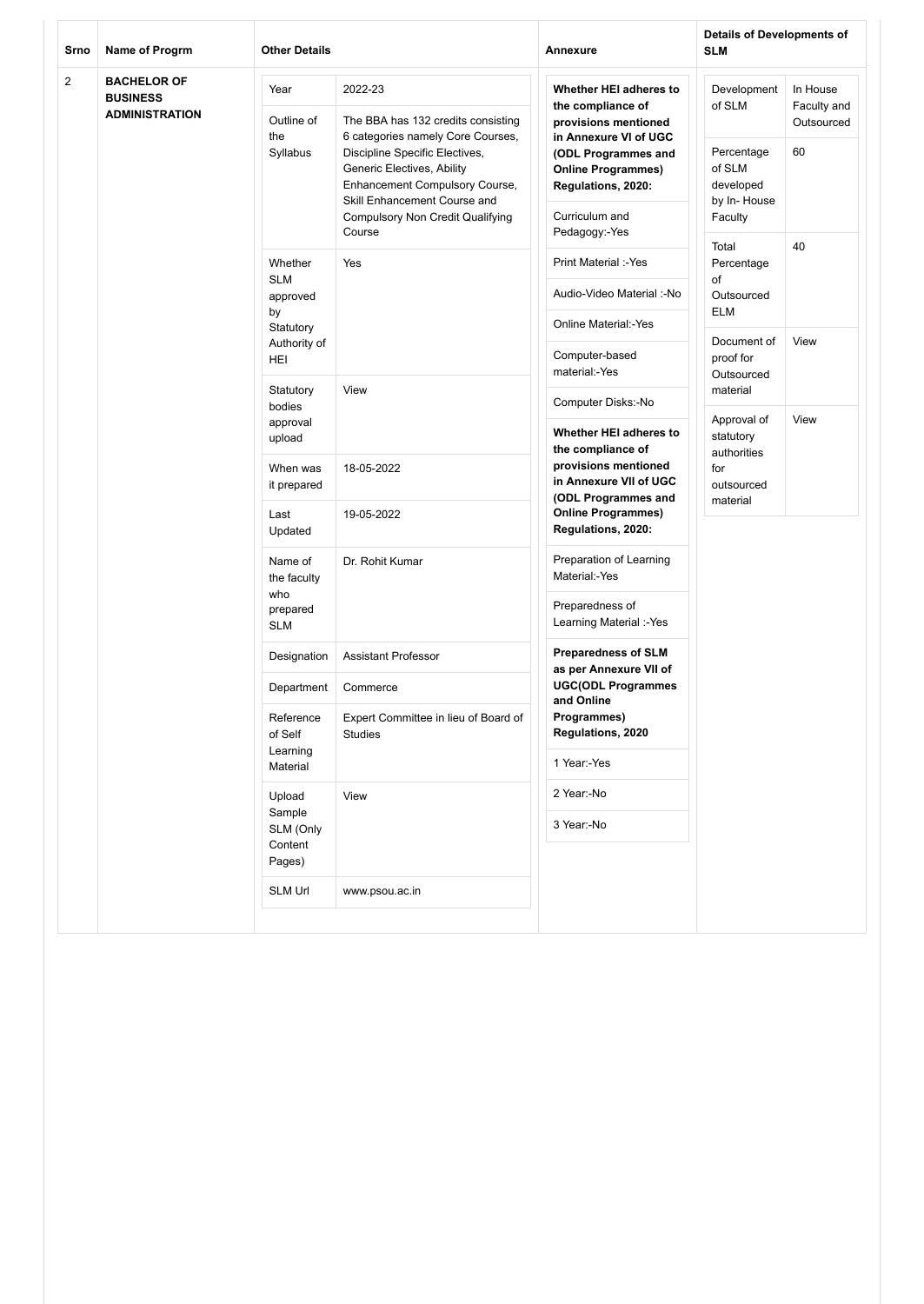| Srno<br>Name of Progrm                             |                                 | <b>Other Details</b>                                     |                                                                     | Annexure                                                                                                                            | <b>Details of Developments of</b><br><b>SLM</b> |      |  |
|----------------------------------------------------|---------------------------------|----------------------------------------------------------|---------------------------------------------------------------------|-------------------------------------------------------------------------------------------------------------------------------------|-------------------------------------------------|------|--|
| 3<br><b>MASTER OF</b><br><b>COMMERCE(COMMERCE)</b> | Year<br>Outline of the Syllabus | 2022-23<br>The M.COM                                     | Whether HEI adheres to<br>the compliance of<br>provisions mentioned | Development<br>of SLM                                                                                                               | In House<br>Faculty and<br>Outsourced           |      |  |
|                                                    |                                 |                                                          | Programme has 80<br>credits                                         | in Annexure VI of UGC<br>(ODL Programmes and<br><b>Online Programmes)</b>                                                           | Percentage<br>of SLM                            | 60   |  |
|                                                    |                                 | Whether SLM approved<br>by Statutory Authority of<br>HEI | Yes                                                                 | Regulations, 2020:<br>Curriculum and                                                                                                | developed<br>by In-House<br>Faculty             |      |  |
|                                                    |                                 | Statutory bodies approval<br>upload                      | View                                                                | Pedagogy:-Yes<br>Print Material :- Yes                                                                                              | Total<br>Percentage                             | 0    |  |
|                                                    |                                 | When was it prepared                                     | 18-05-2022                                                          | Audio-Video Material :-No                                                                                                           | of<br>Outsourced                                |      |  |
|                                                    |                                 | Last Updated                                             | 19-05-2022                                                          | Online Material:-Yes                                                                                                                | <b>ELM</b>                                      |      |  |
|                                                    |                                 | Name of the faculty who<br>prepared SLM                  | Dr. Rohit Kumar                                                     | Computer-based<br>material:-Yes                                                                                                     | Document of<br>proof for<br>Outsourced          | View |  |
|                                                    |                                 | Designation                                              | Assistant Professor                                                 | Computer Disks:-No                                                                                                                  | material                                        |      |  |
|                                                    |                                 | Department                                               | Commerce                                                            | Whether HEI adheres to<br>the compliance of                                                                                         | Approval of<br>statutory<br>authorities         | View |  |
|                                                    |                                 | Reference of Self<br>Learning Material                   | <b>Expert Committee in</b><br>lieu of Board of<br><b>Studies</b>    | provisions mentioned<br>in Annexure VII of UGC<br>(ODL Programmes and                                                               | for<br>outsourced<br>material                   |      |  |
|                                                    |                                 | <b>Upload Sample SLM</b><br>(Only Content Pages)         | View                                                                | <b>Online Programmes)</b><br>Regulations, 2020:                                                                                     |                                                 |      |  |
|                                                    |                                 | <b>SLM Url</b>                                           | www.ilms.psou.ac.in                                                 | Preparation of Learning<br>Material:-Yes                                                                                            |                                                 |      |  |
|                                                    |                                 |                                                          |                                                                     | Preparedness of<br>Learning Material :-Yes                                                                                          |                                                 |      |  |
|                                                    |                                 |                                                          |                                                                     | <b>Preparedness of SLM</b><br>as per Annexure VII of<br><b>UGC(ODL Programmes</b><br>and Online<br>Programmes)<br>Regulations, 2020 |                                                 |      |  |
|                                                    |                                 |                                                          |                                                                     | 1 Year:-Yes                                                                                                                         |                                                 |      |  |
|                                                    |                                 |                                                          |                                                                     | 2 Year:-No                                                                                                                          |                                                 |      |  |
|                                                    |                                 |                                                          |                                                                     | 3 Year:-No                                                                                                                          |                                                 |      |  |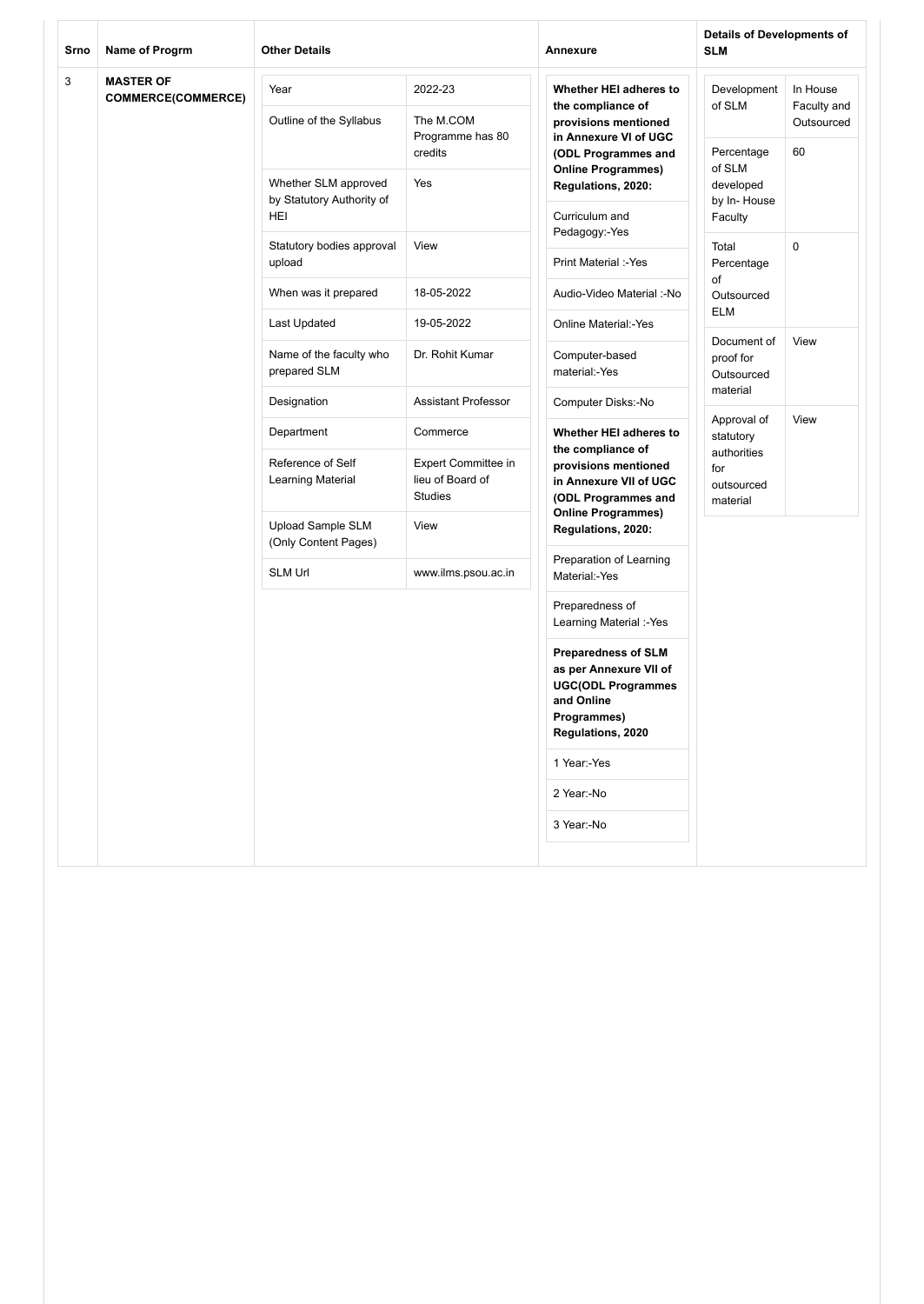| Srno<br>Name of Progrm |                                                                 | <b>Other Details</b>                             |                                                 | Annexure                                                                                                                            | <b>Details of Developments of</b><br><b>SLM</b> |                                       |  |
|------------------------|-----------------------------------------------------------------|--------------------------------------------------|-------------------------------------------------|-------------------------------------------------------------------------------------------------------------------------------------|-------------------------------------------------|---------------------------------------|--|
| 4                      | <b>MASTERS OF ARTS</b><br>(PUNJABI)                             | Year<br>Outline of the Syllabus                  | 2022-23<br>M.A (Punjabi) has 80                 | Whether HEI adheres to<br>the compliance of<br>provisions mentioned                                                                 | Development<br>of SLM                           | In House<br>Faculty and<br>Outsourced |  |
|                        |                                                                 |                                                  | credits consisting 4<br>semesters.              | in Annexure VI of UGC<br>(ODL Programmes and<br><b>Online Programmes)</b>                                                           | Percentage<br>of SLM                            | 60                                    |  |
|                        | Whether SLM approved<br>by Statutory Authority of<br><b>HEI</b> | Yes                                              | Regulations, 2020:<br>Curriculum and            | developed<br>by In-House<br>Faculty                                                                                                 |                                                 |                                       |  |
|                        | Statutory bodies<br>approval upload                             | View                                             | Pedagogy:-Yes<br>Print Material :- Yes          | Total<br>Percentage                                                                                                                 | 40                                              |                                       |  |
|                        | When was it prepared                                            | 17-05-2022                                       | Audio-Video Material :- No                      | of<br>Outsourced                                                                                                                    |                                                 |                                       |  |
|                        | Last Updated                                                    | 17-05-2022                                       | Online Material:-Yes                            | <b>ELM</b>                                                                                                                          |                                                 |                                       |  |
|                        | Name of the faculty<br>who prepared SLM                         | Dr. Amarjit Singh                                | Computer-based<br>material:-Yes                 | Document of<br>proof for<br>Outsourced                                                                                              | View                                            |                                       |  |
|                        | Designation                                                     | <b>Assistant Professor</b>                       | Computer Disks:-No                              | material                                                                                                                            |                                                 |                                       |  |
|                        | Department                                                      | Punjabi                                          | Whether HEI adheres to<br>the compliance of     | Approval of<br>statutory                                                                                                            | View                                            |                                       |  |
|                        |                                                                 | Reference of Self<br>Learning Material           | Expert Committee in<br>lieu of Board of Studies | provisions mentioned<br>in Annexure VII of UGC<br>(ODL Programmes and                                                               | authorities<br>for<br>outsourced                |                                       |  |
|                        |                                                                 | <b>Upload Sample SLM</b><br>(Only Content Pages) | View                                            | material<br><b>Online Programmes)</b><br>Regulations, 2020:                                                                         |                                                 |                                       |  |
|                        |                                                                 | <b>SLM Url</b>                                   | www.ilms.psou.ac.in                             | Preparation of Learning<br>Material:-Yes                                                                                            |                                                 |                                       |  |
|                        |                                                                 |                                                  | Preparedness of<br>Learning Material :-Yes      |                                                                                                                                     |                                                 |                                       |  |
|                        |                                                                 |                                                  |                                                 | <b>Preparedness of SLM</b><br>as per Annexure VII of<br><b>UGC(ODL Programmes</b><br>and Online<br>Programmes)<br>Regulations, 2020 |                                                 |                                       |  |
|                        |                                                                 |                                                  |                                                 | 1 Year:-Yes                                                                                                                         |                                                 |                                       |  |
|                        |                                                                 |                                                  |                                                 | 2 Year:-No                                                                                                                          |                                                 |                                       |  |
|                        |                                                                 |                                                  |                                                 | 3 Year:-No                                                                                                                          |                                                 |                                       |  |
|                        |                                                                 |                                                  |                                                 |                                                                                                                                     |                                                 |                                       |  |

## **Examination Centre**

| Srno | It is<br>certified<br>that all<br>the<br>activities | Name of Centre | Address of<br>Centre / City/<br>Pin Code/<br><b>State</b> | Briefly write on the methods and steps to be<br>adopted for conduct of examination to ensure<br>security, transparency & credibility of examination | Whether<br><b>Examination</b><br>centre<br>fulfills all<br>the<br>requirement<br>mentioned<br>in Annexure<br>$\mathbf{I}$ | A) Proposed<br><b>Examination Centre for</b><br>term end examinatino<br>for ODL programme for<br><b>Upcoming Academic</b><br>Years |
|------|-----------------------------------------------------|----------------|-----------------------------------------------------------|-----------------------------------------------------------------------------------------------------------------------------------------------------|---------------------------------------------------------------------------------------------------------------------------|------------------------------------------------------------------------------------------------------------------------------------|
|------|-----------------------------------------------------|----------------|-----------------------------------------------------------|-----------------------------------------------------------------------------------------------------------------------------------------------------|---------------------------------------------------------------------------------------------------------------------------|------------------------------------------------------------------------------------------------------------------------------------|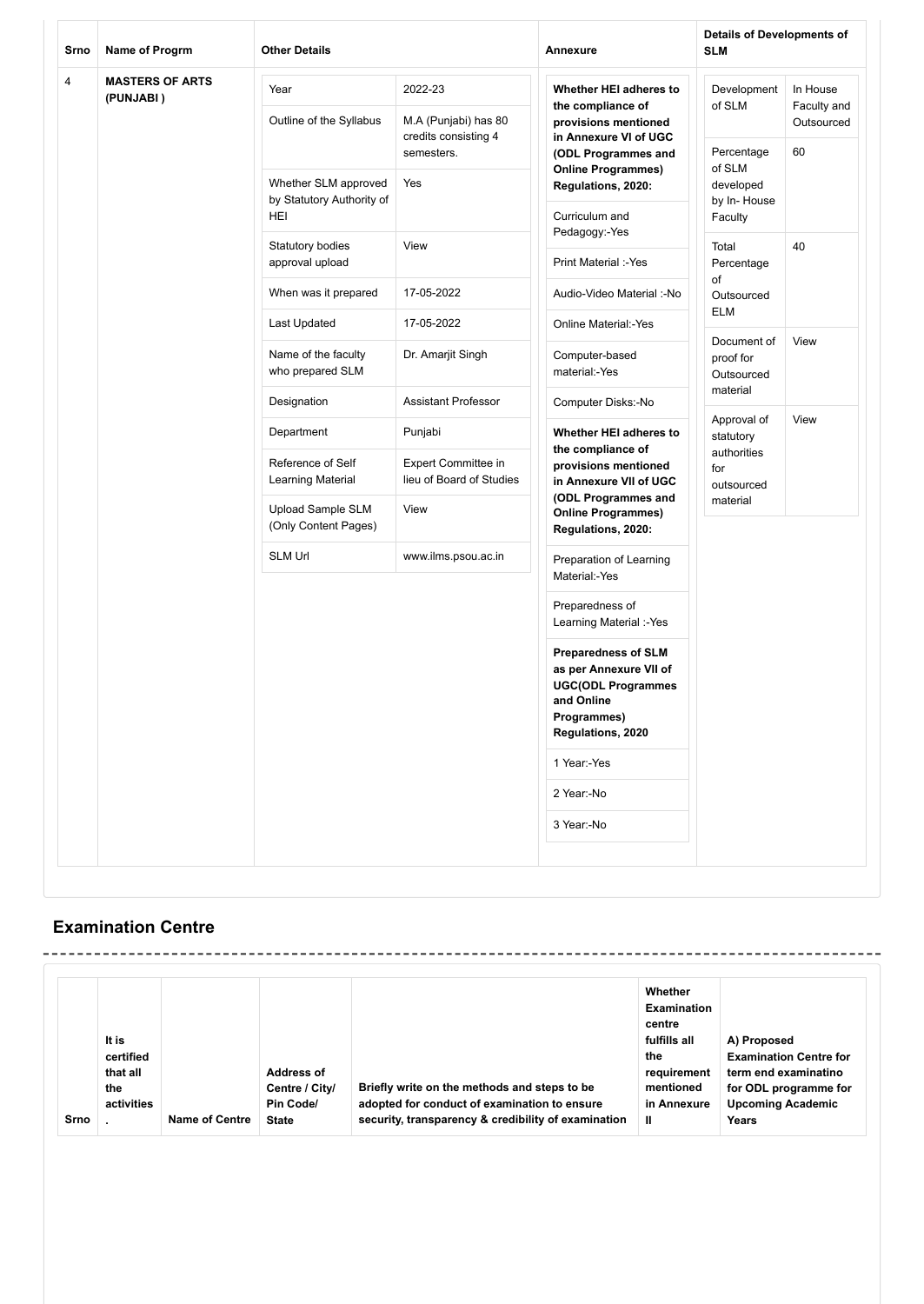| Srno           | It is<br>certified<br>that all<br>the<br>activities<br>ä. | <b>Name of Centre</b>                                              | <b>Address of</b><br>Centre / City/<br>Pin Code/<br><b>State</b>                                   | Briefly write on the methods and steps to be<br>adopted for conduct of examination to ensure<br>security, transparency & credibility of examination                                                                                                                                                                                                                                                                                                                                                                                                                                                                                                                         | Whether<br><b>Examination</b><br>centre<br>fulfills all<br>the<br>requirement<br>mentioned<br>in Annexure<br>Ш | Years          | A) Proposed<br><b>Examination Centre for</b><br>term end examinatino<br>for ODL programme for<br><b>Upcoming Academic</b>                        |     |
|----------------|-----------------------------------------------------------|--------------------------------------------------------------------|----------------------------------------------------------------------------------------------------|-----------------------------------------------------------------------------------------------------------------------------------------------------------------------------------------------------------------------------------------------------------------------------------------------------------------------------------------------------------------------------------------------------------------------------------------------------------------------------------------------------------------------------------------------------------------------------------------------------------------------------------------------------------------------------|----------------------------------------------------------------------------------------------------------------|----------------|--------------------------------------------------------------------------------------------------------------------------------------------------|-----|
| $\mathbf{1}$   | Yes                                                       | Gujrawala Guru<br>Nanak Institute<br>of Vocation<br><b>Studies</b> | <b>GGN Khalsa</b><br>College<br>Campus,<br>Ludhiana, -<br>Ludhiana-<br>141001-Punjab               | 1. Good connectivity from railway station or bus stand,<br>for the convenience of the students, 2. Have an<br>examination hall with adequate seating capacity and<br>basic amenities. 3. Fire extinguishers must be in<br>working order. 4. The examination Center shall have<br>adequate and comfortable seating capacity and<br>amenities including adequate lighting, ventilation and<br>clean drinking water facilities. 5. Safety and security of<br>the examination centre must been sured, 6.<br>Restrooms must be located in the same building as<br>the examination centre. 7. Provision of drinking water.<br>8. Adequate parking. 9. Facilities for persons with | Yes                                                                                                            | $\mathbf{1}$   | Whether<br>examination<br>centre is<br>within the<br>territorial<br>jurisdiction<br>of the HEI<br>as per<br>Annexure<br>IV of ODL<br>Regulations | Yes |
|                |                                                           |                                                                    |                                                                                                    | Disabilities should be available.                                                                                                                                                                                                                                                                                                                                                                                                                                                                                                                                                                                                                                           |                                                                                                                | $\overline{2}$ | Whether the<br>examination<br>centre is<br>located as<br>per clause<br>13 (7) of<br>Part IV of<br>Regulations                                    | Yes |
|                |                                                           |                                                                    |                                                                                                    |                                                                                                                                                                                                                                                                                                                                                                                                                                                                                                                                                                                                                                                                             |                                                                                                                | 3              | Provision of<br><b>CCTV</b><br>Cameras                                                                                                           | No  |
|                |                                                           |                                                                    |                                                                                                    |                                                                                                                                                                                                                                                                                                                                                                                                                                                                                                                                                                                                                                                                             |                                                                                                                | $\overline{4}$ | Provision of<br>Bio-metric<br>attendance                                                                                                         | No  |
|                |                                                           |                                                                    |                                                                                                    |                                                                                                                                                                                                                                                                                                                                                                                                                                                                                                                                                                                                                                                                             |                                                                                                                | 5              | Provision of<br>Video<br>recording                                                                                                               | No  |
| $\overline{2}$ | Yes                                                       | Government<br>College for Girls,<br>Ludhiana                       | Ferozpur<br>Road, Rakh<br>Bagh near<br><b>Bharat Nagar</b><br>Chowk-<br>Ludhiana-<br>143001-Punjab | 1. Good connectivity from railway station or bus stand,<br>for the convenience of the students. 2. Have an<br>examination hall with adequate seating capacity and<br>basic amenities. 3. Fire extinguishers must be in<br>working order. 4. The examination Center shall have<br>adequate and comfortable seating capacity and<br>amenities including adequate lighting, ventilation and<br>clean drinking water facilities. 5. Safety and security of<br>the examination centre must been sured. 6.<br>Restrooms must be located in the same building as<br>the examination centre. 7. Provision of drinking water.<br>8. Adequate parking. 9. Facilities for persons with | Yes                                                                                                            | $\mathbf{1}$   | Whether<br>examination<br>centre is<br>within the<br>territorial<br>jurisdiction<br>of the HEI<br>as per<br>Annexure<br>IV of ODL<br>Regulations | Yes |
|                |                                                           |                                                                    |                                                                                                    | Disabilities should be available.                                                                                                                                                                                                                                                                                                                                                                                                                                                                                                                                                                                                                                           |                                                                                                                | $\overline{2}$ | Whether the<br>examination<br>centre is<br>located as<br>per clause<br>13 (7) of<br>Part IV of<br>Regulations                                    | Yes |
|                |                                                           |                                                                    |                                                                                                    |                                                                                                                                                                                                                                                                                                                                                                                                                                                                                                                                                                                                                                                                             |                                                                                                                | 3              | Provision of<br><b>CCTV</b><br>Cameras                                                                                                           | No  |
|                |                                                           |                                                                    |                                                                                                    |                                                                                                                                                                                                                                                                                                                                                                                                                                                                                                                                                                                                                                                                             |                                                                                                                | $\overline{4}$ | Provision of<br>Bio-metric<br>attendance                                                                                                         | No  |
|                |                                                           |                                                                    |                                                                                                    |                                                                                                                                                                                                                                                                                                                                                                                                                                                                                                                                                                                                                                                                             |                                                                                                                | 5              | Provision of<br>Video<br>recording                                                                                                               | No  |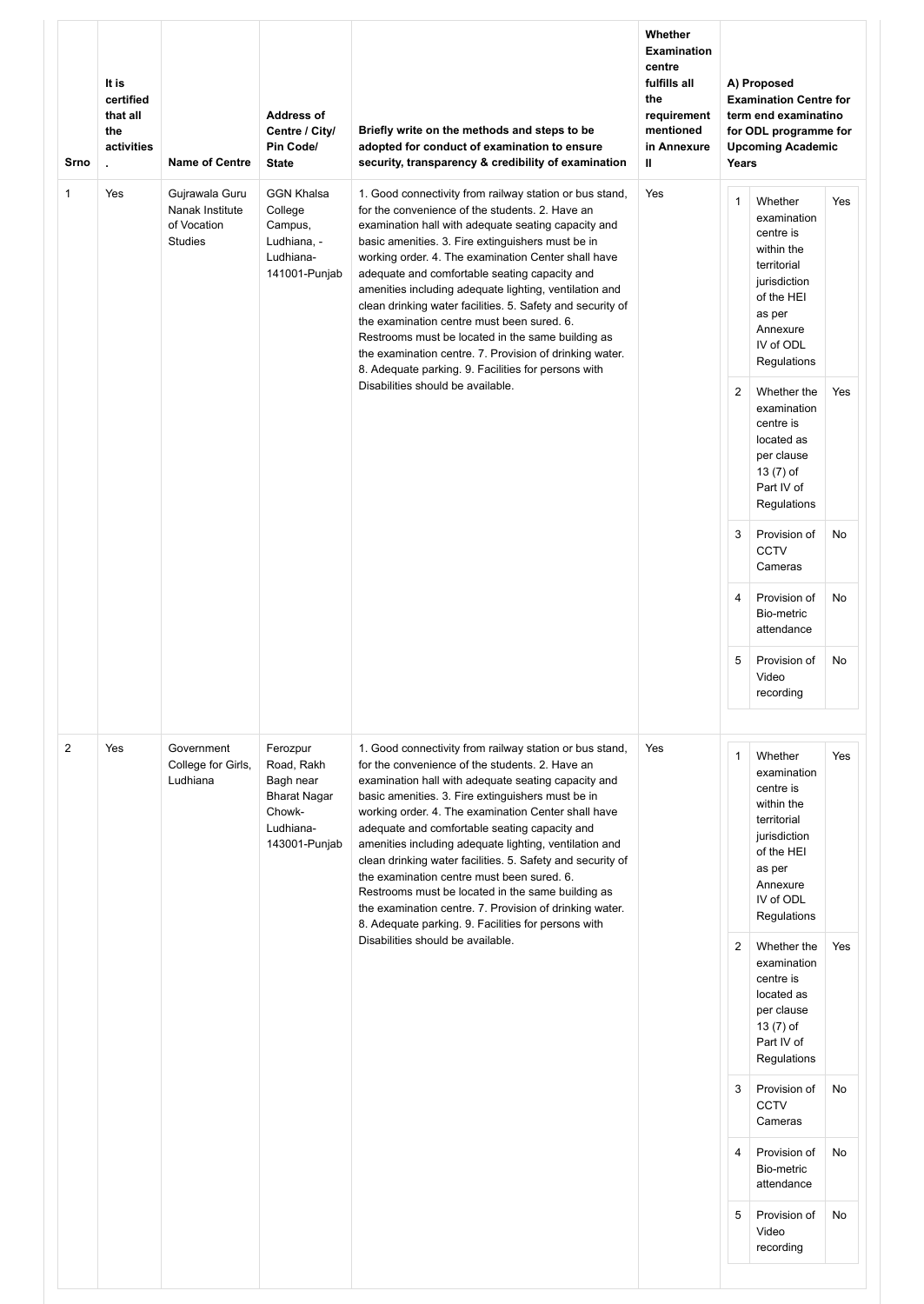| Srno | It is<br>certified<br>that all<br>the<br>activities<br>¥. | <b>Name of Centre</b>              | <b>Address of</b><br>Centre / City/<br>Pin Code/<br><b>State</b> | Briefly write on the methods and steps to be<br>adopted for conduct of examination to ensure<br>security, transparency & credibility of examination                                                                                                                                                                                                                                                                                                                                                                                                                                                                                                                         | Whether<br><b>Examination</b><br>centre<br>fulfills all<br>the<br>requirement<br>mentioned<br>in Annexure<br>Ш | Years          | A) Proposed<br><b>Examination Centre for</b><br>term end examinatino<br>for ODL programme for<br><b>Upcoming Academic</b>                        |     |
|------|-----------------------------------------------------------|------------------------------------|------------------------------------------------------------------|-----------------------------------------------------------------------------------------------------------------------------------------------------------------------------------------------------------------------------------------------------------------------------------------------------------------------------------------------------------------------------------------------------------------------------------------------------------------------------------------------------------------------------------------------------------------------------------------------------------------------------------------------------------------------------|----------------------------------------------------------------------------------------------------------------|----------------|--------------------------------------------------------------------------------------------------------------------------------------------------|-----|
| 3    | Yes                                                       | Government<br>Mohindra<br>College, | Lower Mall-<br>Patiala-<br>147001-Punjab                         | 1. Good connectivity from railway station or bus stand,<br>for the convenience of the students, 2. Have an<br>examination hall with adequate seating capacity and<br>basic amenities. 3. Fire extinguishers must be in<br>working order. 4. The examination Center shall have<br>adequate and comfortable seating capacity and<br>amenities including adequate lighting, ventilation and<br>clean drinking water facilities. 5. Safety and security of<br>the examination centre must been sured. 6.<br>Restrooms must be located in the same building as<br>the examination centre. 7. Provision of drinking water.<br>8. Adequate parking. 9. Facilities for persons with | Yes                                                                                                            | $\mathbf{1}$   | Whether<br>examination<br>centre is<br>within the<br>territorial<br>jurisdiction<br>of the HEI<br>as per<br>Annexure<br>IV of ODL<br>Regulations | Yes |
|      |                                                           |                                    |                                                                  | Disabilities should be available.                                                                                                                                                                                                                                                                                                                                                                                                                                                                                                                                                                                                                                           |                                                                                                                | 2              | Whether the<br>examination<br>centre is<br>located as<br>per clause<br>13 (7) of<br>Part IV of<br>Regulations                                    | Yes |
|      |                                                           |                                    |                                                                  |                                                                                                                                                                                                                                                                                                                                                                                                                                                                                                                                                                                                                                                                             |                                                                                                                | 3              | Provision of<br><b>CCTV</b><br>Cameras                                                                                                           | No  |
|      |                                                           |                                    |                                                                  |                                                                                                                                                                                                                                                                                                                                                                                                                                                                                                                                                                                                                                                                             |                                                                                                                | 4              | Provision of<br>Bio-metric<br>attendance                                                                                                         | No  |
|      |                                                           |                                    |                                                                  |                                                                                                                                                                                                                                                                                                                                                                                                                                                                                                                                                                                                                                                                             |                                                                                                                | 5              | Provision of<br>Video<br>recording                                                                                                               | No  |
| 4    | Yes                                                       | G.T.B National<br>College, Dakha   | Dakha,<br>Ludhiana-<br>Ludhiana-<br>141102-Punjab                | 1. Good connectivity from railway station or bus stand,<br>for the convenience of the students. 2. Have an<br>examination hall with adequate seating capacity and<br>basic amenities. 3. Fire extinguishers must be in<br>working order. 4. The examination Center shall have<br>adequate and comfortable seating capacity and<br>amenities including adequate lighting, ventilation and<br>clean drinking water facilities. 5. Safety and security of<br>the examination centre must been sured. 6.<br>Restrooms must be located in the same building as<br>the examination centre. 7. Provision of drinking water.<br>8. Adequate parking. 9. Facilities for persons with | Yes                                                                                                            | $\mathbf{1}$   | Whether<br>examination<br>centre is<br>within the<br>territorial<br>jurisdiction<br>of the HEI<br>as per<br>Annexure<br>IV of ODL<br>Regulations | Yes |
|      |                                                           |                                    |                                                                  | Disabilities should be available.                                                                                                                                                                                                                                                                                                                                                                                                                                                                                                                                                                                                                                           |                                                                                                                | $\overline{2}$ | Whether the<br>examination<br>centre is<br>located as<br>per clause<br>13 (7) of<br>Part IV of<br>Regulations                                    | Yes |
|      |                                                           |                                    |                                                                  |                                                                                                                                                                                                                                                                                                                                                                                                                                                                                                                                                                                                                                                                             |                                                                                                                | 3              | Provision of<br>CCTV<br>Cameras                                                                                                                  | No  |
|      |                                                           |                                    |                                                                  |                                                                                                                                                                                                                                                                                                                                                                                                                                                                                                                                                                                                                                                                             |                                                                                                                | $\overline{4}$ | Provision of<br>Bio-metric<br>attendance                                                                                                         | No  |
|      |                                                           |                                    |                                                                  |                                                                                                                                                                                                                                                                                                                                                                                                                                                                                                                                                                                                                                                                             |                                                                                                                | 5              | Provision of<br>Video<br>recording                                                                                                               | No  |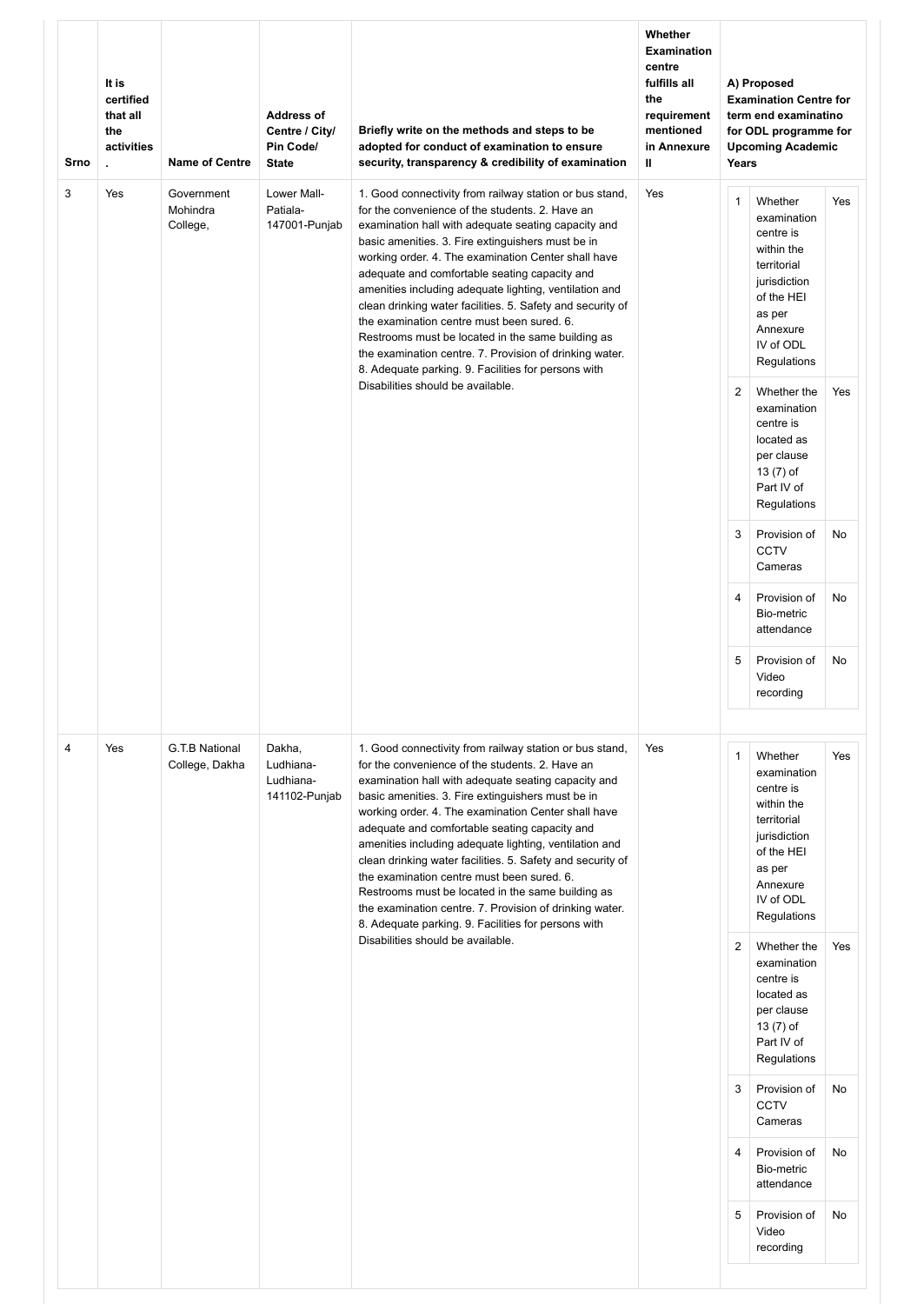| Srno | It is<br>certified<br>that all<br>the<br>activities<br>$\mathbf{r}$ | <b>Name of Centre</b>         | <b>Address of</b><br>Centre / City/<br>Pin Code/<br><b>State</b> | Briefly write on the methods and steps to be<br>adopted for conduct of examination to ensure<br>security, transparency & credibility of examination                                                                                                                                                                                                                                                                                                                                                                                                                                                                                                                         | Whether<br><b>Examination</b><br>centre<br>fulfills all<br>the<br>requirement<br>mentioned<br>in Annexure<br>$\mathbf{u}$ | Years          | A) Proposed<br><b>Examination Centre for</b><br>term end examinatino<br>for ODL programme for<br><b>Upcoming Academic</b>                        |     |
|------|---------------------------------------------------------------------|-------------------------------|------------------------------------------------------------------|-----------------------------------------------------------------------------------------------------------------------------------------------------------------------------------------------------------------------------------------------------------------------------------------------------------------------------------------------------------------------------------------------------------------------------------------------------------------------------------------------------------------------------------------------------------------------------------------------------------------------------------------------------------------------------|---------------------------------------------------------------------------------------------------------------------------|----------------|--------------------------------------------------------------------------------------------------------------------------------------------------|-----|
| 5    | Yes                                                                 | Government<br>Ranbir College  | Patiala Gate-<br>Sangur-<br>148001-Punjab                        | 1. Good connectivity from railway station or bus stand,<br>for the convenience of the students, 2. Have an<br>examination hall with adequate seating capacity and<br>basic amenities. 3. Fire extinguishers must be in<br>working order. 4. The examination Center shall have<br>adequate and comfortable seating capacity and<br>amenities including adequate lighting, ventilation and<br>clean drinking water facilities. 5. Safety and security of<br>the examination centre must been sured. 6.<br>Restrooms must be located in the same building as<br>the examination centre. 7. Provision of drinking water.<br>8. Adequate parking. 9. Facilities for persons with | Yes                                                                                                                       | $\mathbf{1}$   | Whether<br>examination<br>centre is<br>within the<br>territorial<br>jurisdiction<br>of the HEI<br>as per<br>Annexure<br>IV of ODL<br>Regulations | Yes |
|      |                                                                     |                               |                                                                  | Disabilities should be available.                                                                                                                                                                                                                                                                                                                                                                                                                                                                                                                                                                                                                                           |                                                                                                                           | $\overline{2}$ | Whether the<br>examination<br>centre is<br>located as<br>per clause<br>13 (7) of<br>Part IV of<br>Regulations                                    | Yes |
|      |                                                                     |                               |                                                                  |                                                                                                                                                                                                                                                                                                                                                                                                                                                                                                                                                                                                                                                                             |                                                                                                                           | 3              | Provision of<br><b>CCTV</b><br>Cameras                                                                                                           | No  |
|      |                                                                     |                               |                                                                  |                                                                                                                                                                                                                                                                                                                                                                                                                                                                                                                                                                                                                                                                             |                                                                                                                           | $\overline{4}$ | Provision of<br>Bio-metric<br>attendance                                                                                                         | No  |
|      |                                                                     |                               |                                                                  |                                                                                                                                                                                                                                                                                                                                                                                                                                                                                                                                                                                                                                                                             |                                                                                                                           | 5              | Provision of<br>Video<br>recording                                                                                                               | No  |
| 6    | Yes                                                                 | Government<br>College, Mohali | Phase 6<br>Mohali-Mohali-<br>160055-Punjab                       | 1. Good connectivity from railway station or bus stand,<br>for the convenience of the students. 2. Have an<br>examination hall with adequate seating capacity and<br>basic amenities. 3. Fire extinguishers must be in<br>working order. 4. The examination Center shall have<br>adequate and comfortable seating capacity and<br>amenities including adequate lighting, ventilation and<br>clean drinking water facilities. 5. Safety and security of<br>the examination centre must been sured. 6.<br>Restrooms must be located in the same building as<br>the examination centre. 7. Provision of drinking water.<br>8. Adequate parking. 9. Facilities for persons with | Yes                                                                                                                       | $\mathbf{1}$   | Whether<br>examination<br>centre is<br>within the<br>territorial<br>jurisdiction<br>of the HEI<br>as per<br>Annexure<br>IV of ODL<br>Regulations | Yes |
|      |                                                                     |                               |                                                                  | Disabilities should be available.                                                                                                                                                                                                                                                                                                                                                                                                                                                                                                                                                                                                                                           |                                                                                                                           | $\overline{2}$ | Whether the<br>examination<br>centre is<br>located as<br>per clause<br>13 (7) of<br>Part IV of<br>Regulations                                    | Yes |
|      |                                                                     |                               |                                                                  |                                                                                                                                                                                                                                                                                                                                                                                                                                                                                                                                                                                                                                                                             |                                                                                                                           | 3              | Provision of<br><b>CCTV</b><br>Cameras                                                                                                           | No  |
|      |                                                                     |                               |                                                                  |                                                                                                                                                                                                                                                                                                                                                                                                                                                                                                                                                                                                                                                                             |                                                                                                                           | $\overline{4}$ | Provision of<br>Bio-metric<br>attendance                                                                                                         | No  |
|      |                                                                     |                               |                                                                  |                                                                                                                                                                                                                                                                                                                                                                                                                                                                                                                                                                                                                                                                             |                                                                                                                           | 5              | Provision of<br>Video<br>recording                                                                                                               | No  |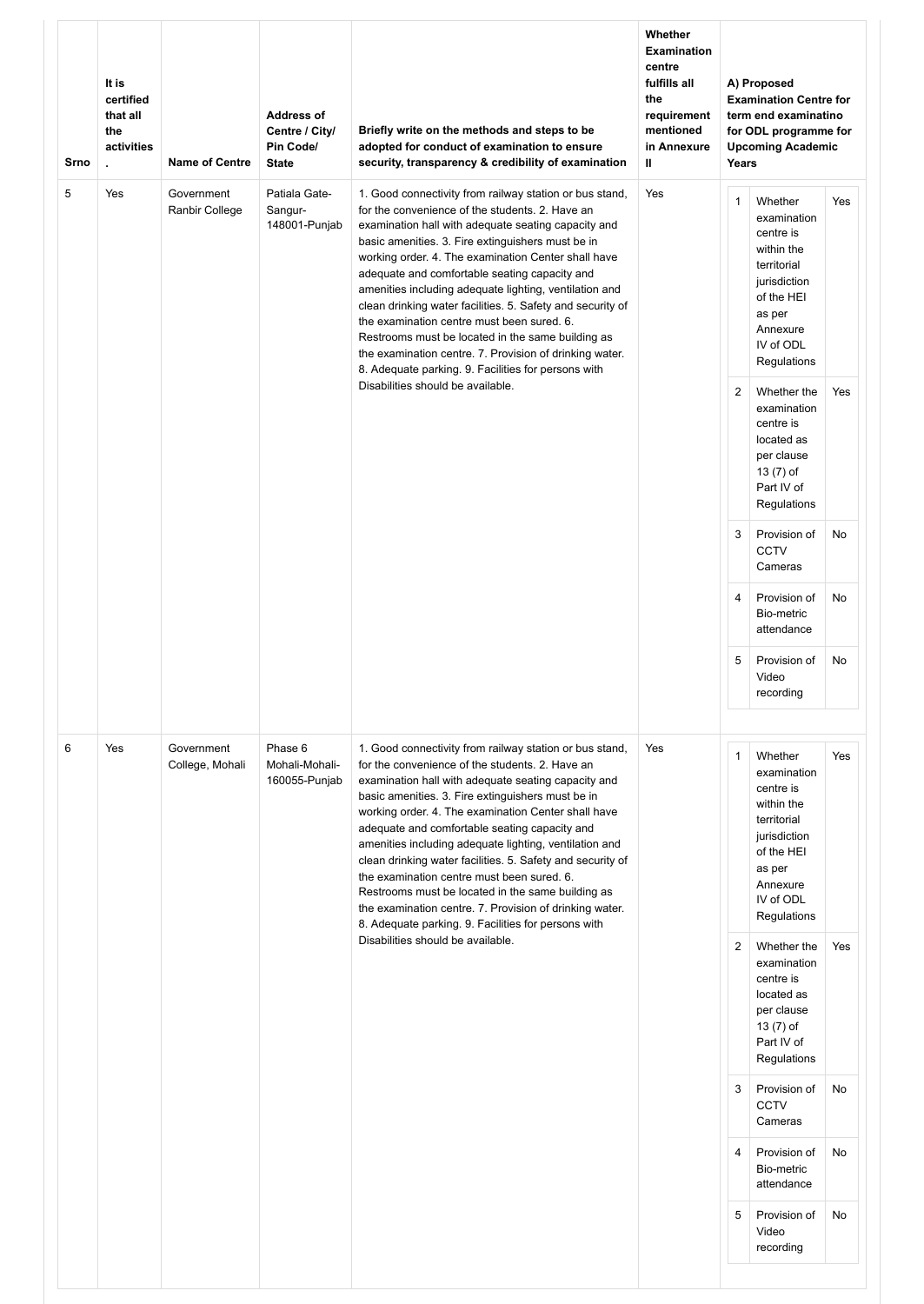| Srno           | It is<br>certified<br>that all<br>the<br>activities<br>$\mathbf{r}$ | <b>Name of Centre</b>                   | <b>Address of</b><br>Centre / City/<br>Pin Code/<br><b>State</b>                            | Briefly write on the methods and steps to be<br>adopted for conduct of examination to ensure<br>security, transparency & credibility of examination                                                                                                                                                                                                                                                                                                                                                                                                                                                                                                                         | Whether<br><b>Examination</b><br>centre<br>fulfills all<br>the<br>requirement<br>mentioned<br>in Annexure<br>$\mathbf{u}$ | Years          | A) Proposed<br><b>Examination Centre for</b><br>term end examinatino<br>for ODL programme for<br><b>Upcoming Academic</b>                        |     |
|----------------|---------------------------------------------------------------------|-----------------------------------------|---------------------------------------------------------------------------------------------|-----------------------------------------------------------------------------------------------------------------------------------------------------------------------------------------------------------------------------------------------------------------------------------------------------------------------------------------------------------------------------------------------------------------------------------------------------------------------------------------------------------------------------------------------------------------------------------------------------------------------------------------------------------------------------|---------------------------------------------------------------------------------------------------------------------------|----------------|--------------------------------------------------------------------------------------------------------------------------------------------------|-----|
| $\overline{7}$ | Yes                                                                 | S.C.D.<br>Government<br>College         | near Rose<br>Garden, Rose<br>garden, Civil<br>Lines-<br>Ludhiana-<br>141001-Punjab          | 1. Good connectivity from railway station or bus stand,<br>for the convenience of the students, 2. Have an<br>examination hall with adequate seating capacity and<br>basic amenities. 3. Fire extinguishers must be in<br>working order. 4. The examination Center shall have<br>adequate and comfortable seating capacity and<br>amenities including adequate lighting, ventilation and<br>clean drinking water facilities. 5. Safety and security of<br>the examination centre must been sured, 6.<br>Restrooms must be located in the same building as<br>the examination centre. 7. Provision of drinking water.<br>8. Adequate parking. 9. Facilities for persons with | Yes                                                                                                                       | $\mathbf{1}$   | Whether<br>examination<br>centre is<br>within the<br>territorial<br>jurisdiction<br>of the HEI<br>as per<br>Annexure<br>IV of ODL<br>Regulations | Yes |
|                |                                                                     |                                         |                                                                                             | Disabilities should be available.                                                                                                                                                                                                                                                                                                                                                                                                                                                                                                                                                                                                                                           |                                                                                                                           | $\overline{2}$ | Whether the<br>examination<br>centre is<br>located as<br>per clause<br>13 (7) of<br>Part IV of<br>Regulations                                    | Yes |
|                |                                                                     |                                         |                                                                                             |                                                                                                                                                                                                                                                                                                                                                                                                                                                                                                                                                                                                                                                                             |                                                                                                                           | 3              | Provision of<br><b>CCTV</b><br>Cameras                                                                                                           | No  |
|                |                                                                     |                                         |                                                                                             |                                                                                                                                                                                                                                                                                                                                                                                                                                                                                                                                                                                                                                                                             |                                                                                                                           | $\overline{4}$ | Provision of<br>Bio-metric<br>attendance                                                                                                         | No  |
|                |                                                                     |                                         |                                                                                             |                                                                                                                                                                                                                                                                                                                                                                                                                                                                                                                                                                                                                                                                             |                                                                                                                           | 5              | Provision of<br>Video<br>recording                                                                                                               | No  |
| 8              | Yes                                                                 | Lyallpur Khalsa<br>College<br>Jalandhar | no.42, near<br>Khalsa college,<br>Hargobindpura,<br>Mohyal--<br>Jalandhar-<br>144001-Punjab | 1. Good connectivity from railway station or bus stand,<br>for the convenience of the students. 2. Have an<br>examination hall with adequate seating capacity and<br>basic amenities. 3. Fire extinguishers must be in<br>working order. 4. The examination Center shall have<br>adequate and comfortable seating capacity and<br>amenities including adequate lighting, ventilation and<br>clean drinking water facilities. 5. Safety and security of<br>the examination centre must been sured. 6.<br>Restrooms must be located in the same building as<br>the examination centre. 7. Provision of drinking water.<br>8. Adequate parking. 9. Facilities for persons with | Yes                                                                                                                       | $\mathbf{1}$   | Whether<br>examination<br>centre is<br>within the<br>territorial<br>jurisdiction<br>of the HEI<br>as per<br>Annexure<br>IV of ODL<br>Regulations | Yes |
|                |                                                                     |                                         |                                                                                             | Disabilities should be available.                                                                                                                                                                                                                                                                                                                                                                                                                                                                                                                                                                                                                                           |                                                                                                                           | $\overline{2}$ | Whether the<br>examination<br>centre is<br>located as<br>per clause<br>13 (7) of<br>Part IV of<br>Regulations                                    | Yes |
|                |                                                                     |                                         |                                                                                             |                                                                                                                                                                                                                                                                                                                                                                                                                                                                                                                                                                                                                                                                             |                                                                                                                           | 3              | Provision of<br><b>CCTV</b><br>Cameras                                                                                                           | No  |
|                |                                                                     |                                         |                                                                                             |                                                                                                                                                                                                                                                                                                                                                                                                                                                                                                                                                                                                                                                                             |                                                                                                                           | $\overline{4}$ | Provision of<br>Bio-metric<br>attendance                                                                                                         | No  |
|                |                                                                     |                                         |                                                                                             |                                                                                                                                                                                                                                                                                                                                                                                                                                                                                                                                                                                                                                                                             |                                                                                                                           | 5              | Provision of<br>Video<br>recording                                                                                                               | No  |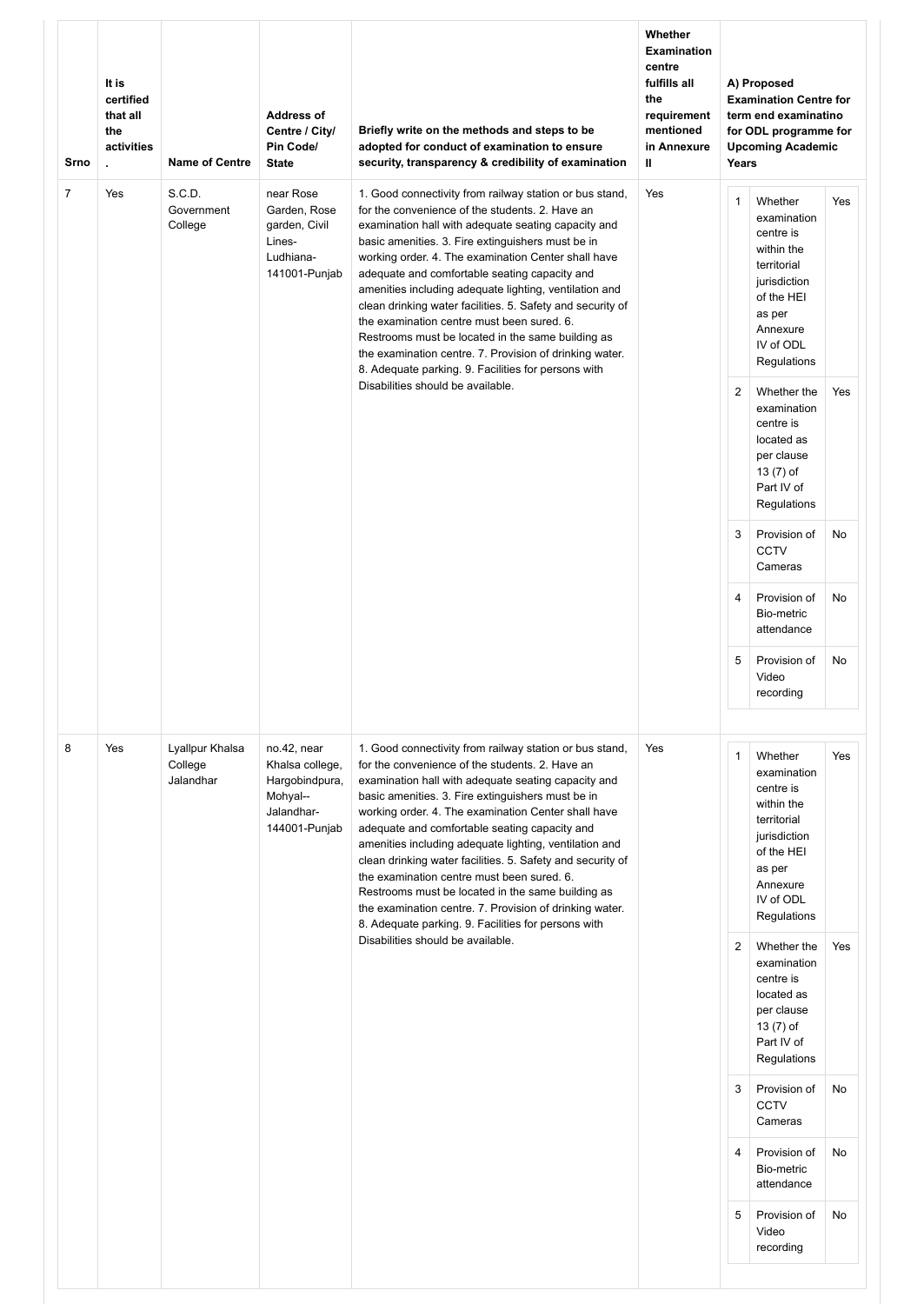| Srno | It is<br>certified<br>that all<br>the<br>activities<br>ä. | <b>Name of Centre</b>               | <b>Address of</b><br>Centre / City/<br>Pin Code/<br><b>State</b>           | Briefly write on the methods and steps to be<br>adopted for conduct of examination to ensure<br>security, transparency & credibility of examination                                                                                                                                                                                                                                                                                                                                                                                                                                                                                                                          | Whether<br><b>Examination</b><br>centre<br>fulfills all<br>the<br>requirement<br>mentioned<br>in Annexure<br>Ш | Years          | A) Proposed<br><b>Examination Centre for</b><br>term end examinatino<br>for ODL programme for<br><b>Upcoming Academic</b>                        |     |
|------|-----------------------------------------------------------|-------------------------------------|----------------------------------------------------------------------------|------------------------------------------------------------------------------------------------------------------------------------------------------------------------------------------------------------------------------------------------------------------------------------------------------------------------------------------------------------------------------------------------------------------------------------------------------------------------------------------------------------------------------------------------------------------------------------------------------------------------------------------------------------------------------|----------------------------------------------------------------------------------------------------------------|----------------|--------------------------------------------------------------------------------------------------------------------------------------------------|-----|
| 9    | Yes                                                       | Government<br>College<br>Hoshiarpur | Jalandhar Rd,<br>Tulsi Nagar,<br>Kamalpur-<br>Hoshiarpur-<br>146001-Punjab | 1. Good connectivity from railway station or bus stand,<br>for the convenience of the students. 2. Have an<br>examination hall with adequate seating capacity and<br>basic amenities. 3. Fire extinguishers must be in<br>working order. 4. The examination Center shall have<br>adequate and comfortable seating capacity and<br>amenities including adequate lighting, ventilation and<br>clean drinking water facilities. 5. Safety and security of<br>the examination centre must been sured, 6.<br>Restrooms must be located in the same building as<br>the examination centre. 7. Provision of drinking water.<br>8. Adequate parking. 9. Facilities for persons with  | Yes                                                                                                            | $\mathbf{1}$   | Whether<br>examination<br>centre is<br>within the<br>territorial<br>jurisdiction<br>of the HEI<br>as per<br>Annexure<br>IV of ODL<br>Regulations | Yes |
|      |                                                           |                                     |                                                                            | Disabilities should be available.                                                                                                                                                                                                                                                                                                                                                                                                                                                                                                                                                                                                                                            |                                                                                                                | $\overline{2}$ | Whether the<br>examination<br>centre is<br>located as<br>per clause<br>13 (7) of<br>Part IV of<br>Regulations                                    | Yes |
|      |                                                           |                                     |                                                                            |                                                                                                                                                                                                                                                                                                                                                                                                                                                                                                                                                                                                                                                                              |                                                                                                                | 3              | Provision of<br><b>CCTV</b><br>Cameras                                                                                                           | No  |
|      |                                                           |                                     |                                                                            |                                                                                                                                                                                                                                                                                                                                                                                                                                                                                                                                                                                                                                                                              |                                                                                                                | $\overline{4}$ | Provision of<br>Bio-metric<br>attendance                                                                                                         | No  |
|      |                                                           |                                     |                                                                            |                                                                                                                                                                                                                                                                                                                                                                                                                                                                                                                                                                                                                                                                              |                                                                                                                | 5              | Provision of<br>Video<br>recording                                                                                                               | No  |
| 10   | Yes                                                       | Government<br>College               | Trimmo Road-<br>Gurdaspur-<br>143521-Punjab                                | 1. Good connectivity from railway station or bus stand,<br>for the convenience of the students. 2. Have an<br>examination hall with adequate seating capacity and<br>basic amenities. 3. Fire extinguishers must be in<br>working order. 4. The examination Center shall have<br>adequate and comfortable seating capacity and<br>amenities including adequate lighting, ventilation and<br>clean drinking water facilities. 5. Safety and security of<br>the examination centre has been ensured. 6.<br>Restrooms must be located in the same building as<br>the examination centre. 7. Provision of drinking water.<br>8. Adequate parking. 9. Facilities for persons with | Yes                                                                                                            | $\mathbf{1}$   | Whether<br>examination<br>centre is<br>within the<br>territorial<br>jurisdiction<br>of the HEI<br>as per<br>Annexure<br>IV of ODL<br>Regulations | Yes |
|      |                                                           |                                     |                                                                            | Disabilities should be available. 10. SOPs for Covid-19<br>will be followed.                                                                                                                                                                                                                                                                                                                                                                                                                                                                                                                                                                                                 |                                                                                                                | $\overline{2}$ | Whether the<br>examination<br>centre is<br>located as<br>per clause<br>13 (7) of<br>Part IV of<br>Regulations                                    | Yes |
|      |                                                           |                                     |                                                                            |                                                                                                                                                                                                                                                                                                                                                                                                                                                                                                                                                                                                                                                                              |                                                                                                                | 3              | Provision of<br><b>CCTV</b><br>Cameras                                                                                                           | No  |
|      |                                                           |                                     |                                                                            |                                                                                                                                                                                                                                                                                                                                                                                                                                                                                                                                                                                                                                                                              |                                                                                                                | $\overline{4}$ | Provision of<br>Bio-metric<br>attendance                                                                                                         | No  |
|      |                                                           |                                     |                                                                            |                                                                                                                                                                                                                                                                                                                                                                                                                                                                                                                                                                                                                                                                              |                                                                                                                | 5              | Provision of<br>Video<br>recording                                                                                                               | No  |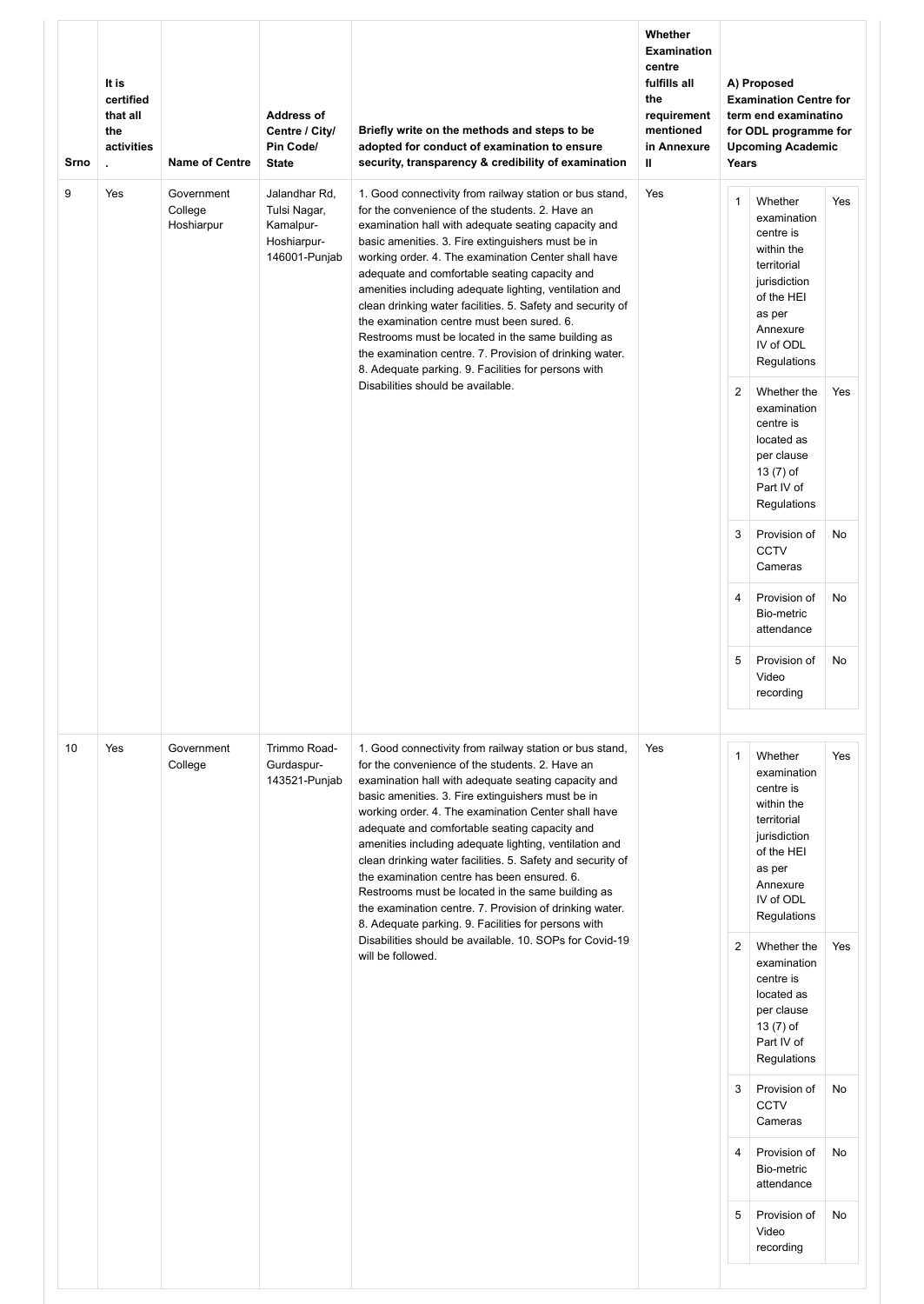| Srno | It is<br>certified<br>that all<br>the<br>activities<br>¥. | <b>Name of Centre</b>           | <b>Address of</b><br>Centre / City/<br>Pin Code/<br><b>State</b>                         | Briefly write on the methods and steps to be<br>adopted for conduct of examination to ensure<br>security, transparency & credibility of examination                                                                                                                                                                                                                                                                                                                                                                                                                                                                                                                         | Whether<br><b>Examination</b><br>centre<br>fulfills all<br>the<br>requirement<br>mentioned<br>in Annexure<br>Ш | Years          | A) Proposed<br><b>Examination Centre for</b><br>term end examinatino<br>for ODL programme for<br><b>Upcoming Academic</b>                        |     |
|------|-----------------------------------------------------------|---------------------------------|------------------------------------------------------------------------------------------|-----------------------------------------------------------------------------------------------------------------------------------------------------------------------------------------------------------------------------------------------------------------------------------------------------------------------------------------------------------------------------------------------------------------------------------------------------------------------------------------------------------------------------------------------------------------------------------------------------------------------------------------------------------------------------|----------------------------------------------------------------------------------------------------------------|----------------|--------------------------------------------------------------------------------------------------------------------------------------------------|-----|
| 11   | Yes                                                       | Government<br>Brijindra College | Balbir Basti- -<br>Faridkot-<br>151203-Punjab                                            | 1. Good connectivity from railway station or bus stand,<br>for the convenience of the students. 2. Have an<br>examination hall with adequate seating capacity and<br>basic amenities. 3. Fire extinguishers must be in<br>working order. 4. The examination Center shall have<br>adequate and comfortable seating capacity and<br>amenities including adequate lighting, ventilation and<br>clean drinking water facilities. 5. Safety and security of<br>the examination centre must been sured. 6.<br>Restrooms must be located in the same building as<br>the examination centre. 7. Provision of drinking water.<br>8. Adequate parking. 9. Facilities for persons with | Yes                                                                                                            | $\mathbf{1}$   | Whether<br>examination<br>centre is<br>within the<br>territorial<br>jurisdiction<br>of the HEI<br>as per<br>Annexure<br>IV of ODL<br>Regulations | Yes |
|      |                                                           |                                 |                                                                                          | Disabilities should be available                                                                                                                                                                                                                                                                                                                                                                                                                                                                                                                                                                                                                                            |                                                                                                                | 2              | Whether the<br>examination<br>centre is<br>located as<br>per clause<br>13 (7) of<br>Part IV of<br>Regulations                                    | Yes |
|      |                                                           |                                 |                                                                                          |                                                                                                                                                                                                                                                                                                                                                                                                                                                                                                                                                                                                                                                                             |                                                                                                                | 3              | Provision of<br><b>CCTV</b><br>Cameras                                                                                                           | No  |
|      |                                                           |                                 |                                                                                          |                                                                                                                                                                                                                                                                                                                                                                                                                                                                                                                                                                                                                                                                             |                                                                                                                | 4              | Provision of<br>Bio-metric<br>attendance                                                                                                         | No  |
|      |                                                           |                                 |                                                                                          |                                                                                                                                                                                                                                                                                                                                                                                                                                                                                                                                                                                                                                                                             |                                                                                                                | 5              | Provision of<br>Video<br>recording                                                                                                               | No  |
| 12   | Yes                                                       | Government<br>Rajindra College  | National<br>Highway 64-<br>Bathinda-<br>151001-<br>Punjab-<br>Bathinda-<br>151001-Punjab | Good connectivity from railway station or bus stand,<br>for the convenience of the students. 2. Have an<br>examination hall with adequate seating capacity and<br>basic amenities. 3. Fire extinguishers must be in<br>working order. 4. The examination Center shall have<br>adequate and comfortable seating capacity and<br>amenities including adequate lighting, ventilation and<br>clean drinking water facilities. 5. Safety and security of<br>the examination centre must been sured. 6.<br>Restrooms must be located in the same building as<br>the examination centre. 7. Provision of drinking water.<br>8. Adequate parking. 9. Facilities for persons with    | Yes                                                                                                            | $\mathbf{1}$   | Whether<br>examination<br>centre is<br>within the<br>territorial<br>jurisdiction<br>of the HEI<br>as per<br>Annexure<br>IV of ODL<br>Regulations | Yes |
|      |                                                           |                                 |                                                                                          | Disabilities should be available                                                                                                                                                                                                                                                                                                                                                                                                                                                                                                                                                                                                                                            |                                                                                                                | $\overline{2}$ | Whether the<br>examination<br>centre is<br>located as<br>per clause<br>13 (7) of<br>Part IV of<br>Regulations                                    | Yes |
|      |                                                           |                                 |                                                                                          |                                                                                                                                                                                                                                                                                                                                                                                                                                                                                                                                                                                                                                                                             |                                                                                                                | 3              | Provision of<br>CCTV<br>Cameras                                                                                                                  | No  |
|      |                                                           |                                 |                                                                                          |                                                                                                                                                                                                                                                                                                                                                                                                                                                                                                                                                                                                                                                                             |                                                                                                                | $\overline{4}$ | Provision of<br>Bio-metric<br>attendance                                                                                                         | No  |
|      |                                                           |                                 |                                                                                          |                                                                                                                                                                                                                                                                                                                                                                                                                                                                                                                                                                                                                                                                             |                                                                                                                | 5              | Provision of<br>Video<br>recording                                                                                                               | No  |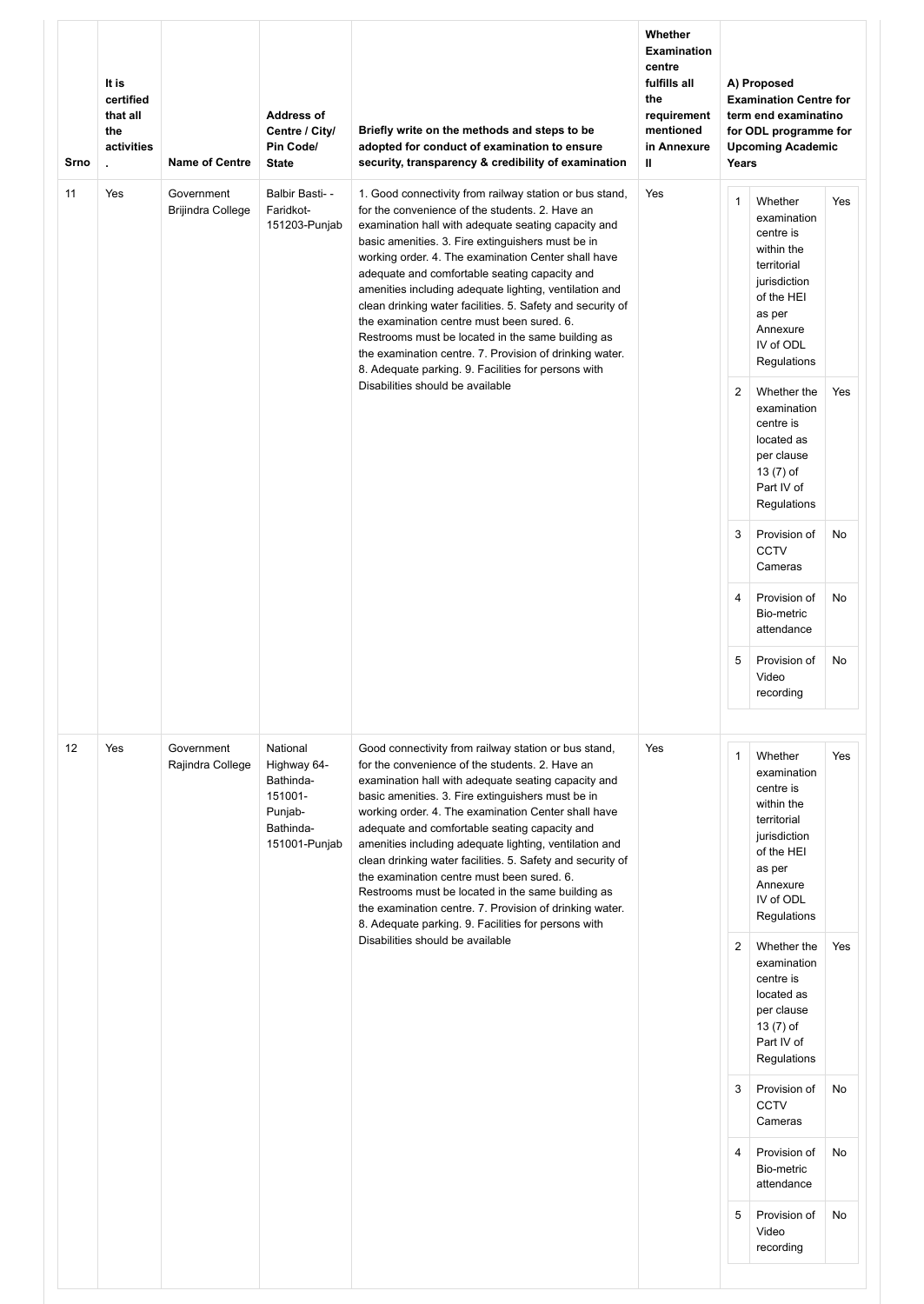| Srno | It is<br>certified<br>that all<br>the<br>activities<br>$\mathbf{r}$ | <b>Name of Centre</b>     | <b>Address of</b><br>Centre / City/<br>Pin Code/<br><b>State</b> | Briefly write on the methods and steps to be<br>adopted for conduct of examination to ensure<br>security, transparency & credibility of examination                                                                                                                                                                                                                                                                                                                                                                                                                                                                                                                                                           | Whether<br><b>Examination</b><br>centre<br>fulfills all<br>the<br>requirement<br>mentioned<br>in Annexure<br>$\mathbf{u}$ |                                                                | A) Proposed<br><b>Examination Centre for</b><br>term end examinatino<br>for ODL programme for<br><b>Upcoming Academic</b>                                                                                                                                         |            |
|------|---------------------------------------------------------------------|---------------------------|------------------------------------------------------------------|---------------------------------------------------------------------------------------------------------------------------------------------------------------------------------------------------------------------------------------------------------------------------------------------------------------------------------------------------------------------------------------------------------------------------------------------------------------------------------------------------------------------------------------------------------------------------------------------------------------------------------------------------------------------------------------------------------------|---------------------------------------------------------------------------------------------------------------------------|----------------------------------------------------------------|-------------------------------------------------------------------------------------------------------------------------------------------------------------------------------------------------------------------------------------------------------------------|------------|
| 13   | Yes                                                                 | S.R.Government<br>College | Mcleod Road.<br>Rani Ka Bagh-<br>Amritsar-<br>143001-Punjab      | Good connectivity from railway station or bus stand,<br>for the convenience of the students. 2. Have an<br>examination hall with adequate seating capacity and<br>basic amenities. 3. Fire extinguishers must be in<br>working order. 4. The examination Center shall have<br>adequate and comfortable seating capacity and<br>amenities including adequate lighting, ventilation and<br>clean drinking water facilities. 5. Safety and security of<br>the examination centre must been sured, 6.<br>Restrooms must be located in the same building as<br>the examination centre. 7. Provision of drinking water.<br>8. Adequate parking. 9. Facilities for persons with<br>Disabilities should be available. | Yes                                                                                                                       | Years<br>$\mathbf{1}$<br>$\overline{2}$<br>3<br>$\overline{4}$ | Whether<br>examination<br>centre is<br>within the<br>territorial<br>jurisdiction<br>of the HEI<br>as per<br>Annexure<br>IV of ODL<br>Regulations<br>Whether the<br>examination<br>centre is<br>located as<br>per clause<br>13 (7) of<br>Part IV of<br>Regulations | Yes<br>Yes |
|      |                                                                     |                           |                                                                  |                                                                                                                                                                                                                                                                                                                                                                                                                                                                                                                                                                                                                                                                                                               |                                                                                                                           |                                                                | Provision of<br><b>CCTV</b><br>Cameras                                                                                                                                                                                                                            | No         |
|      |                                                                     |                           |                                                                  |                                                                                                                                                                                                                                                                                                                                                                                                                                                                                                                                                                                                                                                                                                               |                                                                                                                           |                                                                | Provision of<br>Bio-metric<br>attendance                                                                                                                                                                                                                          | No         |
|      |                                                                     |                           |                                                                  |                                                                                                                                                                                                                                                                                                                                                                                                                                                                                                                                                                                                                                                                                                               |                                                                                                                           | 5                                                              | Provision of<br>Video<br>recording                                                                                                                                                                                                                                | No         |

# **Regional Centre**

| Sr<br>no       | Name of<br>Regional<br>Centre      | Address of<br>Regional<br><b>Centre</b>         | City     | <b>Pin</b><br>Code | <b>State</b> | Name of the<br>Coordinator/<br><b>Counselor</b> | Contact<br>Details of<br>the<br>Coordinator/<br><b>Counselor</b> | <b>Email Details of the</b><br><b>Coordinator/ Counselor</b> | Qualification<br>of<br>Coordinator/<br><b>Counselor</b> | No. of<br><b>LSCs</b><br>covered<br>under<br>Regional<br><b>Centre</b> |
|----------------|------------------------------------|-------------------------------------------------|----------|--------------------|--------------|-------------------------------------------------|------------------------------------------------------------------|--------------------------------------------------------------|---------------------------------------------------------|------------------------------------------------------------------------|
|                | Government<br>Mohindra<br>College  | Government<br>Mohindra<br>College<br>Lower Mall | Patiala  | 147001             | Punjab       | Prof. S.B.<br>Sharma                            | 9471749941                                                       | gcmohindrapatiala@gmail.com                                  | PH.D                                                    | 5                                                                      |
| $\overline{2}$ | Government<br>College for<br>Girls | Ferozpur<br>Road                                | Ludhiana | 141001             | Punjab       | Dr. Jaspreet<br>Kaur                            | 9501305566                                                       | gcgludhiana@gmail.com                                        | PH.D                                                    | $\overline{7}$                                                         |

#### **Learner Support Centre (LSC) details** \_\_\_\_\_\_\_\_\_\_\_\_\_\_\_\_\_\_\_\_\_\_\_\_\_\_\_\_

| Srno | Name of College &<br><b>Address</b> | City | Pin<br>Code | <b>State</b> | Whether the<br>College /<br>institute is<br><b>Private or</b><br>Govt | Name of<br><b>Affiliating</b><br>University<br>' HEI | Name of<br>Co -<br>ordinator | Contact<br>Details of<br>Co -<br>ordinator | Qualifi<br>cations | No. of<br><b>Counsellors</b> |  |
|------|-------------------------------------|------|-------------|--------------|-----------------------------------------------------------------------|------------------------------------------------------|------------------------------|--------------------------------------------|--------------------|------------------------------|--|
|------|-------------------------------------|------|-------------|--------------|-----------------------------------------------------------------------|------------------------------------------------------|------------------------------|--------------------------------------------|--------------------|------------------------------|--|

--------

---------------------------------

-----------

 $\sim$   $\sim$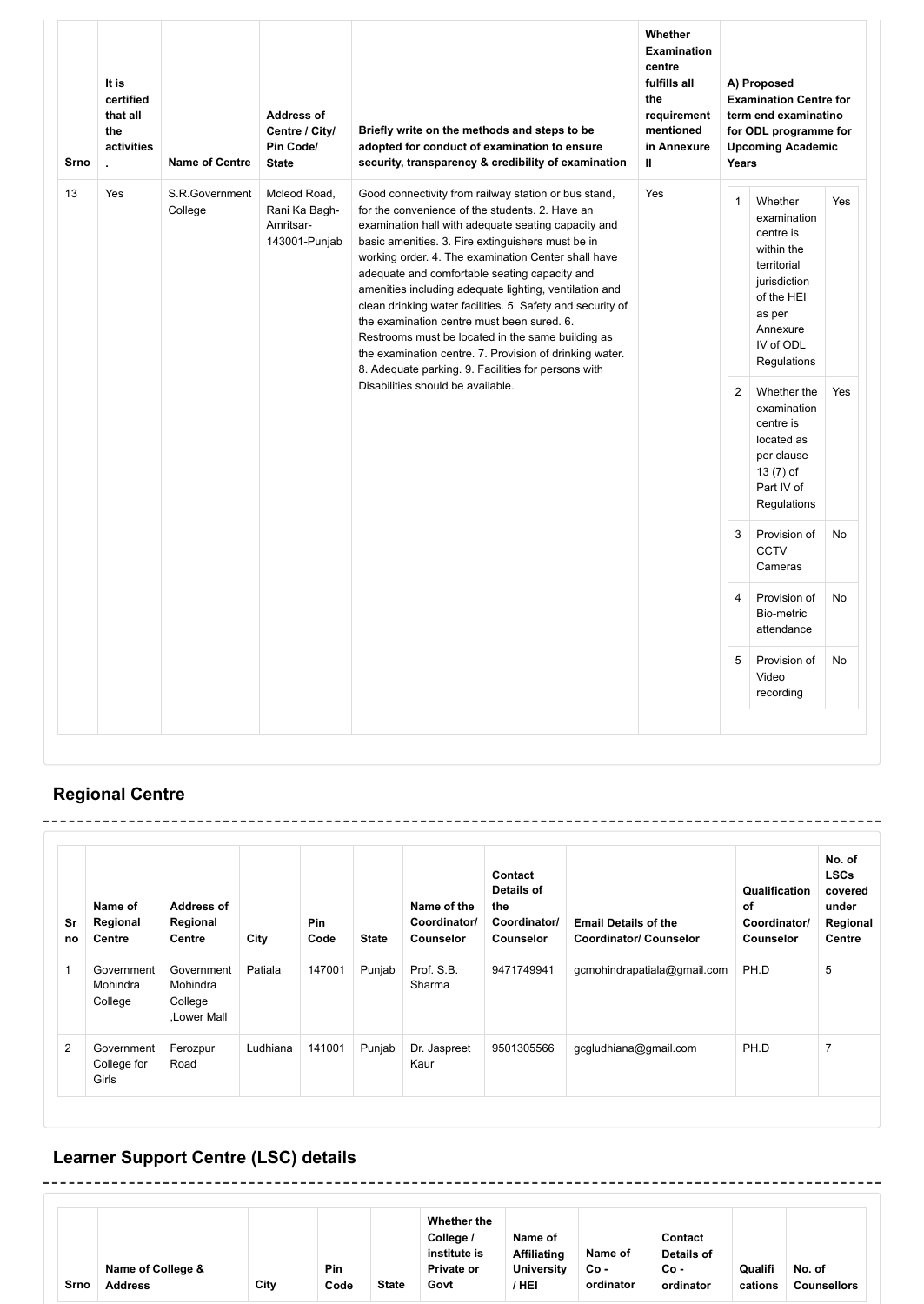| Srno           | Name of College &<br><b>Address</b>                                                                            | City       | <b>Pin</b><br>Code | <b>State</b> | Whether the<br>College /<br>institute is<br>Private or<br>Govt | Name of<br><b>Affiliating</b><br><b>University</b><br>/ HEI | Name of<br>$Co -$<br>ordinator   | Contact<br><b>Details of</b><br>$Co -$<br>ordinator | Qualifi<br>cations | No. of<br><b>Counsellors</b> |
|----------------|----------------------------------------------------------------------------------------------------------------|------------|--------------------|--------------|----------------------------------------------------------------|-------------------------------------------------------------|----------------------------------|-----------------------------------------------------|--------------------|------------------------------|
| $\mathbf{1}$   | Gujrawala Guru Nanak<br>Institute of Vocation<br>Studies, Ludhiana, GGN<br>Khalsa College Campus,<br>Ludhiana, | Ludhiana   | 141001             | Punjab       | Government                                                     | Guru<br>Nanak Dev<br>University,<br>Amritsar                | Prof. Manjit<br>Singh<br>Chhabra | 9815100791                                          | PhD                | $\mathbf{1}$                 |
| 2              | GTB National College,<br>Dakha, ludhiana, Dakha,<br>Ludhiana                                                   | Ludhiana   | 141102             | Punjab       | Government                                                     | Panjab<br>University,<br>Chandigarh                         | Prof. Avtar<br>Singh             | 9501010794                                          | PhD                | 1                            |
| 3              | Government College for<br>Girls, Ludhiana, Ferozpur<br>Road, Rakh Bagh, near<br><b>Bharat Nagar Chowk</b>      | Ludhiana   | 141001             | Punjab       | Government                                                     | Panjab<br>University,<br>Chandigarh                         | Prof.<br>Jaspreet<br>Kaur        | 9501305566                                          | PhD                | $\mathbf{1}$                 |
| 4              | Government Mohindra<br>College, Patiala, The<br>Lower Mall, Patiala                                            | Patiala    | 147001             | Punjab       | Government                                                     | Punjabi<br>University,<br>Patiala                           | Prof. S.B<br>Sharma              | 9471749941                                          | PhD                | 1                            |
| 5              | Government Ranbir<br>College, Sangrur, Shari<br>Nagan Baba Ji Road,<br>Military Cantonement,                   | Sangrur    | 148001             | Punjab       | Government                                                     | Punjabi<br>University,<br>Patiala                           | Prof. Jagsir<br>Singh            | 9815250133                                          | MPhill.            | 1                            |
| 6              | Government College,<br>Mohali, Phase 6                                                                         | Mohali     | 160055             | Punjab       | Government                                                     | Punjabi<br>University,<br>Patiala                           | Prof.<br>Jatinder<br>Kaur        | 9417890801                                          | PhD                | $\mathbf{1}$                 |
| $\overline{7}$ | S.C.D Government<br>College, Ludhiana, near<br>rose garden, Civil-lines                                        | Ludhiana   | 141001             | Punjab       | Government                                                     | Panjab<br>University,<br>Chandigarh                         | Dr.<br>Geetanjli<br>Pabreja      | 9878580075                                          | MPhill.            | $\mathbf{1}$                 |
| 8              | Lyallpur Khalsa College,<br>Jalandhar, Khalsa College<br>Entrance, Mohyal Nagar,                               | Jalandhar  | 144008             | Punjab       | Government                                                     | Guru<br>Nanak Dev<br>University,<br>Amritsar                | Dr. Dinker<br>Sharma             | 7009369437                                          | PhD                | $\mathbf 1$                  |
| 9              | Government College,<br>Hoshiarpur, Jalandhar<br>Road Tulsi Nagar<br>Kamalpur                                   | Hoshiarpur | 146001             | Punjab       | Government                                                     | Panjab<br>University,<br>Chandigarh                         | Prof.<br>Harjinderpal<br>Singh   | 9464615037                                          | PhD                | 1                            |
| 10             | Government College,<br>Gurdaspur, Trimmu Rd,<br>Sant Nagar, Hemrajpur                                          | Gurdaspur  | 143521             | Punjab       | Government                                                     | Guru<br>Nanak Dev<br>University,<br>Amritsar                | Prof.<br>Sarabjeet<br>Singh      | 7986825743                                          | PhD                | $\mathbf{1}$                 |
| 11             | Government Brijindra<br>College, Faridkot, Balbir<br>basti                                                     | Faridkot   | 151203             | Punjab       | Government                                                     | Punjabi<br>University,<br>Patiala                           | Prof. N.K<br>Sandhu              | 9463095450                                          | PhD                | $\mathbf{1}$                 |
| 12             | Government Rajindra<br>College, Bathinda,<br>National Highway 64                                               | Bathinda   | 151001             | Punjab       | Government                                                     | Punjabi<br>University<br>,Patiala                           | Prof.<br>Jaskaran<br>Singh       | 9463020780                                          | PhD                | $\mathbf{1}$                 |
| 13             | S.R Government College<br>Amritsar, Mcleod Road<br>Rani ka Bagh                                                | Amritsar   | 143001             | Punjab       | Government                                                     | Guru<br>Nanak Dev<br>University,<br>Amritsar                | Prof.<br>Surinder<br>Kaur        | 9501033384                                          | PhD                | $\mathbf{1}$                 |

# **Programme Wise Information**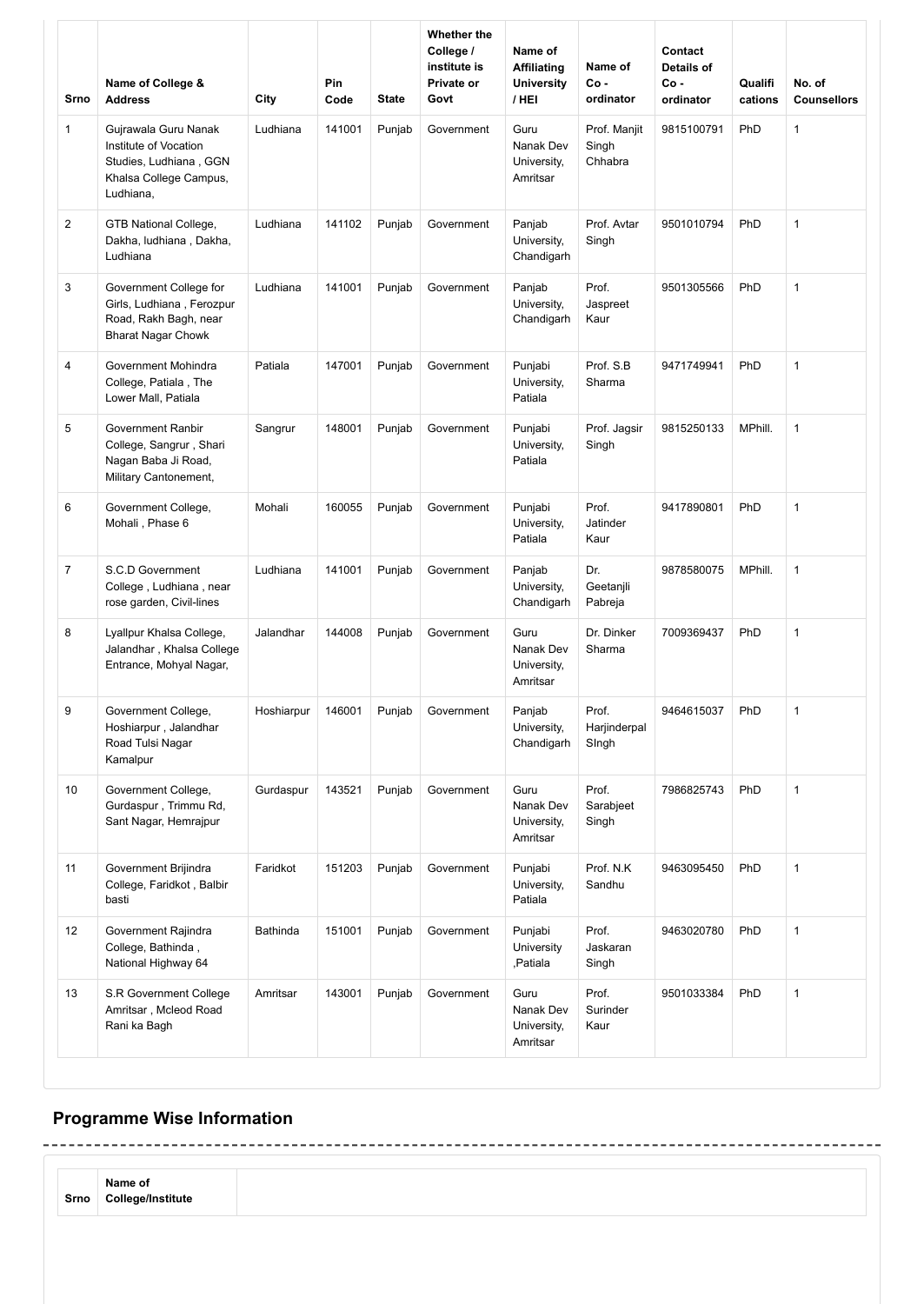| Srno         | Name of<br><b>College/Institute</b>       |                                                                                                                |                                                                      |                                                                       |                    |
|--------------|-------------------------------------------|----------------------------------------------------------------------------------------------------------------|----------------------------------------------------------------------|-----------------------------------------------------------------------|--------------------|
| $\mathbf{1}$ | S.R Government<br>College Amritsar        | <b>Proposed Programme</b>                                                                                      | Whether LSC is offering<br>same programme under<br>conventional mode | If Yes, than years since<br>when being taught in<br>conventional mode | No.<br>of<br>years |
|              |                                           | BUSINESS ADMINISTRATION/COMMERCE/<br>MANAGEMENT/FINANCE - MASTER OF<br>COMMERCE (COMMERCE)                     | No                                                                   | $\overline{a}$                                                        |                    |
|              |                                           | ARTS/HUMANITIES/SOCIAL SCIENCES -<br>MASTERS OF ARTS (ENGLISH)                                                 | No                                                                   |                                                                       |                    |
|              |                                           | ARTS/HUMANITIES/SOCIAL SCIENCES -<br>MASTERS OF ARTS (PUNJABI)                                                 | No                                                                   | ä,                                                                    | $\blacksquare$     |
|              |                                           | BUSINESS ADMINISTRATION/COMMERCE/<br>MANAGEMENT/FINANCE - BACHELOR OF<br><b>BUSINESS ADMINISTRATION</b>        | No                                                                   |                                                                       |                    |
|              |                                           |                                                                                                                |                                                                      |                                                                       |                    |
| 2            | Government Rajindra<br>College, Bathinda  | <b>Proposed Programme</b>                                                                                      | Whether LSC is offering<br>same programme under<br>conventional mode | If Yes, than years since<br>when being taught in<br>conventional mode | No.<br>of<br>years |
|              |                                           | <b>BUSINESS ADMINISTRATION/COMMERCE/</b><br>MANAGEMENT/FINANCE - MASTER OF<br>COMMERCE (COMMERCE)              | No                                                                   | $\blacksquare$                                                        |                    |
|              |                                           | ARTS/HUMANITIES/SOCIAL SCIENCES -<br>MASTERS OF ARTS (ENGLISH)                                                 | No                                                                   | $\overline{a}$                                                        |                    |
|              |                                           | ARTS/HUMANITIES/SOCIAL SCIENCES -<br>MASTERS OF ARTS (PUNJABI)                                                 | No                                                                   | ٠                                                                     |                    |
|              |                                           | <b>BUSINESS ADMINISTRATION/COMMERCE/</b><br>MANAGEMENT/FINANCE - BACHELOR OF<br><b>BUSINESS ADMINISTRATION</b> | No                                                                   | $\blacksquare$                                                        | $\blacksquare$     |
|              |                                           |                                                                                                                |                                                                      |                                                                       |                    |
| 3            | Government Brijindra<br>College, Faridkot | <b>Proposed Programme</b>                                                                                      | Whether LSC is offering<br>same programme under<br>conventional mode | If Yes, than years since<br>when being taught in<br>conventional mode | No.<br>of<br>years |
|              |                                           | BUSINESS ADMINISTRATION/COMMERCE/<br>MANAGEMENT/FINANCE - MASTER OF<br>COMMERCE (COMMERCE)                     | No                                                                   |                                                                       |                    |
|              |                                           | ARTS/HUMANITIES/SOCIAL SCIENCES -<br>MASTERS OF ARTS (ENGLISH)                                                 | No                                                                   |                                                                       |                    |
|              |                                           | ARTS/HUMANITIES/SOCIAL SCIENCES -<br>MASTERS OF ARTS (PUNJABI)                                                 | <b>No</b>                                                            |                                                                       |                    |
|              |                                           | BUSINESS ADMINISTRATION/COMMERCE/<br>MANAGEMENT/FINANCE - BACHELOR OF<br><b>BUSINESS ADMINISTRATION</b>        | No                                                                   |                                                                       |                    |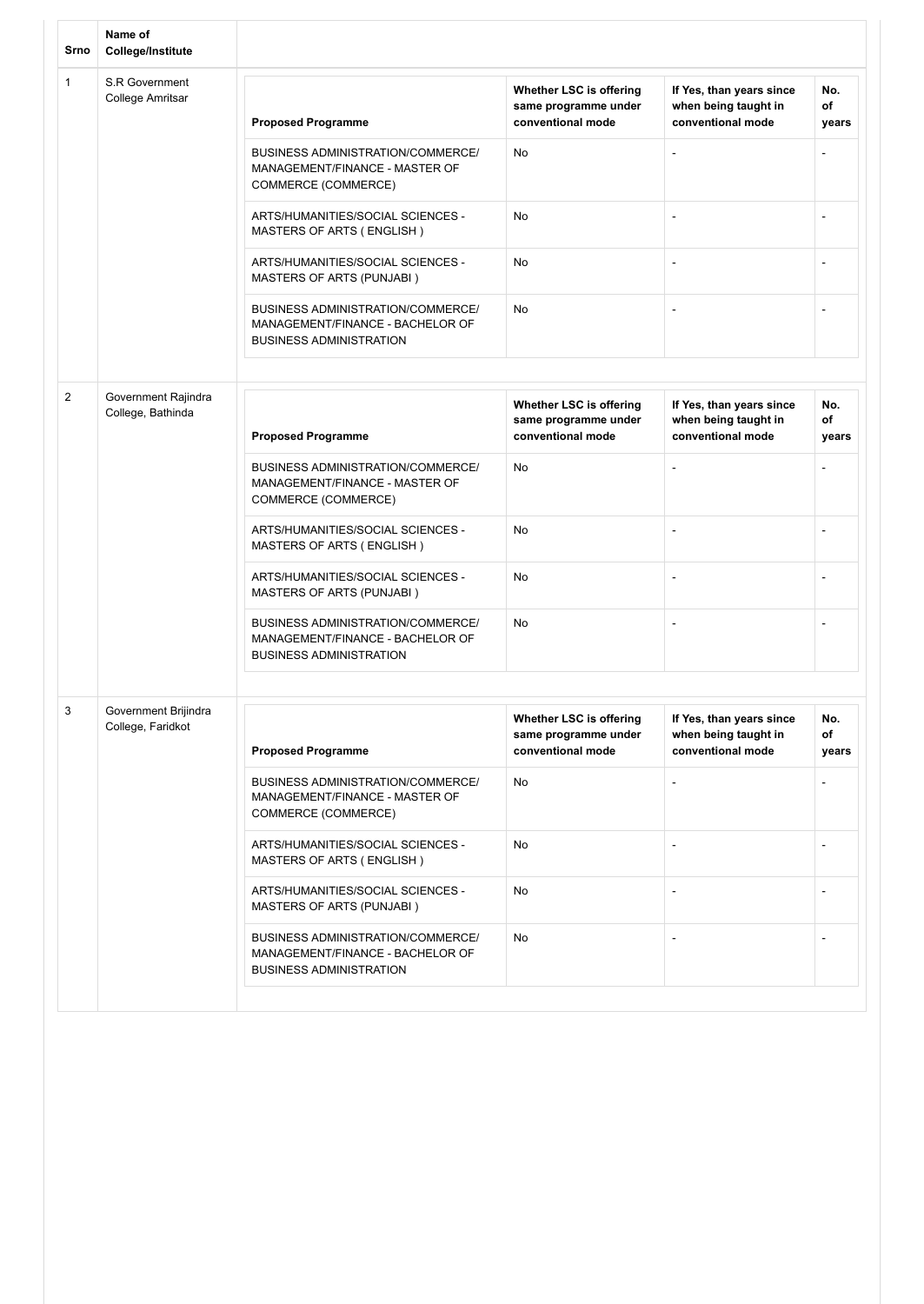| Srno           | Name of<br><b>College/Institute</b>   |                                                                                                                |                                                                      |                                                                       |                    |
|----------------|---------------------------------------|----------------------------------------------------------------------------------------------------------------|----------------------------------------------------------------------|-----------------------------------------------------------------------|--------------------|
| $\overline{4}$ | Government College,<br>Gurdaspur      | <b>Proposed Programme</b>                                                                                      | Whether LSC is offering<br>same programme under<br>conventional mode | If Yes, than years since<br>when being taught in<br>conventional mode | No.<br>of<br>years |
|                |                                       | BUSINESS ADMINISTRATION/COMMERCE/<br>MANAGEMENT/FINANCE - MASTER OF<br>COMMERCE (COMMERCE)                     | No                                                                   | $\overline{a}$                                                        |                    |
|                |                                       | ARTS/HUMANITIES/SOCIAL SCIENCES -<br>MASTERS OF ARTS (ENGLISH)                                                 | No                                                                   |                                                                       |                    |
|                |                                       | ARTS/HUMANITIES/SOCIAL SCIENCES -<br>MASTERS OF ARTS (PUNJABI)                                                 | No                                                                   | ä,                                                                    | $\blacksquare$     |
|                |                                       | BUSINESS ADMINISTRATION/COMMERCE/<br>MANAGEMENT/FINANCE - BACHELOR OF<br><b>BUSINESS ADMINISTRATION</b>        | No                                                                   |                                                                       |                    |
|                |                                       |                                                                                                                |                                                                      |                                                                       |                    |
| 5              | Government College,<br>Hoshiarpur     | <b>Proposed Programme</b>                                                                                      | Whether LSC is offering<br>same programme under<br>conventional mode | If Yes, than years since<br>when being taught in<br>conventional mode | No.<br>of<br>years |
|                |                                       | BUSINESS ADMINISTRATION/COMMERCE/<br>MANAGEMENT/FINANCE - MASTER OF<br>COMMERCE (COMMERCE)                     | No                                                                   | $\blacksquare$                                                        |                    |
|                |                                       | ARTS/HUMANITIES/SOCIAL SCIENCES -<br>MASTERS OF ARTS (ENGLISH)                                                 | No                                                                   | -                                                                     |                    |
|                |                                       | ARTS/HUMANITIES/SOCIAL SCIENCES -<br>MASTERS OF ARTS (PUNJABI)                                                 | No                                                                   | ٠                                                                     | $\blacksquare$     |
|                |                                       | <b>BUSINESS ADMINISTRATION/COMMERCE/</b><br>MANAGEMENT/FINANCE - BACHELOR OF<br><b>BUSINESS ADMINISTRATION</b> | No                                                                   | $\blacksquare$                                                        | $\blacksquare$     |
|                |                                       |                                                                                                                |                                                                      |                                                                       |                    |
| 6              | Lyallpur Khalsa College,<br>Jalandhar | <b>Proposed Programme</b>                                                                                      | Whether LSC is offering<br>same programme under<br>conventional mode | If Yes, than years since<br>when being taught in<br>conventional mode | No.<br>of<br>years |
|                |                                       | BUSINESS ADMINISTRATION/COMMERCE/<br>MANAGEMENT/FINANCE - MASTER OF<br>COMMERCE (COMMERCE)                     | No                                                                   |                                                                       |                    |
|                |                                       | ARTS/HUMANITIES/SOCIAL SCIENCES -<br>MASTERS OF ARTS (ENGLISH)                                                 | No                                                                   |                                                                       |                    |
|                |                                       | ARTS/HUMANITIES/SOCIAL SCIENCES -<br>MASTERS OF ARTS (PUNJABI)                                                 | No                                                                   |                                                                       |                    |
|                |                                       | BUSINESS ADMINISTRATION/COMMERCE/<br>MANAGEMENT/FINANCE - BACHELOR OF<br><b>BUSINESS ADMINISTRATION</b>        | No                                                                   |                                                                       |                    |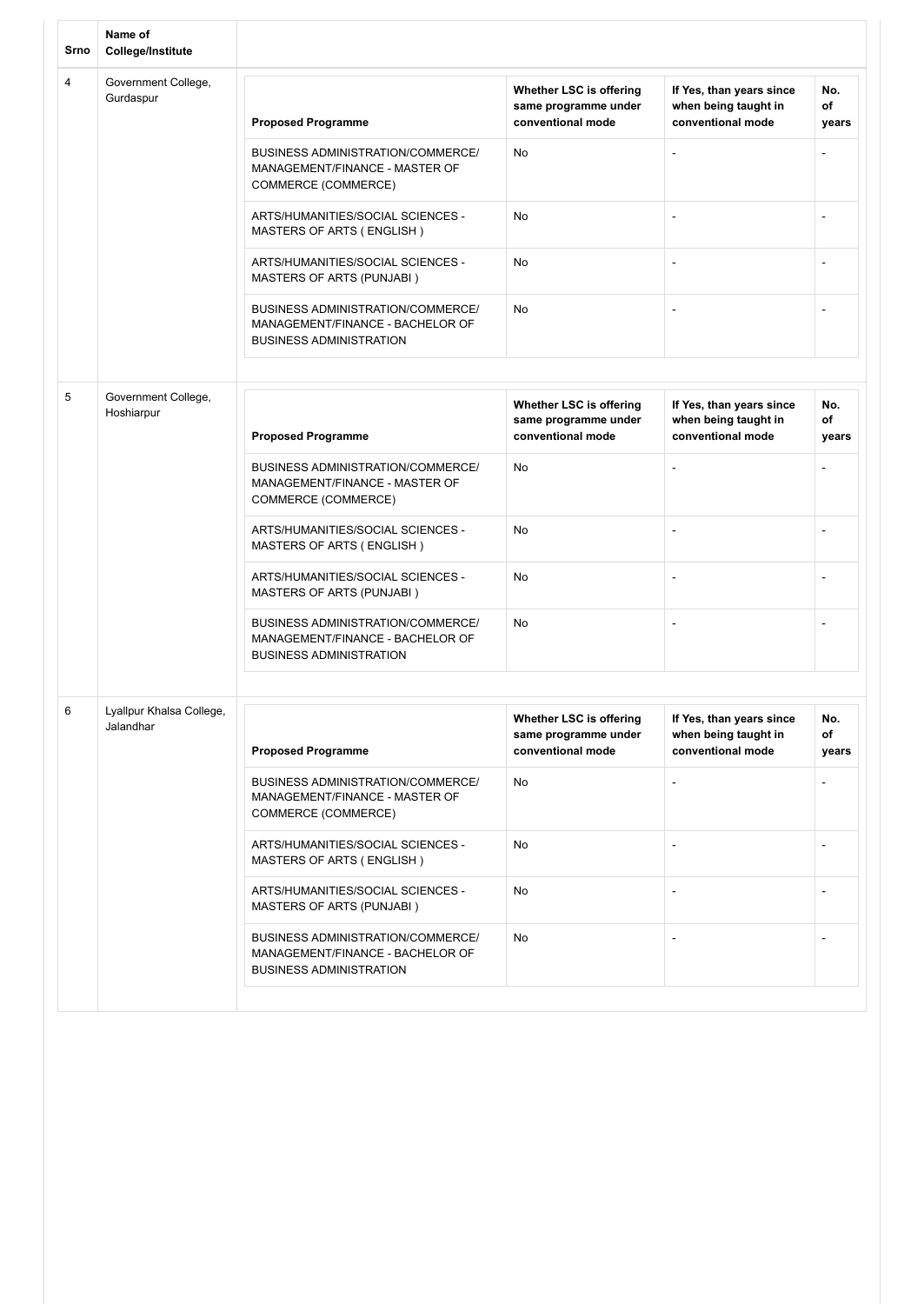| Srno           | Name of<br>College/Institute          |                                                                                                         |                                                                      |                                                                       |                          |
|----------------|---------------------------------------|---------------------------------------------------------------------------------------------------------|----------------------------------------------------------------------|-----------------------------------------------------------------------|--------------------------|
| $\overline{7}$ | S.C.D Government<br>College, Ludhiana | <b>Proposed Programme</b>                                                                               | Whether LSC is offering<br>same programme under<br>conventional mode | If Yes, than years since<br>when being taught in<br>conventional mode | No.<br>of<br>years       |
|                |                                       | BUSINESS ADMINISTRATION/COMMERCE/<br>MANAGEMENT/FINANCE - MASTER OF<br>COMMERCE (COMMERCE)              | No                                                                   | $\overline{\phantom{a}}$                                              |                          |
|                |                                       | ARTS/HUMANITIES/SOCIAL SCIENCES -<br>MASTERS OF ARTS (ENGLISH)                                          | No                                                                   |                                                                       |                          |
|                |                                       | ARTS/HUMANITIES/SOCIAL SCIENCES -<br>MASTERS OF ARTS (PUNJABI)                                          | No                                                                   | $\overline{\phantom{a}}$                                              | $\overline{\phantom{a}}$ |
|                |                                       | BUSINESS ADMINISTRATION/COMMERCE/<br>MANAGEMENT/FINANCE - BACHELOR OF<br><b>BUSINESS ADMINISTRATION</b> | No                                                                   |                                                                       |                          |
|                |                                       |                                                                                                         |                                                                      |                                                                       |                          |
| 8              | Government College,<br>Mohali         | <b>Proposed Programme</b>                                                                               | Whether LSC is offering<br>same programme under<br>conventional mode | If Yes, than years since<br>when being taught in<br>conventional mode | No.<br>of<br>years       |
|                |                                       | BUSINESS ADMINISTRATION/COMMERCE/<br>MANAGEMENT/FINANCE - MASTER OF<br>COMMERCE (COMMERCE)              | No                                                                   | $\blacksquare$                                                        |                          |
|                |                                       | ARTS/HUMANITIES/SOCIAL SCIENCES -<br>MASTERS OF ARTS (ENGLISH)                                          | No                                                                   | $\overline{\phantom{a}}$                                              | $\blacksquare$           |
|                |                                       | ARTS/HUMANITIES/SOCIAL SCIENCES -<br>MASTERS OF ARTS (PUNJABI)                                          | No                                                                   | $\overline{\phantom{a}}$                                              |                          |
|                |                                       | BUSINESS ADMINISTRATION/COMMERCE/<br>MANAGEMENT/FINANCE - BACHELOR OF<br><b>BUSINESS ADMINISTRATION</b> | No                                                                   |                                                                       |                          |
|                |                                       |                                                                                                         |                                                                      |                                                                       |                          |
| 9              | Government Ranbir<br>College, Sangrur | <b>Proposed Programme</b>                                                                               | Whether LSC is offering<br>same programme under<br>conventional mode | If Yes, than years since<br>when being taught in<br>conventional mode | No.<br>of<br>years       |
|                |                                       | BUSINESS ADMINISTRATION/COMMERCE/<br>MANAGEMENT/FINANCE - MASTER OF<br>COMMERCE (COMMERCE)              | No                                                                   |                                                                       |                          |
|                |                                       | ARTS/HUMANITIES/SOCIAL SCIENCES -<br>MASTERS OF ARTS (ENGLISH)                                          | No                                                                   |                                                                       |                          |
|                |                                       | ARTS/HUMANITIES/SOCIAL SCIENCES -<br>MASTERS OF ARTS (PUNJABI)                                          | No                                                                   |                                                                       |                          |
|                |                                       | BUSINESS ADMINISTRATION/COMMERCE/<br>MANAGEMENT/FINANCE - BACHELOR OF<br><b>BUSINESS ADMINISTRATION</b> | No                                                                   |                                                                       |                          |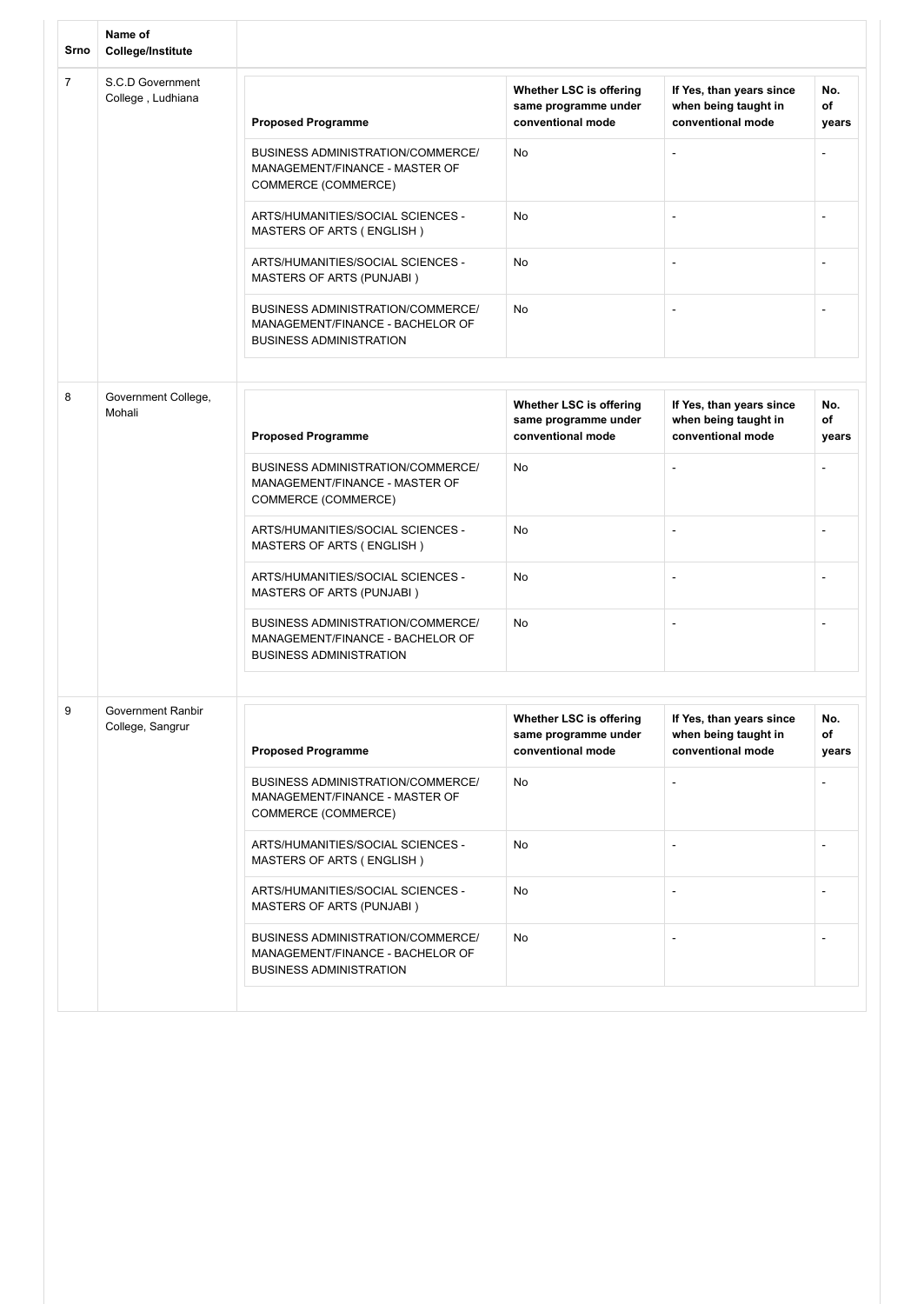| Srno | Name of<br>College/Institute              |                                                                                                                |                                                                      |                                                                       |                    |
|------|-------------------------------------------|----------------------------------------------------------------------------------------------------------------|----------------------------------------------------------------------|-----------------------------------------------------------------------|--------------------|
| 10   | Government Mohindra<br>College, Patiala   | <b>Proposed Programme</b>                                                                                      | Whether LSC is offering<br>same programme under<br>conventional mode | If Yes, than years since<br>when being taught in<br>conventional mode | No.<br>of<br>years |
|      |                                           | BUSINESS ADMINISTRATION/COMMERCE/<br>MANAGEMENT/FINANCE - MASTER OF<br>COMMERCE (COMMERCE)                     | No                                                                   | $\overline{\phantom{a}}$                                              |                    |
|      |                                           | ARTS/HUMANITIES/SOCIAL SCIENCES -<br>MASTERS OF ARTS (ENGLISH)                                                 | No                                                                   |                                                                       |                    |
|      |                                           | ARTS/HUMANITIES/SOCIAL SCIENCES -<br>MASTERS OF ARTS (PUNJABI)                                                 | No                                                                   | $\overline{\phantom{a}}$                                              |                    |
|      |                                           | BUSINESS ADMINISTRATION/COMMERCE/<br>MANAGEMENT/FINANCE - BACHELOR OF<br><b>BUSINESS ADMINISTRATION</b>        | No                                                                   |                                                                       |                    |
|      |                                           |                                                                                                                |                                                                      |                                                                       |                    |
| 11   | Government College for<br>Girls, Ludhiana | <b>Proposed Programme</b>                                                                                      | Whether LSC is offering<br>same programme under<br>conventional mode | If Yes, than years since<br>when being taught in<br>conventional mode | No.<br>of<br>years |
|      |                                           | <b>BUSINESS ADMINISTRATION/COMMERCE/</b><br>MANAGEMENT/FINANCE - MASTER OF<br>COMMERCE (COMMERCE)              | No                                                                   |                                                                       |                    |
|      |                                           | ARTS/HUMANITIES/SOCIAL SCIENCES -<br>MASTERS OF ARTS (ENGLISH)                                                 | No                                                                   | $\overline{a}$                                                        |                    |
|      |                                           | ARTS/HUMANITIES/SOCIAL SCIENCES -<br>MASTERS OF ARTS (PUNJABI)                                                 | No                                                                   | ٠                                                                     | $\blacksquare$     |
|      |                                           | <b>BUSINESS ADMINISTRATION/COMMERCE/</b><br>MANAGEMENT/FINANCE - BACHELOR OF<br><b>BUSINESS ADMINISTRATION</b> | No                                                                   | ۰                                                                     | $\blacksquare$     |
|      |                                           |                                                                                                                |                                                                      |                                                                       |                    |
| 12   | GTB National College,<br>Dakha, ludhiana  | <b>Proposed Programme</b>                                                                                      | Whether LSC is offering<br>same programme under<br>conventional mode | If Yes, than years since<br>when being taught in<br>conventional mode | No.<br>of<br>years |
|      |                                           | <b>BUSINESS ADMINISTRATION/COMMERCE/</b><br>MANAGEMENT/FINANCE - MASTER OF<br>COMMERCE (COMMERCE)              | No                                                                   | -                                                                     |                    |
|      |                                           | ARTS/HUMANITIES/SOCIAL SCIENCES -<br>MASTERS OF ARTS (ENGLISH)                                                 | No                                                                   |                                                                       |                    |
|      |                                           | ARTS/HUMANITIES/SOCIAL SCIENCES -<br>MASTERS OF ARTS (PUNJABI)                                                 | No                                                                   |                                                                       |                    |
|      |                                           | BUSINESS ADMINISTRATION/COMMERCE/<br>MANAGEMENT/FINANCE - BACHELOR OF<br><b>BUSINESS ADMINISTRATION</b>        | <b>No</b>                                                            |                                                                       |                    |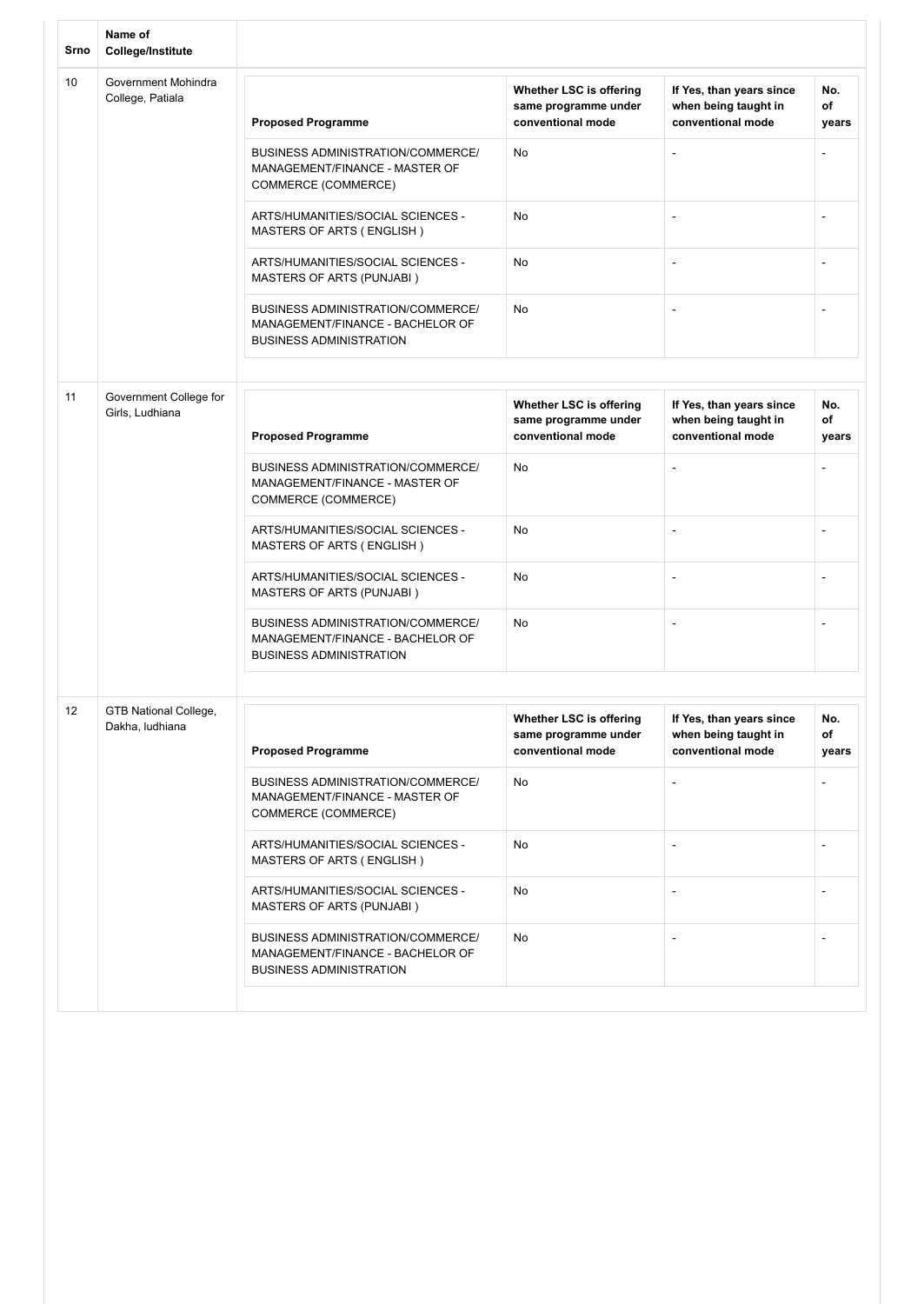| Name of<br>College/Institute                                       |                                                                                                         |                                                                      |                                                                       |                    |
|--------------------------------------------------------------------|---------------------------------------------------------------------------------------------------------|----------------------------------------------------------------------|-----------------------------------------------------------------------|--------------------|
| Gujrawala Guru Nanak<br>Institute of Vocation<br>Studies, Ludhiana | <b>Proposed Programme</b>                                                                               | Whether LSC is offering<br>same programme under<br>conventional mode | If Yes, than years since<br>when being taught in<br>conventional mode | No.<br>of<br>years |
|                                                                    | BUSINESS ADMINISTRATION/COMMERCE/<br>MANAGEMENT/FINANCE - MASTER OF<br>COMMERCE (COMMERCE)              | No                                                                   |                                                                       |                    |
|                                                                    | ARTS/HUMANITIES/SOCIAL SCIENCES -<br>MASTERS OF ARTS (ENGLISH)                                          | <b>No</b>                                                            |                                                                       |                    |
|                                                                    | ARTS/HUMANITIES/SOCIAL SCIENCES -<br><b>MASTERS OF ARTS (PUNJABI)</b>                                   | <b>No</b>                                                            | $\blacksquare$                                                        |                    |
|                                                                    | BUSINESS ADMINISTRATION/COMMERCE/<br>MANAGEMENT/FINANCE - BACHELOR OF<br><b>BUSINESS ADMINISTRATION</b> | <b>No</b>                                                            |                                                                       |                    |
|                                                                    |                                                                                                         |                                                                      |                                                                       |                    |

## **Human Resources Information**

| <b>Academic Staff for ODL Programmes</b> |                                  |
|------------------------------------------|----------------------------------|
| Type of Staff *                          | No. of Staff Exclusively of ODL* |
| Head / Professor                         | 6                                |
| Associate Professor                      |                                  |
| <b>Assistant Professor</b>               | 8                                |

| <b>Administrative Staff for ODL Programmes</b> |                                        |  |
|------------------------------------------------|----------------------------------------|--|
| Type of Staff*                                 | Total No. of Staff Exclusively for ODL |  |
| Deputy Registrar                               | 0                                      |  |
| Assistant Registrar                            | $\mathbf{1}$                           |  |
| <b>Section Officer</b>                         | 3                                      |  |
| Assistants                                     | 3                                      |  |
| <b>Computer Operators</b>                      | $\overline{7}$                         |  |
| Class-IV / Mult Tasking Staff                  | 14                                     |  |
| Technical / Professional                       | $\overline{4}$                         |  |
| Stenographer                                   | $\mathbf{1}$                           |  |
|                                                |                                        |  |

# **Faculty Details for ODL**

| Srno | Year | Academic<br>Session | <b>Name of Programmes</b> | <b>Faculty</b> |
|------|------|---------------------|---------------------------|----------------|
|      |      |                     |                           |                |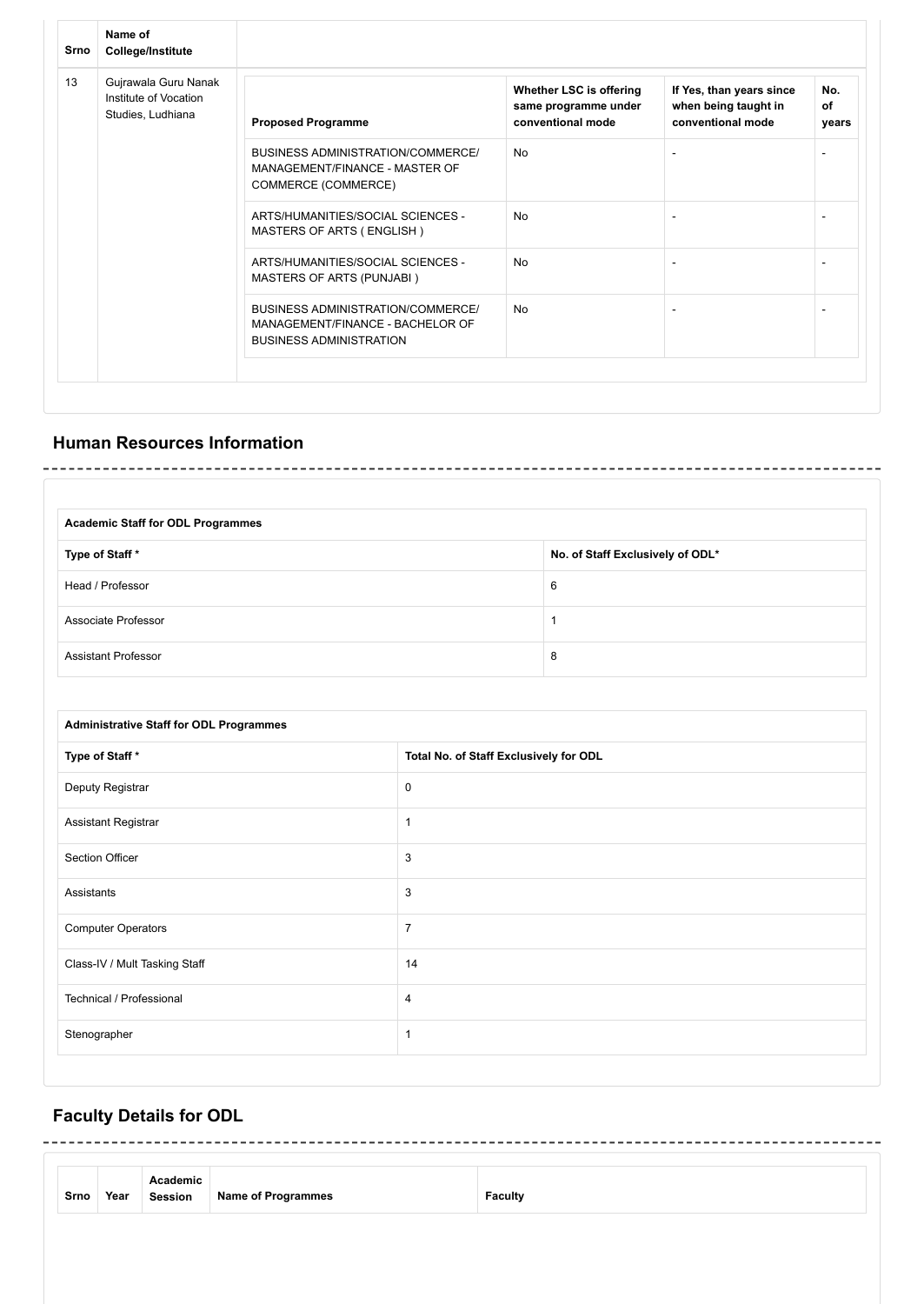| Srno           | Year        | Academic<br><b>Session</b> | <b>Name of Programmes</b>                                                                                             | <b>Faculty</b>                 |                        |            |                          |
|----------------|-------------|----------------------------|-----------------------------------------------------------------------------------------------------------------------|--------------------------------|------------------------|------------|--------------------------|
| 1              | 2022-<br>23 | July                       | <b>BUSINESS ADMINISTRATION/COMMERCE/</b><br><b>MANAGEMENT/FINANCE - BACHELOR OF</b><br><b>BUSINESS ADMINISTRATION</b> | Name of<br>faculty             | Designation            | Email      |                          |
|                |             |                            |                                                                                                                       | Dr. Gurdip<br>Singh<br>Batra   | Professor              | 9855028013 | Gurdip.batra@psou.ac.in  |
|                |             |                            |                                                                                                                       | Dr. Pinky<br>Sra               | Assistant<br>Professor | 9464265269 | pinky.sra@psou.ac.in     |
|                |             |                            |                                                                                                                       | Dr. Amarjit<br>singh           | Assistant<br>Professor | 9815604864 | amarjit.singh@psou.ac.in |
| $\overline{2}$ | 2022-<br>23 | July                       | <b>ARTS/HUMANITIES/SOCIAL SCIENCES -</b><br><b>MASTERS OF ARTS (PUNJABI)</b>                                          | Name of<br>faculty             | Designation            | Email      |                          |
|                |             |                            |                                                                                                                       | Dr.<br><b>Dhanwant</b><br>Kaur | Professor              | 9417243245 | prof.dhanwant@gmail.com  |
|                |             |                            |                                                                                                                       | Dr. Amarjit<br>Singh           | Assistant<br>Professor | 9815604864 | amarjit.singh@psou.ac.in |
|                |             |                            |                                                                                                                       | Two Post<br>Advertised         | Assistant<br>Professor | <b>NA</b>  | jgnd@psou.ac.in          |
| 3              | 2022-<br>23 | July                       | <b>BUSINESS ADMINISTRATION/COMMERCE/</b><br><b>MANAGEMENT/FINANCE - MASTER OF</b><br><b>COMMERCE (COMMERCE)</b>       | Name of<br>faculty             | <b>Designation</b>     | Email      |                          |
|                |             |                            |                                                                                                                       | Dr.<br>Karamjeet<br>Singh      | Professor              | 9876107837 | vc@psou.ac.in            |
|                |             |                            |                                                                                                                       | Dr. Gurdip<br>Singh batra      | Professor              | 9855028013 | gurdip.batra@psou.ac.in  |
|                |             |                            |                                                                                                                       | Dr. Pinky<br>Sra               | Assistant<br>Professor | 9464265269 | pinky.sra@psou.ac.in     |
| 4              | 2022-       | July                       | ARTS/HUMANITIES/SOCIAL SCIENCES -                                                                                     | Name of                        |                        |            |                          |
|                | 23          |                            | <b>MASTERS OF ARTS (ENGLISH)</b>                                                                                      | faculty                        | <b>Designation</b>     | Email      |                          |
|                |             |                            |                                                                                                                       | Dr. Tejinder<br>Kaur           | Professor              | 9855000228 | tejinder_sp@yahoo.com    |
|                |             |                            |                                                                                                                       | Dr. Avtar<br>Singh             | Professor              | 9876006699 | avtarsingh@psou.ac.in    |
|                |             |                            |                                                                                                                       | Post<br>Advertised             | Assistant<br>Professor | 0          | jgnd@psou.ac.in          |
|                |             |                            |                                                                                                                       |                                |                        |            |                          |

# **Computerization / Digitization Status**

| Srno | <b>Activities</b>                | Yes / No |
|------|----------------------------------|----------|
|      | Student registration / Admission | Yes      |
| ົ    | Administration                   | Yes      |
| 3    | Finance                          | No       |
|      | Academic activities              | Yes      |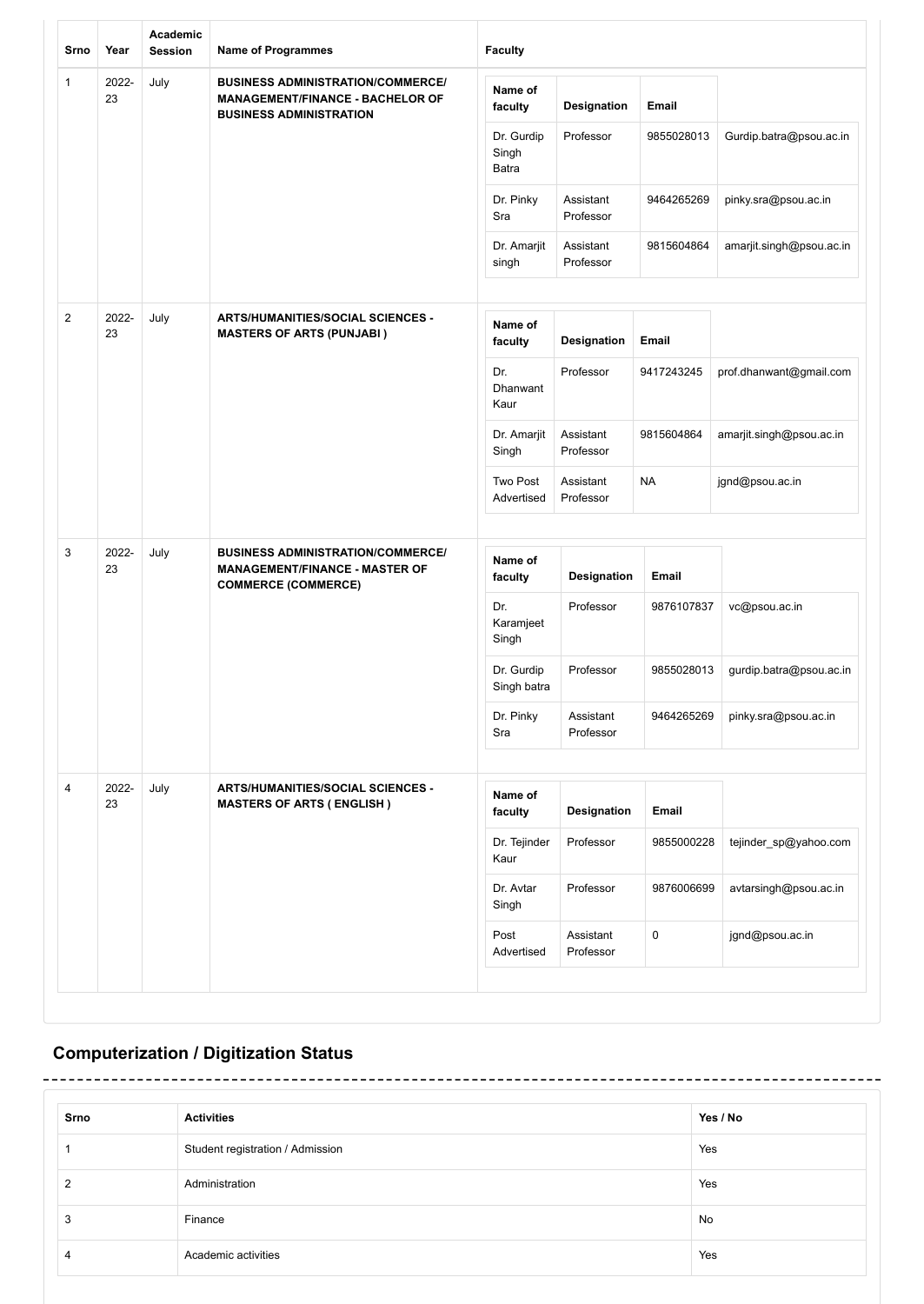| <b>Student Support System</b><br>Yes<br>$\mathbf b$<br><b>Continuous Evaluation</b><br>Yes<br>6<br><b>Online Support</b><br>Yes | Srno | <b>Activities</b> | Yes / No |
|---------------------------------------------------------------------------------------------------------------------------------|------|-------------------|----------|
|                                                                                                                                 |      |                   |          |
|                                                                                                                                 |      |                   |          |
|                                                                                                                                 |      |                   |          |

# **Status of a Court case(s)**

| Srno | W.P.No    | <b>Court / Jurisdiction</b> | Status as on date |
|------|-----------|-----------------------------|-------------------|
|      | <b>NA</b> | NA                          | <b>NA</b>         |

---------------

## **Help Desk**

| Help Desk Address:<br>Jagat Guru Nanak Dev Punjab State Open University, C-28, The Lower<br>Mall. Patiala | Name of Contact Person:<br>Mr Robin Singh | Designation: Programmer<br>University             |
|-----------------------------------------------------------------------------------------------------------|-------------------------------------------|---------------------------------------------------|
| Phone No: 9888122759                                                                                      | Email:<br>robin.singh@psou.ac.in          | Contact hours for Help Desk:<br>10.00 am -5.00 pm |

 $- - - - - - - -$ 

# **Compliance**

|                              | The HEI undertakes to ensure all the provisions of the regulation and few specific provisions adherence to the following:                               |
|------------------------------|---------------------------------------------------------------------------------------------------------------------------------------------------------|
|                              |                                                                                                                                                         |
|                              | Learner Support Centre defined under these regulations will not be the Learner Support Centre for more than two Higher Educational Institutions at a    |
|                              | time to offer programmes in Open and Distance Learning mode:-                                                                                           |
| Yes                          |                                                                                                                                                         |
|                              | Learner Support Centre will not be set up under a franchisee agreement in any case. :- Yes                                                              |
|                              | Academic and instructional facilities at its Learner Support Centres for Open and Distance Learning mode, and information resources for online delivery |
|                              | of programmes meet all the conditions of UGC (Open and Distance Learning Programmes and Online Programmes) Regulations, 2020 and guidelines             |
| issued from time to time. :- |                                                                                                                                                         |
| Yes                          |                                                                                                                                                         |
|                              | Intake capacity under Open and Distance Learning mode for a programme under science discipline to be offered by HEI shall not be more than three        |
|                              | times of the approved intake in conventional mode (in case of Dual Mode). :-                                                                            |
| <b>NA</b>                    |                                                                                                                                                         |
|                              | Learning enrolment under science discipline will commensurate with the capacity of the Learner Support Centres (for Open and Distance Learning only)    |
|                              | to provide lab facilities to the admitted learners (for Open University). :-                                                                            |
| Yes                          |                                                                                                                                                         |
|                              | Private University established under a State Act will be eligible to offer programmes under Open and Distance Learning mode through its Head            |
| Quarters. :-                 |                                                                                                                                                         |
| <b>NA</b>                    |                                                                                                                                                         |